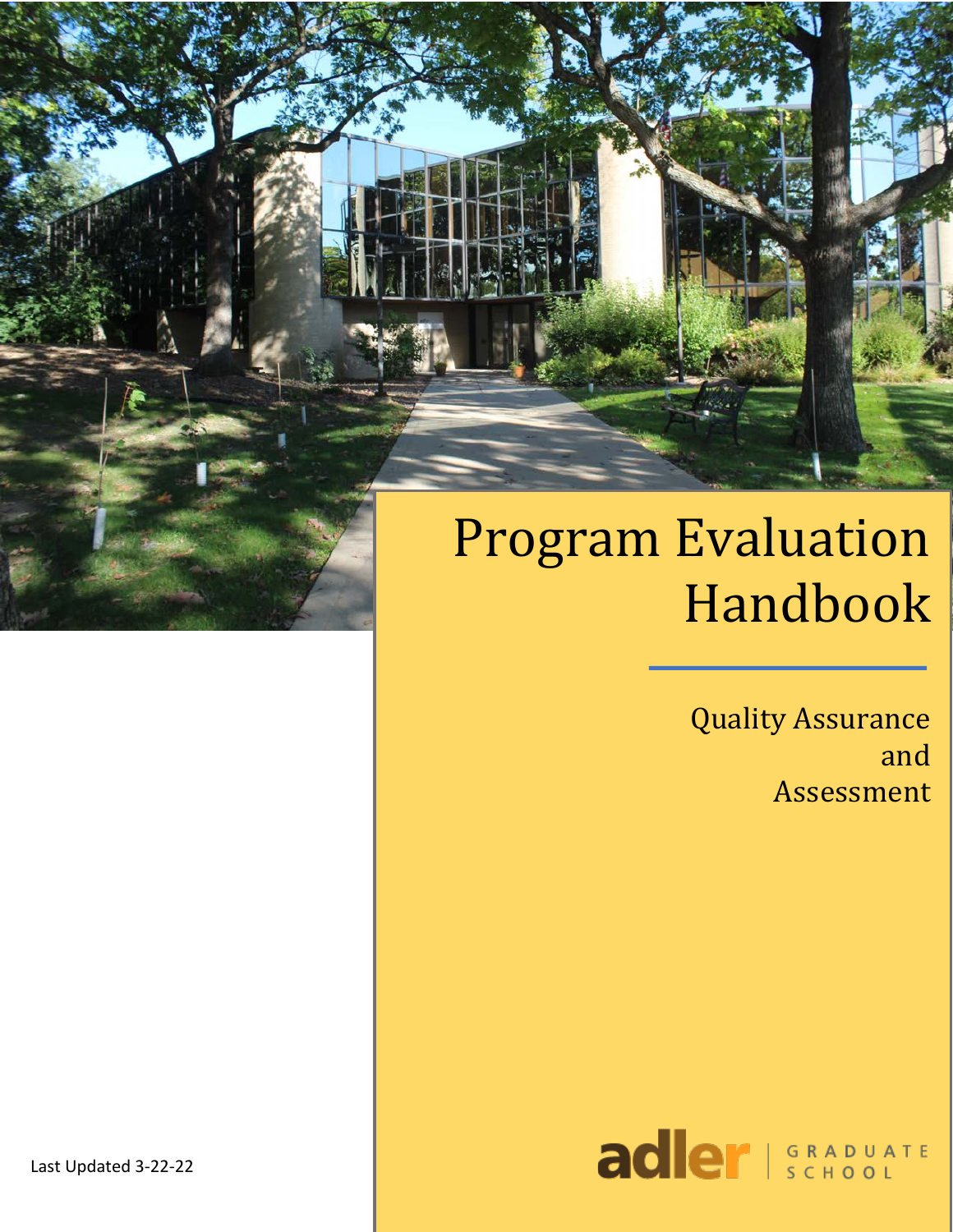# **Table of Contents**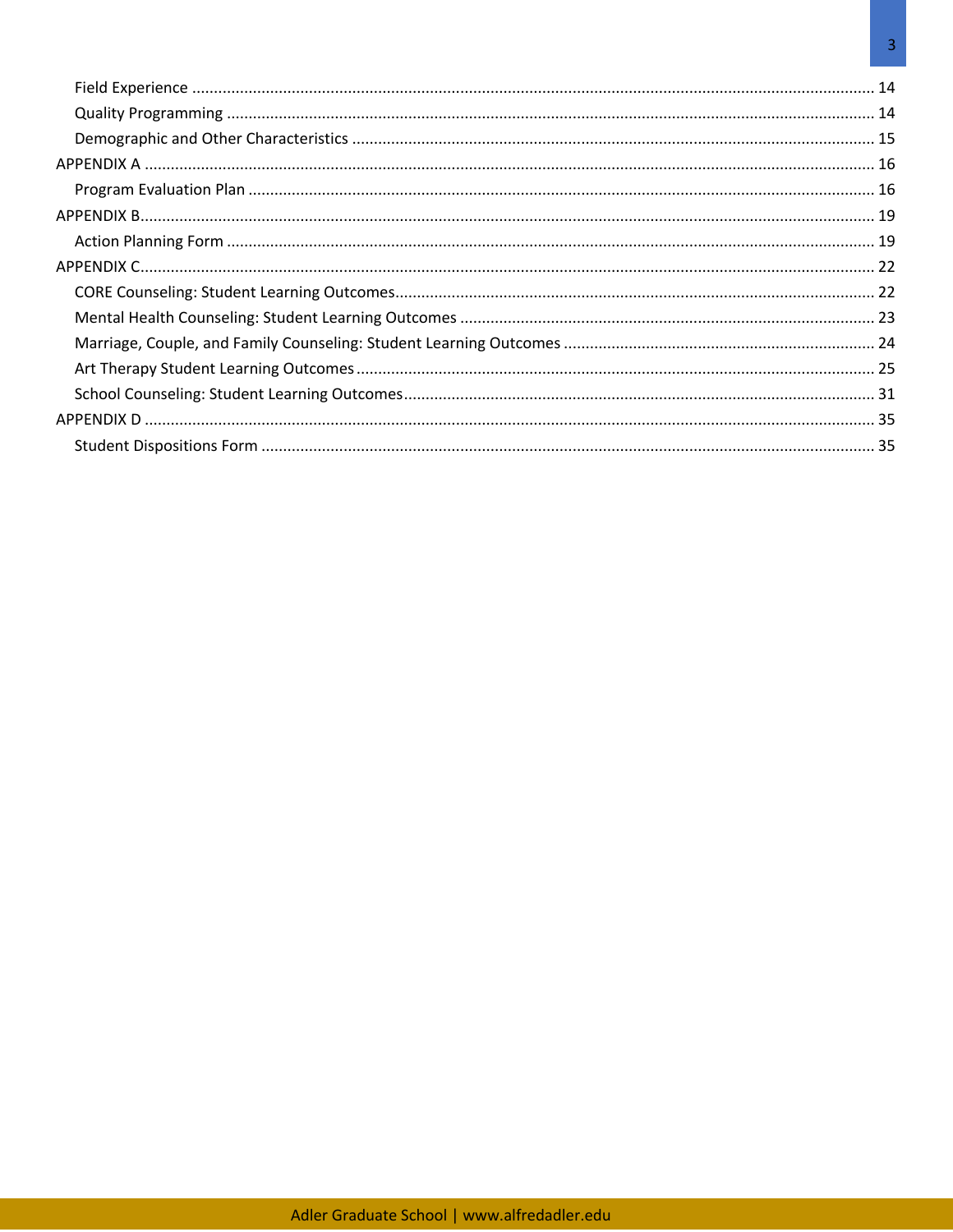# **Assessment Introduction**

Adler Graduate School is committed to delivering quality education. Through our program evaluation process, supported by the Board of Directors, we continuously review the quality and effectiveness of the services we provide.

Student learning is a campus-wide responsibility. Creating a culture of assessment helps us to enact that responsibility. This begins with teamwork, commitment, and having the appropriate resources. We are committed to creating a culture of assessment that promotes educational excellence through evidence-based academic programming and services. The purpose of this handbook is to provide a framework for our assessment procedures with the objective of improving student learning.

## Assessment Background

The Adler Graduate School has a documented, empirically based plan for systematically evaluating the program objectives, including student learning. Below are some of our major yearly accomplishments that helped us develop our assessment culture.

- October 2016
	- o Hired a Director of Assessment to be the team leader for the HLC Assessment Academy work
	- o Purchased LiveText, a data collection software system.
	- o Began creating Student Learning Outcomes (SLOs), signature assessments, and rubrics to measure student learning in our School Counseling Program.
	- o Started mapping SLOs across the curriculum in a developmental sequence.
- October 2017
	- o Revisited our Vision, Mission, and Goal statements. Our newly redesigned institutional vision, mission, and goal statements. Co-created with our Governing Board, these statements have become our guide to sustainability and quality assurance.
	- o Launched a Culture of Assessment Survey. Began developing training around results.
	- o Started our first pilot collection and analysis of assessment data through LiveText.
	- o Continued to create Student Learning Outcomes (SLOs), signature assessments, and rubrics to measure student learning in our Counseling and Art Therapy programs.
	- o Created an Assessment Portfolio in LiveText to house all our work.
	- o Created an assessment cycle to help guide us in our assessment tasks.
	- o Created Interim Report for PELSB- We met all areas of evaluation of the school counseling program.
- October 2018
	- o Started our first evaluation of data collected from courses.
	- o Began creating systems and shared documents between programs, including shared rubrics.
	- o Changed our syllabi templates to identify our SLOs and signature assessments.
	- o Created a student professional portfolio that assessed student learning throughout their academic journey. We conducted a pilot study with students and launched the portfolio thereafter.
- October 2019
	- o Created and implemented our Program Evaluation Plan (PEP). Focus has been on sustainability of the systems we put in place and creating action plans through our Program Evaluation Plan form.
	- o Held our first strategic planning retreat in Summer of 2019 that included all stakeholders, including faculty, staff, students, alumni, and the board of directors.
	- o Higher Learning Commission report and site visit received 10-year accreditation with interim reports.
- October 2020 2021
	- o Completed PEP full assessment cycle, initiated, and followed up on action plans.
	- o Analyzed Livetext Student Learning data via the KPIs for all programs.
	- o Began assessing demographics as part of our PEP.
	- o Wrote our CACREP self-report for our Counseling Program. We were approved a visit in April 2022.
	- o Wrote our Art Therapy CAAHEP report and had a site visit from ACATE in December 2021.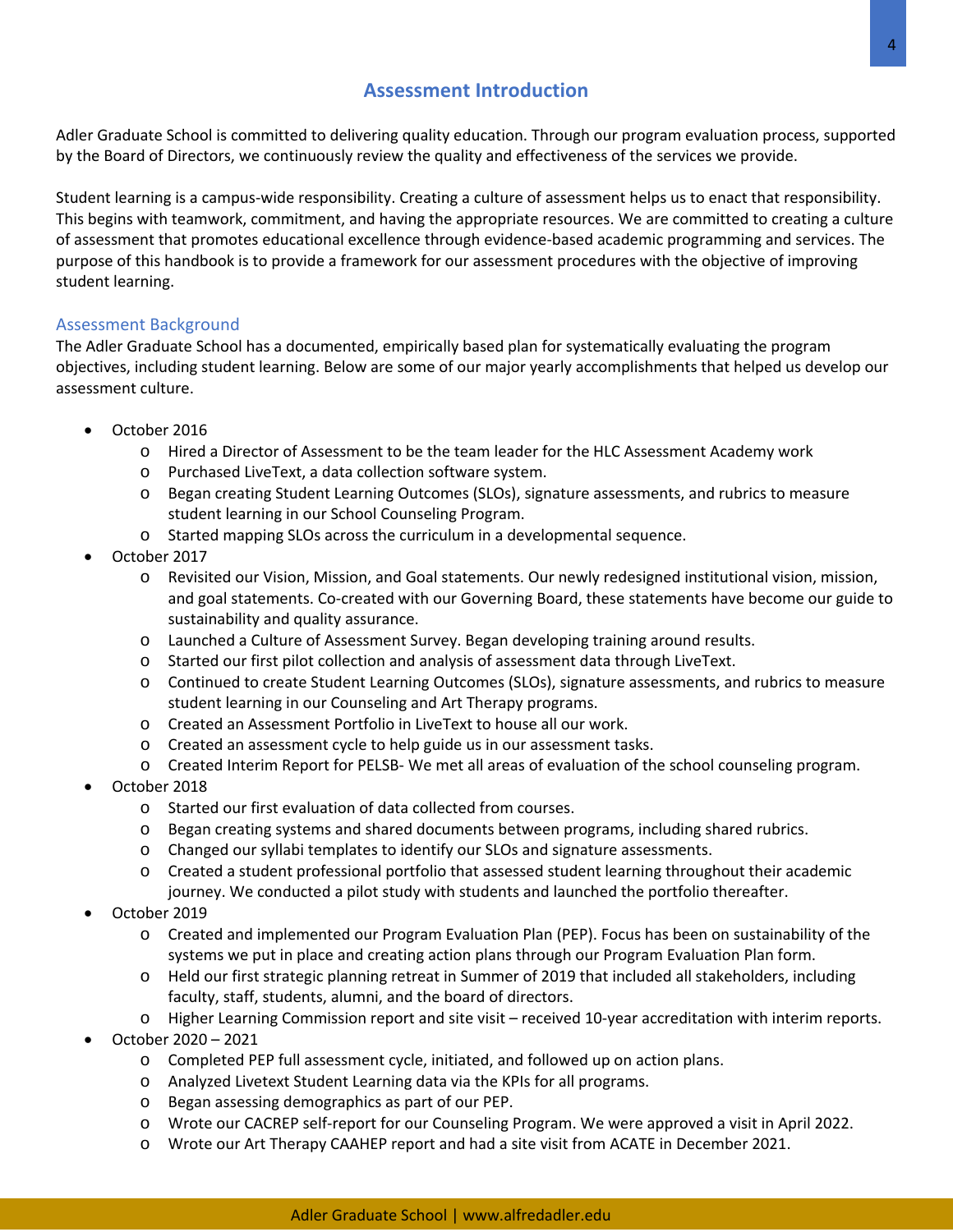# **AGS Vision, Mission, Values**

#### Vision

The Adler Graduate School will be a leader in empowering and developing mental health and human service professionals to transform society through social interest in action.

#### Mission

Preparing mental health and human service professionals with a strong Adlerian foundation to foster encouragement, collaboration, and a sense of belonging to the individuals, families, and the culturally diverse communities they serve.

#### Core Values

Our Core Values create the guiding principles of our organization. These guiding principles help us to determine what our foundational path should be, what our goals are, and how to reach these goals.

- Quality Education
- Adlerian Principles
- Diversity
- Institutional Sustainability

#### Goals

Our goals drive our strategic planning of our organization. They are used to inform institutional decision-making, improvement planning, problem identification, and academic planning.

#### **Goal #1 - Quality Education:** Provide an excellent graduate education.

- 1.1: To provide academic programming that meets standards of best practice.
- 1.2: To engage in continuous improvement driven by assessment of student learning outcomes.
- 1.3: To promote student professional development through student-faculty interactions in and out of the classroom.
- 1.4: To employ highly qualified staff, faculty, and administrators.

1.5: To promote faculty development that enhances teaching and supports lifelong learning.

#### **Goal #2 - Adlerian principles**: Foster a culture that embodies Adlerian principles

- 2.1: To integrate Adlerian principles into all our educational activities.
- 2.2: To practice Adlerian principles throughout our campus community.
- 2.3: To demonstrate Adlerian principles through our community activities.

#### **Goal #3 - Diversity**: Prepare all students for service to all types of communities

- 3.1: To seek out, identify, attract, and retain an increasingly diverse student body, staff, faculty, and board of directors to promote opportunities for understanding different perspectives.
- 3.2: To sustain, improve, and promote a sense of safety, belonging, and significance for all students.
- 3.3: To increase multicultural counseling awareness, knowledge, and skills through curricular experiences
- 3.4: To provide extracurricular opportunities for students to develop multicultural and social justice counseling competencies.

#### **Goal #4 - Institutional Sustainability**: Provide resources to support institutional sustainability.

- 4.1: To ensure long-term institutional sustainability through diversified educational programming.
- 4.2: To monitor long-term institutional sustainability through enrollment management, tracking, and analysis.
- 4.3: To ensure long-term institutional sustainability through responsible resource management and development.
- 4.4: To provide the facilities, equipment, and resources necessary for long-term institutional sustainability.
- 4.5: To promote long-term institutional excellence by securing and maintaining the highest level of accreditation available for all programs.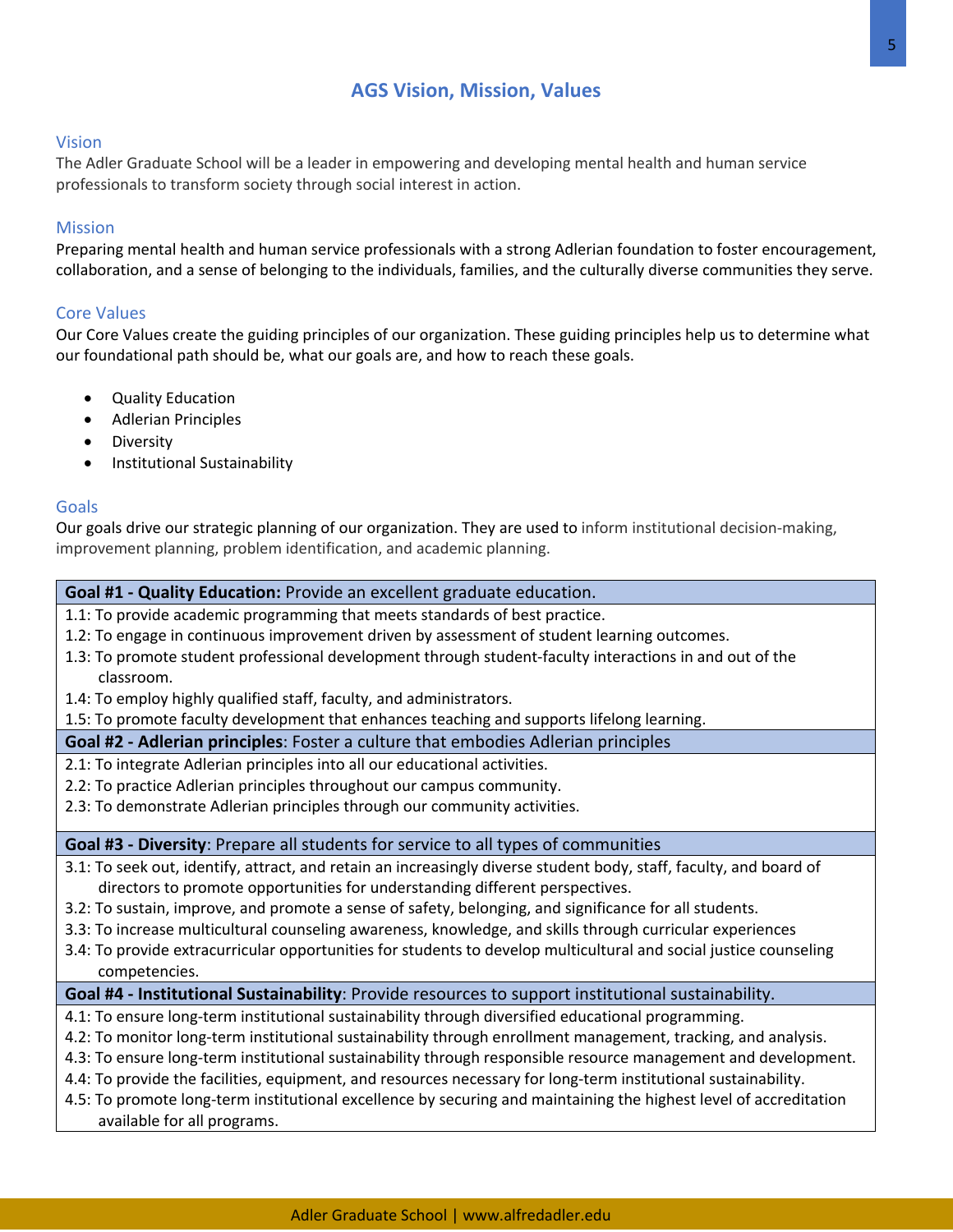# **Program Evaluation Plan (PEP)**

Our Program Evaluation Plan (PEP, see Appendix A) is used to systematically assess our program outcomes. It involves collecting and critically analyzing information about a program's activities, characteristics, and outcomes. The PEP outlines (1) the data that will be collected, (2) a procedure for how and when data will be collected, (3) the method for how data will be reviewed or analyzed, and (4) an explanation for how data will be used for curriculum and program improvement.

Our Program Evaluation Plan (PEP) is led by the Director of Assessment in collaboration with each of the academic programs within Adler Graduate School. This plan provides a timeline for when evaluations are conducted. Evaluation of the data collected within the PEP includes administration, faculty, staff, advisory groups, students, and alumni. Our PEP provides evidence of the strengths and weaknesses of our curriculum and our methods of delivering it. The PEP is driven by our Program Outcomes.

## **Program Outcomes**

Program outcomes are statements regarding what students are expected to know or be able to do upon completion of a course or program. We collect and analyze data in three core areas: 1) student learning, 2) the learning environment, and 3) professional readiness. Collecting data in these areas helps us to improve the quality of our educational programs and enhances student learning. Our student learning outcomes are measured by our *Program Evaluation Plan* (PEP).

## Outcome #1: Student Learning

- A. **Student Learning:** The program provides state-of-the-art academic programming guided by competency-based standards and outcomes, evaluated through:
	- **A.1** Student learning and performance (as indicated by key performance indicators in core and specialty areas)
	- **A.2** Student academic development
	- **A.3** Student professional development

## Outcome #2: Learning Environment

- B. **Learning Environment:** The program provides an active and inclusive learning environment where students utilize self-reflection, feedback, and skill acquisition to gain meaning and generate new knowledge, evaluated through:
	- **B.1** Quality of field-experience (practicum and internship)
	- **B.2** Quality of advising
	- **B.3** Demographics, retention, persistence, and completion rates
	- **B.4** Faculty performance

## Outcome #3: Professional Readiness

- C. **Professional Readiness:** The program prepares students to offer quality professional counseling services that focus on transforming society through social interest in action, evaluated through:
	- **C.1** Internship and employer feedback
	- **C.2** Post-graduation employment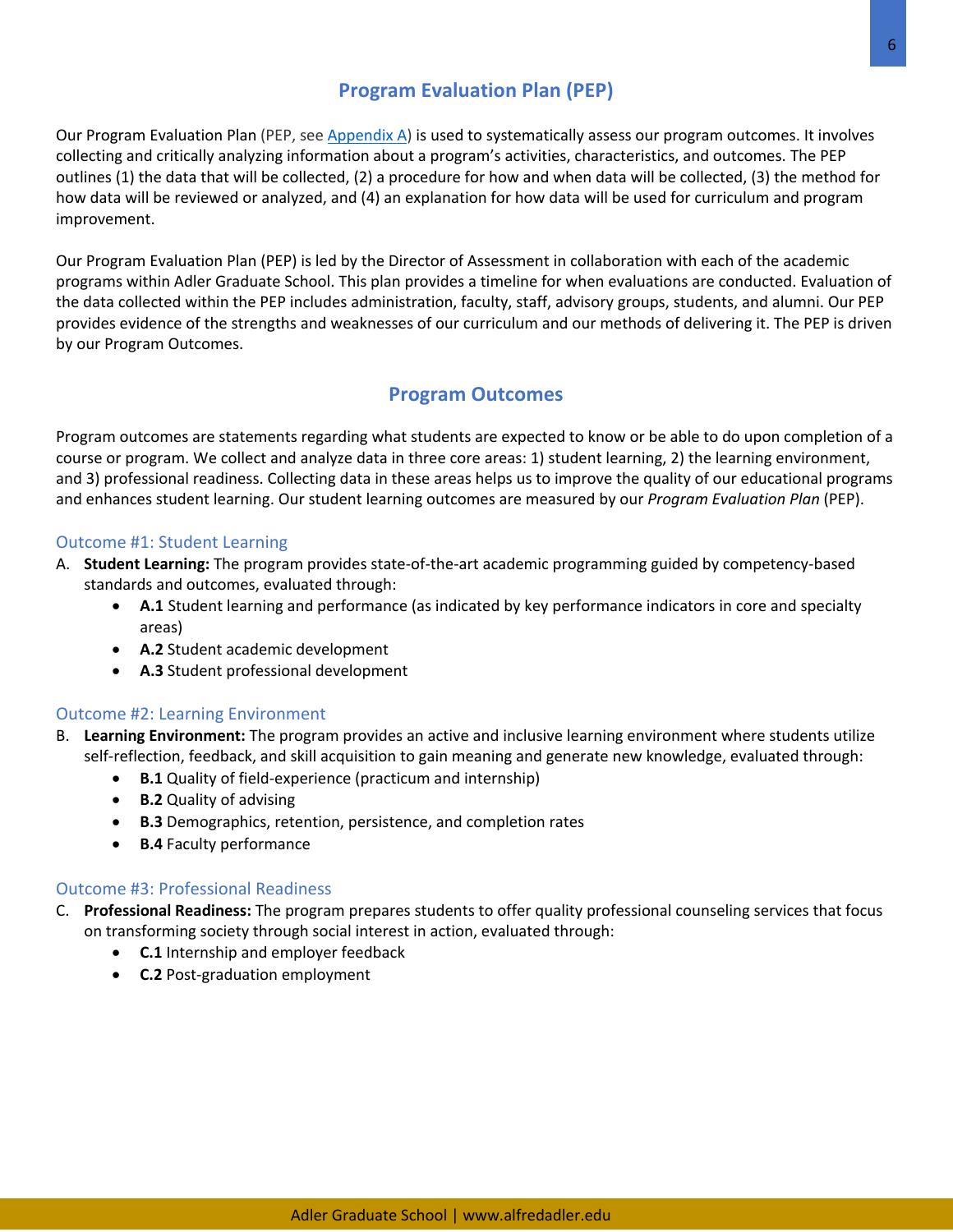Upon completion of the program, students will be able to:

- 1. Demonstrate foundational knowledge, including legal and ethical practice, of the counseling profession.
- 2. Demonstrate understanding and application of theory as it is used in Adlerian assessment, case conceptualization, goal setting, and treatment.
- 3. Demonstrate the necessary knowledge, skills, attitudes, and integrative competencies to enter into a counseling career focused on working with individuals, families, and groups within diverse communities.
- 4. Demonstrate personal and professional growth, through the use of supervision and professional dispositions, to recognize areas of strength and growth in the development of professional identity.

## **Program Evaluation**

The PEP allows for continuous program evaluation at the program level. The outcomes of our continuous program evaluation planning are to:

- Strengthen the quality and measure of student learning outcomes.
- Target key areas for improvement.
- Strengthen the accountability in the use of the PEP data for programmatic and operational decision-making to enhance programs and processes.
- Provide forums for the continuous reporting, sharing, and use of data on all levels.
- Provide faculty and staff ongoing opportunities to enhance planning and assessment skills.
- Develop a culture of assessment that strives for continuous improvement.

| <b>Scope</b>                                                                 | <b>Accrediting</b><br><b>Body</b>             | <b>Review</b>                                                                                  | Goal / Outcome                                                                                                                   | Approval /<br><b>Accreditation</b><br><b>History</b>                         | <b>Upcoming</b><br><b>Report Due</b><br><b>Dates</b>                                              |
|------------------------------------------------------------------------------|-----------------------------------------------|------------------------------------------------------------------------------------------------|----------------------------------------------------------------------------------------------------------------------------------|------------------------------------------------------------------------------|---------------------------------------------------------------------------------------------------|
| Institutional<br>$Accreditation -$<br>All MA<br>programs and<br>Certificates | <b>Higher Learning</b><br>Commission<br>(HLC) | Internal:<br>Yearly strategic<br>planning retreat<br>External:<br>2029-2030 10-<br>year review | Internal: Strategic<br>Planning<br><b>External: Pass our</b><br>10-year review                                                   | $2019 - 10$ -year<br>approval                                                | Due June 1st<br>2022 Financial<br>Report for FY20-<br>21.<br>5-year paper<br>review (date<br>TBD) |
| Academic MA<br>Programs &<br>Certificates                                    | Minnesota<br>Office of Higher<br>Education    | Survey April 2021<br>Required to post<br>their "seal" on our<br>website.                       | With the state's<br>approval of our<br>programs, we are<br>eligible to<br>participate in the<br>state financial aid<br>programs. | Form filled out<br>annually with<br>programs and<br>certificates<br>offered. | Due May 1st 2022                                                                                  |

# **Accreditation | Approval Timeline**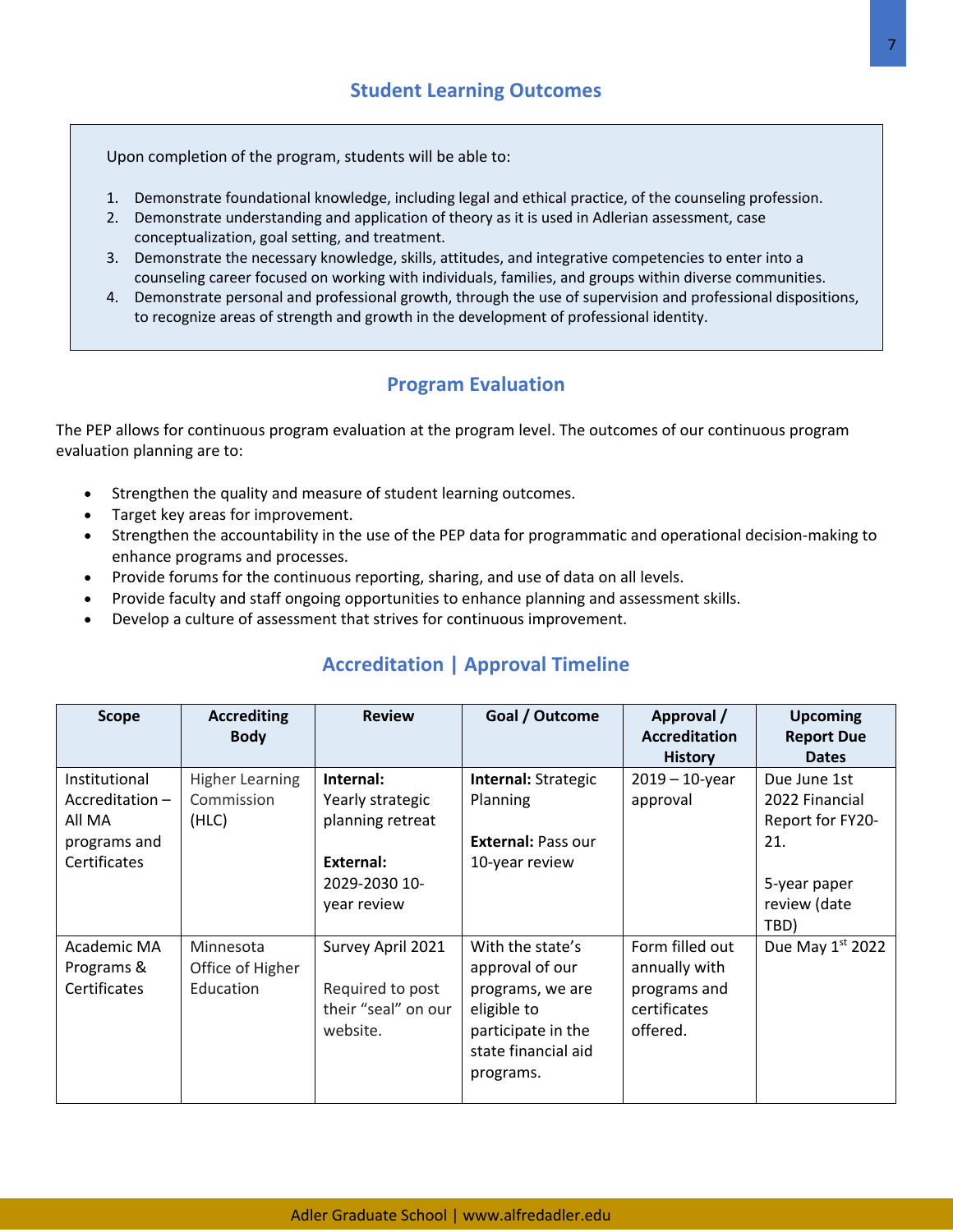| Academic MA<br>Programs &<br>Certificates | <b>SARA</b> (State<br>Authorization<br>Reciprocity<br>Agreements)                                   | Annually every<br>May                                                                                               | This designation<br>allows us to make<br>our programs<br>available to<br>students outside of<br>Minnesota.<br>SARA has a logo<br>$\bullet$<br>that we can add<br>to accreditation<br>web page. | With our first<br>online course,<br>we were<br>required to join<br>SARA so we<br>could offer our<br>online courses<br>beyond MN.<br>Annual renewal. | Due May 1st 2022                                                                                             |
|-------------------------------------------|-----------------------------------------------------------------------------------------------------|---------------------------------------------------------------------------------------------------------------------|------------------------------------------------------------------------------------------------------------------------------------------------------------------------------------------------|-----------------------------------------------------------------------------------------------------------------------------------------------------|--------------------------------------------------------------------------------------------------------------|
| Counseling<br>Program<br>Accreditation    | Council for<br>Accreditation of<br>Counseling and<br>Related<br>Educational<br>Programs<br>(CACREP) | Self-study turned<br>in January 2021.<br>Site visit April 27-<br>29, 2022                                           | <b>CACREP</b><br>Accreditation of the<br>counseling program.                                                                                                                                   | N/A                                                                                                                                                 | N/A                                                                                                          |
| Art Therapy                               | Commission on<br>Accreditation of<br><b>Allied Health</b><br>Education<br>Programs<br>(CAAHEP)      | Self-Study<br>submitted<br>October 2019<br><b>Virtual Site Visit</b><br>June 2021<br>On-Site visit<br>December 2021 | CAAHEP<br>Accreditation of the<br>Art Therapy<br>Program                                                                                                                                       | Approved<br>March 18, 2022                                                                                                                          | Next evaluation<br>no later than<br>2030.                                                                    |
| School<br>Counseling                      | Minnesota<br>Professional<br>Educator<br>Licensing and<br><b>Standards Board</b><br>(PELSB)         | Every 5 years -<br>next Report due<br><b>June 2025</b>                                                              | Continued 5-year<br>PELSB approval.                                                                                                                                                            | $2009 -$<br>Approved<br>$2014 -$<br>Approved<br>$2020 -$                                                                                            | Interim Report<br>due yearly.<br>Unit Report due<br>8 months prior to<br><b>June 2025</b><br>(Sept/Oct 2024) |

# Program Assessment Cycle

Our Program Assessment Cycle provides a framework for the *assessment of student learning* at Adler Graduate School. All our assessment initiatives align with our Vision, Mission, and Values. Assessment of student learning is a cyclical and on-going process that starts with a program's mission statement and circles back to action planning and reporting. The below diagram outlines our assessment cycle and each step within the cycle.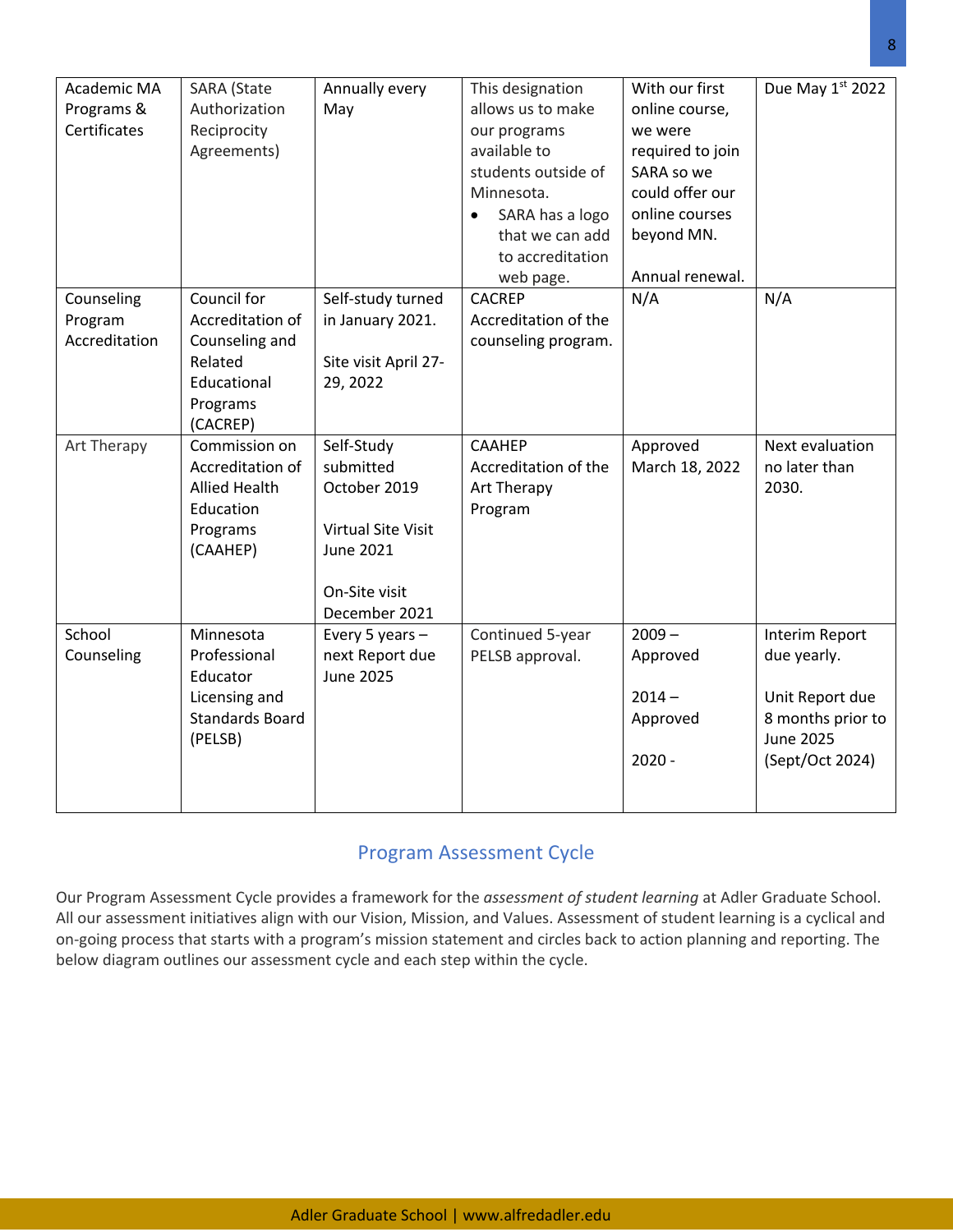

## Step 1: Program Mission Statements:

The program mission statement is a statement of values, objectives, and goals for each program, and it should state how the program aligns with and contributes to the AGS mission. It is created in collaboration with stakeholders and includes:

- 1. Program's purpose, its function, and guiding principles, including what the program does and for whom.
- 2. Highlights of the most important activities, operations, and offerings of the program.
- 3. Clearly articulates the program goals.

The following is a template that can be used when developing a mission statement:

"The mission of (name of your program or unit) is to (your primary purpose) by providing (your primary functions or activities) to (your stakeholders)." (Add any Additional clarifying statements)

**Applied Adlerian Psychology and Leadership:** The mission of the Applied Adlerian Psychology and Leadership program is *to foster, in individuals, personally and professionally, skills to facilitate healthy and fulfilling relationships for people, organizations, and communities, through the understanding and application of core concepts in the Individual Psychology of Alfred Adler.*

**Art Therapy:** The mission of the Adler Graduate School's Art Therapy Program is *to educate students on the fundamental knowledge that artmaking and the reflective process in therapy is healing and life-enhancing. Guided by Adlerian principles, students develop an ethical professional identity and service orientation that will inform and enrich diverse communities through the practice of art therapy.*

**Counseling Program:** The mission of the AGS counseling program is *to prepare mental health professionals to provide ethical and competent counseling for the real-world needs of a diverse global community*. *This Adlerian-based program promotes social interest, advocacy, and harmony throughout the entirety of our coursework.*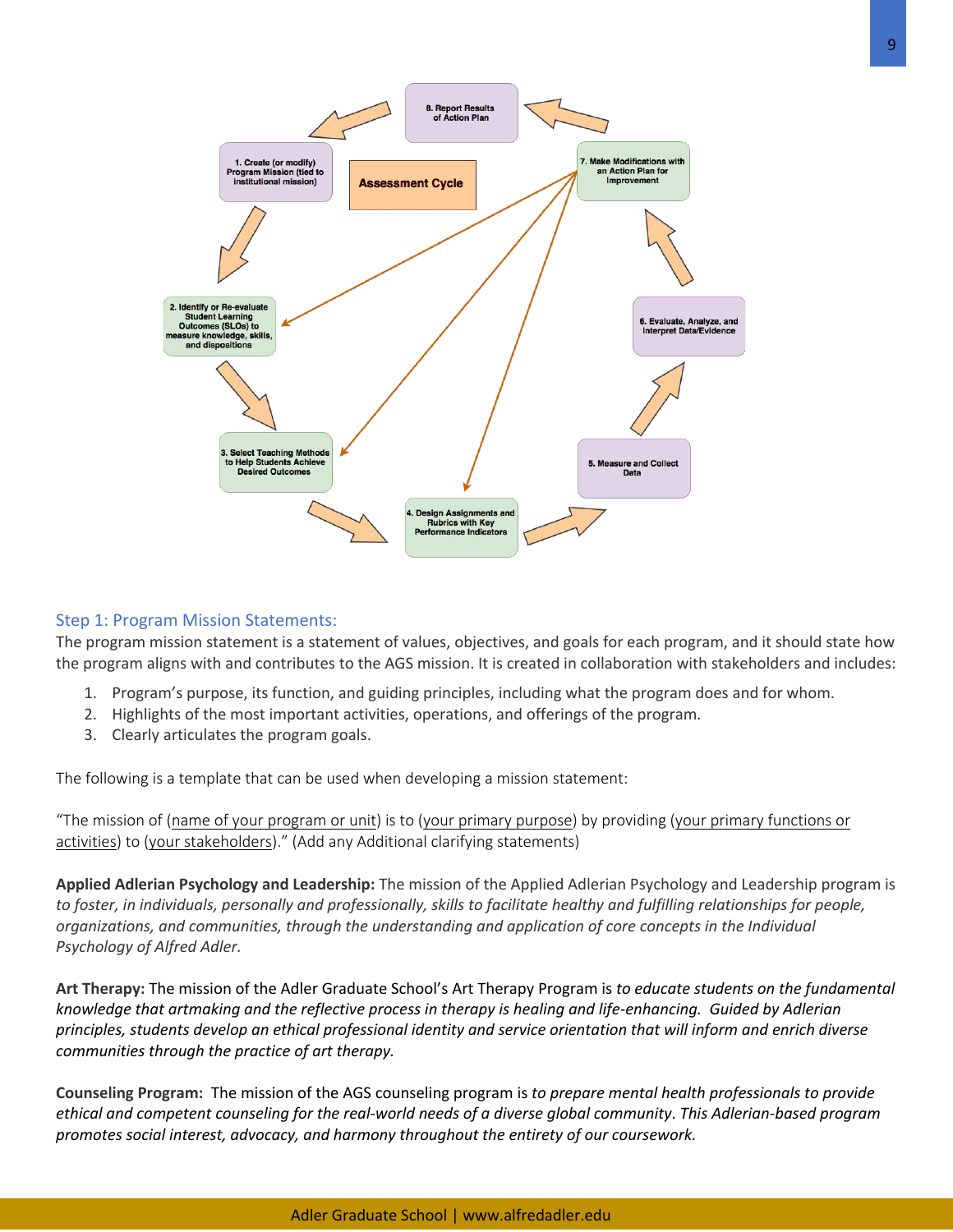**School Counseling:** The mission of the Adler Graduate School's counseling program is *to prepare individuals to serve as professional K-12 school counselors with the skills and knowledge to facilitate the growth and development of all students through the design, development, and evaluation of a comprehensive school counseling program. We inspire a passion in our students to be leaders, advocates, and system-change agents in the schools they serve by focusing on the whole person.*

*We are committed to preparing future school counselors that embody Adlerian values and who advocate for all students, focus on student strengths, and promote student belonging, encouragement, and significance. We believe it is essential for our graduates to develop as culturally competent and Adlerian leaders in the schools and communities they serve, removing barriers and limitations so that all students have an opportunity for excellence.*

## Step 2: Map Student Learning Outcomes

Key Program Indicators (KPIs) are identified in each program. These are competency-based statements that are used to develop measurable outcomes of student academic performance. Student learning outcomes (SLOs) are the measurable statements that are created from the KPIs. They are developmentally mapped in each program curriculum map. They are mapped as Introduced (I) and Reinforced (R) throughout the curriculum. Thus, each SLO is measured several times throughout a student's program. Additional competencies are mapped and are identified as either being a primary (P) or a secondary (S) competency throughout our curriculum. All learning outcomes are comprehensively measured in the portfolio examination as a requirement for program completion.

## Step 3: Create Signature Assessments

AGS implements effective processes to measure student learning outcomes through the development of Signature Assessments. Signature assessments are course embedded assessments that measure whether students have achieved the learning outcomes. They measure whether the intended outcomes specified in the course have been achieved and at what level. Once the assignment is created it is uploaded and measured in LiveText. Some assessments, such as quizzes and tests, are uploaded and stored in Moodle, our Student Learning Management System.

#### Step 4: Create Rubrics for Signature Assessments

Rubrics contain a set of standards used for consistent judgment of a product and/or assignment that are arranged in levels indicating the degree to which performance standards have been met. Our rubrics have four levels of performance: Advanced, Proficient, Developing, and Beginner. Rubrics are developed to align with the SLOs and entered into LiveText for data collection.

#### Step 5: Collect Data

Signature assessments are assessed in LiveText by course instructors. Student learning data is collected from these assessments and stored in our LiveText system until we are ready to aggregate the data for evaluative purposes. Data is also being collected within the classroom via quizzes, exams, surveys, and interviews.

#### Step 6: Evaluate, Analyze, and Interpret Data

Aggregated data reports from LiveText are generated to assist in the evaluation, analysis, and interpretation of student learning. Multiple measures of student learning are used in our planning and evaluation. Additional student learning data is collected and analyzed through the PEP.

#### Step 7: Create Action Plans for Modifications and Improvement

Data is analyzed and action plans are developed. Once data is collected at the classroom level, a team meets to critically evaluate the data and create an action plan based on the results. An *Action Planning Form* (Appendix B) is used to document the results. It is also used to complete the feedback loop and record an action plan. This form assists the team in answering the following questions: What did the program want to find out? and How does this information impact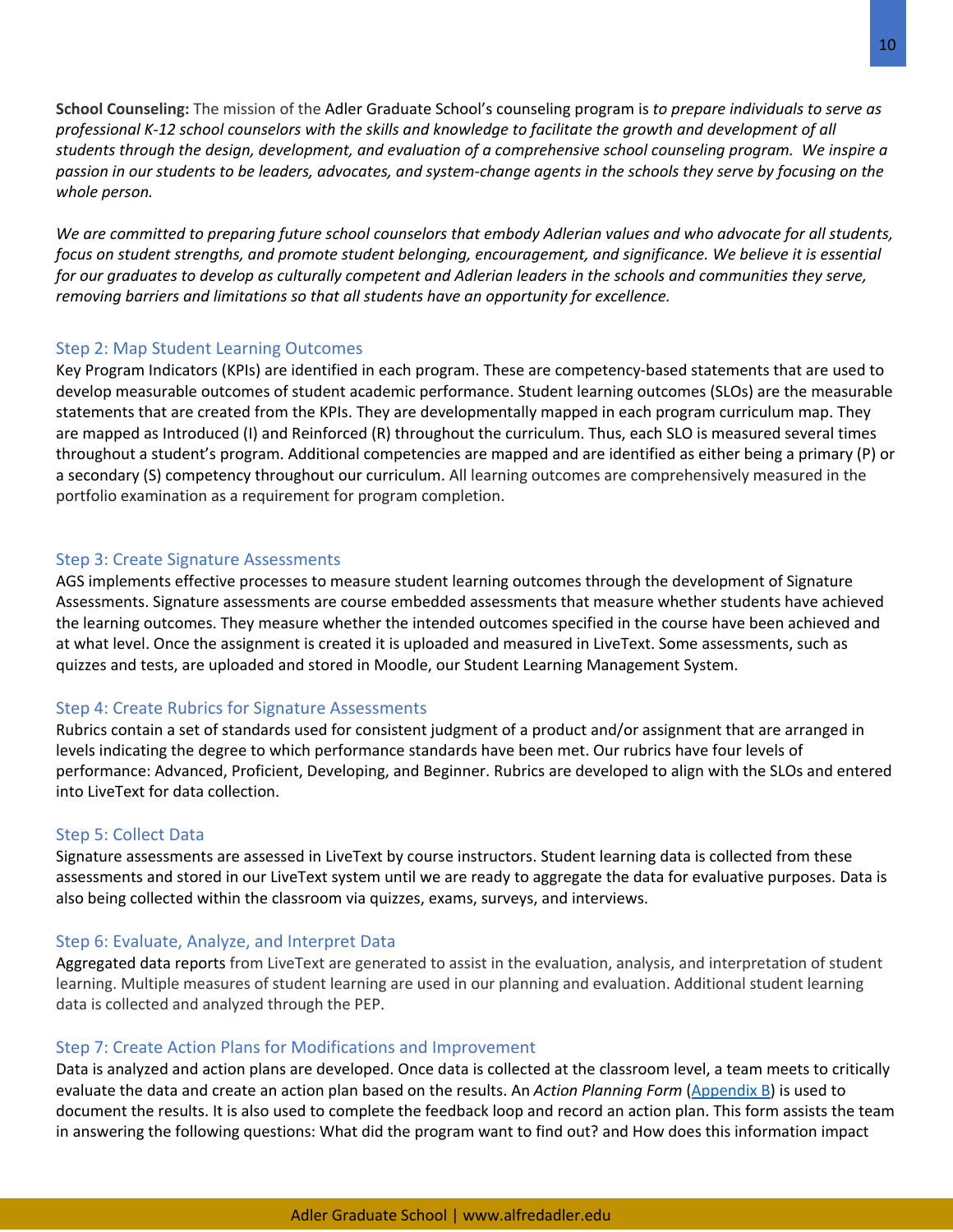student learning? These questions can be answered through the: 1) Evaluation of a SLO(s), 2) an Assessment Question(s), or 3) an Assessment Activity.

## Step 8: Report Results of Action Plan

Results of action plans are reported to stakeholders. Part of reporting results includes reporting on the status of the action plan. Teams will determine what still needs to be done, what resources are needed, who needs to know about the action plans, and who is going to follow up on each action task.

## **How We Use Data to Assess Student Learning**

Student learning is a campus-wide responsibility. Creating a culture of assessment helps us to enact that responsibility. This begins with teamwork, commitment, and having the appropriate resources. We use student learning data to accomplish the following:

- 1. Improvement planning for our courses, curriculum design, and teaching methods, through annual and bi-annual review of our student learning outcomes and programs.
- 2. Monitoring academic program effectiveness, including field experience, and advising processes, by using feedback and recommendations for improvement.
- 3. Monitor faculty performance in on campus and online courses.
- 4. Monitor student preparedness and professional readiness.
- 5. Inform internal and external stakeholders about program status and improvement plans

# **Types of Evaluation**

#### Summative and Formative Evaluation

**Summative program evaluation** refers to the outcome of a program. Summative evaluations measure and document quality indicators for decision-making purposes. This data is not provided in a timely fashion to allow for revisions or modifications of instructional strategies or program improvement while the teaching and learning is still in progress.

The purpose of **formative evaluation** is to gain quick feedback about the effectiveness of an instructional strategy with the explicit goal of enhancing teaching and student learning. It is also used to provide feedback to help improve and modify a program or service.

## **Measures of Assessment**

To gather evidence of student learning, Adler Graduate School uses direct and indirect measures of assessment. Best practices within an assessment system combines direct and indirect measures of student learning from a variety of sources.

#### Direct Assessment

Direct assessment is typically done in the classroom and is based on an actual sample of student work. It requires students to produce work so that reviewers can assess how well students meet the academic competencies being taught. Because direct measures capture what students can do, they are considered best for measuring levels of achievement of student learning on specific outcomes.

**Examples include:** Pre and Post-tests, coursework, course assessments, portfolio evaluations, and internship evaluations.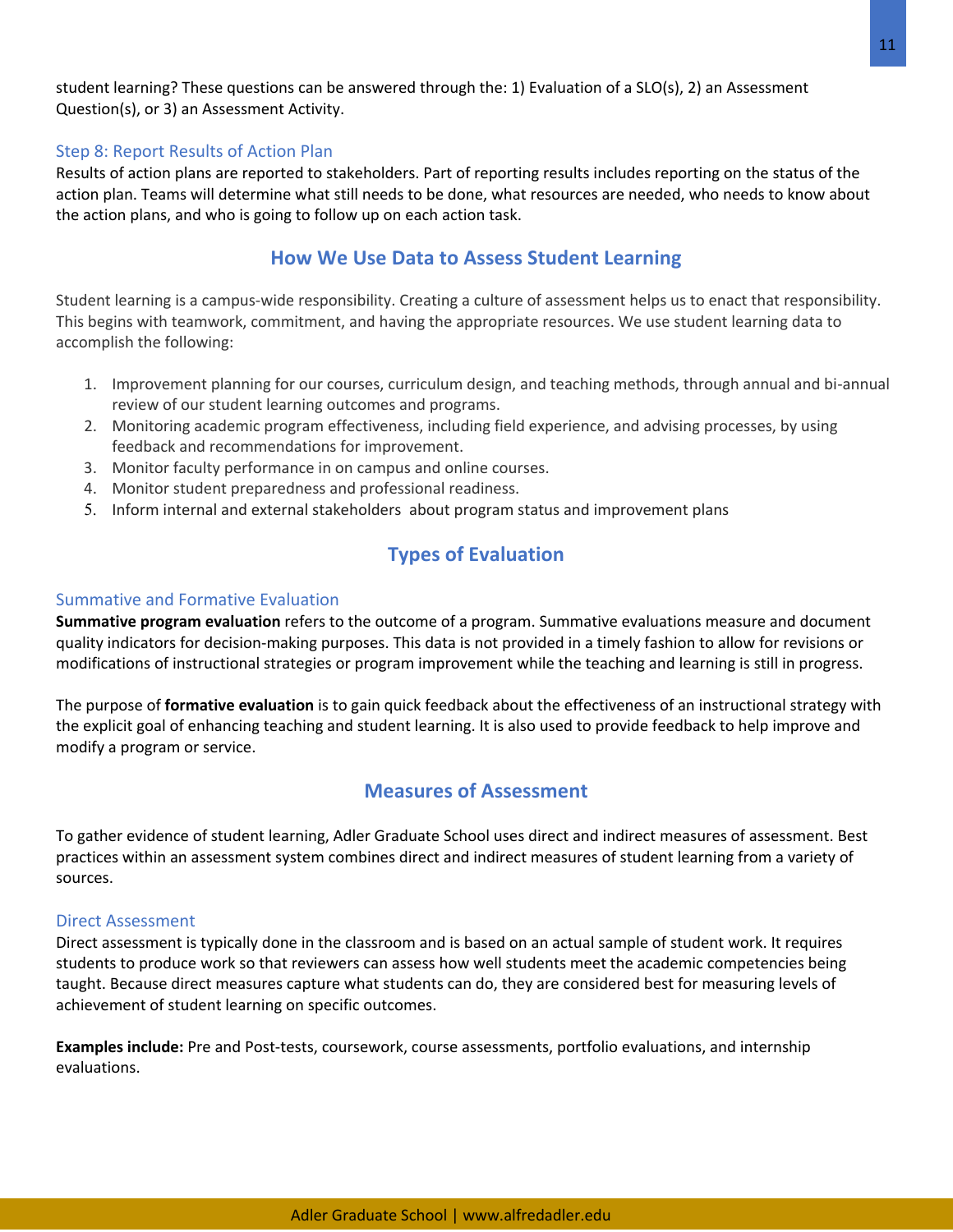#### Indirect Assessment

Indirect assessment is a report of perceived learning; it depends on self-reported data and reports. Indirect measures provide opportunities for students to reflect on their learning. This type of assessment is a good way to measure implicit qualities of student learning, such as values, feelings, attitudes, and perspectives.

**Examples include**: exit surveys, faculty and student surveys, graduate and alumni surveys, employer surveys, surveys from field experience supervisors, interviews, persistence, retention, and graduation rates, and dispositional evaluations.

In-direct measures in non-academic areas are designed to measure stakeholders' attitudes, perceptions, feelings, and values that are not directly related to student learning. These outcomes collect data on customer satisfaction or impact and value of programs and services.

## **Assessment Software**

## LiveText

Adler Graduate School uses Watermark's LiveText assessment software for assessing student learning. This data management software helps us manage assessment, planning, and improvement processes. Students turn in key assessments (assignments) and instructors assess the work according to an assessment rubric. The data is stored within the LiveText system and aggregated reports can be generated to help us evaluate the data collected. These reports are generated according to the PEP timeline.

LiveText is also used to create Student and Faculty Portfolios. Students create professional portfolios to show how they meet key learning competencies within the curriculum. Faculty use LiveText to evaluate student portfolios. Faculty create e-portfolios to showcase their professional work in teaching, service, and scholarship. They are also used for evaluation purposes by Program Chairs.

#### **SmartEvals**

We use SmartEvals' online course evaluation suite which is designed with cutting-edge technology, providing a tremendous level of flexibility and customization. The **SmartEvals Online Course Evaluations platform** works to engage meaningful dialogues on the quality of academic curricula, the quality of instruction, and overall student satisfaction fostering better educational experiences for students and faculty alike.

## **Procedures for Program Evaluation**

#### PEP Timetable

Our PEP timetable provides a timeline for evaluating our Program Outcomes. The table identifies 1) when we will collect data, 2) when we analyze the data that was collected, and 3) when we will make modifications and implement our actions plans from our data analysis. In the analysis step, we also revisit our past action plans to see if our objectives of our past action plans were met.

| Summer | ∶all | Winter | Spring | Summer | Fall | Winter      | Spring      |
|--------|------|--------|--------|--------|------|-------------|-------------|
| EVEN   | EVEN | ODD    | ODD    | ODD    | ODD  | <b>EVEN</b> | <b>EVEN</b> |

| Outcome A: Provide state-of-the-art academic programming guided by competency-based standards and outcomes. |         |                |                                                         |                 |                |                |                |                |
|-------------------------------------------------------------------------------------------------------------|---------|----------------|---------------------------------------------------------|-----------------|----------------|----------------|----------------|----------------|
| $A.1 - Student$<br>Learning and<br>Performance                                                              | COLLECT | <b>COLLECT</b> | <b>ANALYZE &amp;</b><br><b>PLAN</b><br><b>SPECIALTY</b> | <b>IMPLEMEN</b> | <b>COLLECT</b> | <b>COLLECT</b> | <b>COLLECT</b> | <b>COLLECT</b> |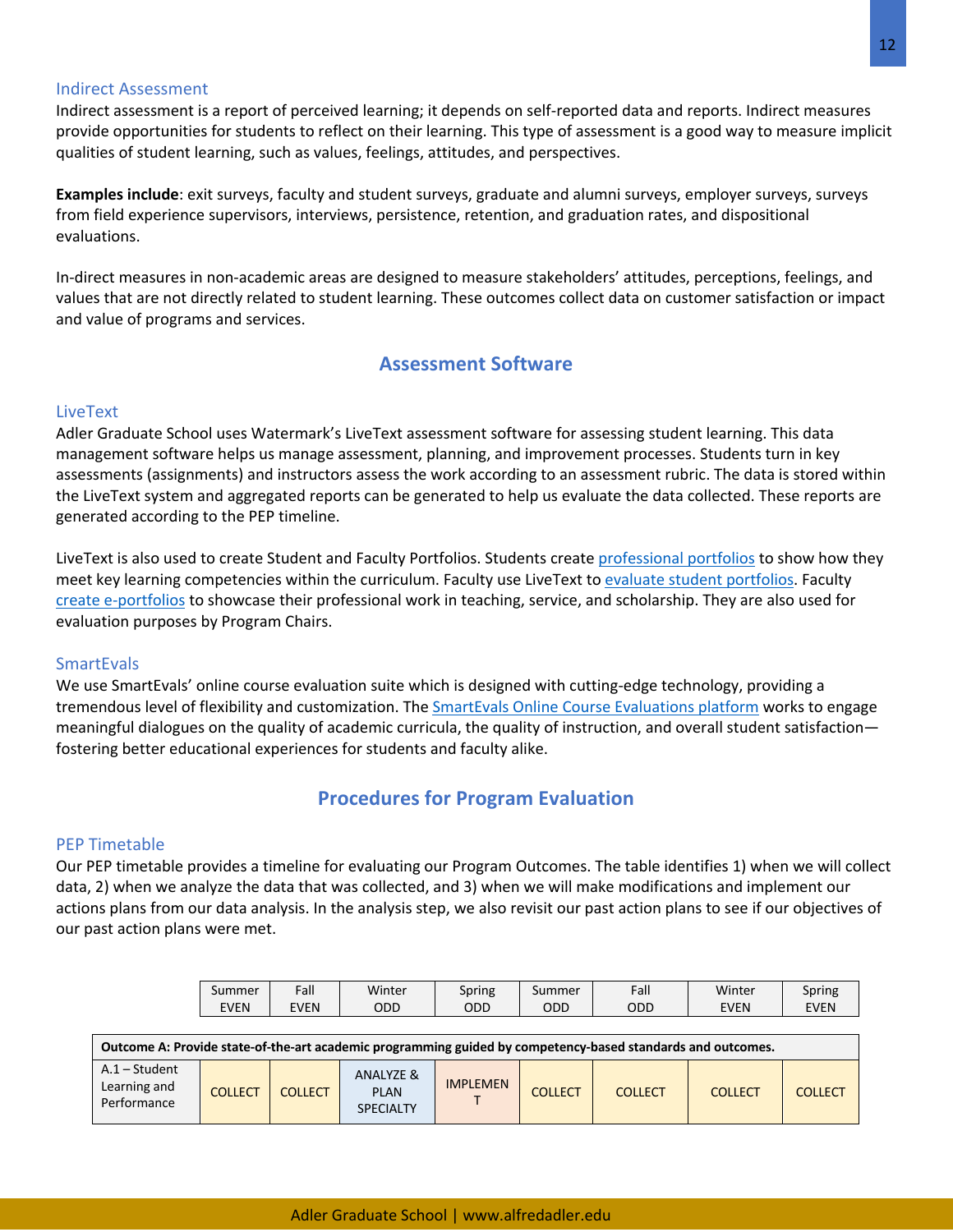| $A.2 - Student$<br>Academic<br>Development                                                                                                             | ANALYZE & PLAN AS PART OF PROGRAM REVIEW EACH SUMMER<br>SAP DATA TO BE REVIEWED EVERY TERM                                                                                             |                                                 |                  |                                  |                          |                                                                         |                  |                                  |
|--------------------------------------------------------------------------------------------------------------------------------------------------------|----------------------------------------------------------------------------------------------------------------------------------------------------------------------------------------|-------------------------------------------------|------------------|----------------------------------|--------------------------|-------------------------------------------------------------------------|------------------|----------------------------------|
| $A.3 - Student$<br>Professional<br>Development                                                                                                         | <b>COLLECT</b>                                                                                                                                                                         | ANALYZE<br>& PLAN                               | <b>IMPLEMENT</b> | <b>COLLECT</b>                   | <b>COLLECT</b>           | <b>ANALYZE &amp;</b><br><b>PLAN</b>                                     | <b>IMPLEMENT</b> | <b>COLLECT</b>                   |
|                                                                                                                                                        | Outcome B: Provide an active and inclusive learning environment where students utilize self-reflection, feedback, and skill<br>acquisition to gain meaning and generate new knowledge. |                                                 |                  |                                  |                          |                                                                         |                  |                                  |
| B.1 - Quality of<br>FE Program                                                                                                                         | ANALYZE<br>& PLAN                                                                                                                                                                      | <b>IMPLEM</b><br><b>ENT</b>                     | <b>COLLECT</b>   | <b>COLLECT</b>                   | <b>ANALYZE</b><br>& PLAN | <b>IMPLEMENT</b>                                                        | <b>COLLECT</b>   | <b>COLLECT</b>                   |
| B.2 - Quality of<br>Advising                                                                                                                           | ANALYZE<br>& PLAN                                                                                                                                                                      | <b>IMPLEM</b><br><b>ENT</b>                     | <b>COLLECT</b>   | <b>COLLECT</b>                   | ANALYZE<br>& PLAN        | <b>IMPLEMENT</b>                                                        | <b>COLLECT</b>   | <b>COLLECT</b>                   |
|                                                                                                                                                        |                                                                                                                                                                                        |                                                 |                  | REVIEW NOTES THROUGHOUT THE YEAR |                          |                                                                         |                  |                                  |
| $B.3 -$<br>Demographics,<br>Retention.<br>persistence,<br>and completion<br>rates                                                                      | <b>COLLECT</b>                                                                                                                                                                         | ANALYZE<br>& PLAN                               | <b>IMPLEMENT</b> | <b>COLLECT</b>                   | <b>COLLECT</b>           | <b>ANALYZE &amp;</b><br><b>PLAN</b>                                     | <b>IMPLEMENT</b> | <b>COLLECT</b>                   |
| B.4 - Faculty                                                                                                                                          |                                                                                                                                                                                        |                                                 |                  |                                  |                          | REVIEWED annually throughout year (per hire date) by each program Chair |                  |                                  |
| Performance                                                                                                                                            |                                                                                                                                                                                        |                                                 |                  |                                  |                          | AND at annual formal evaluation and throughout year as needed.          |                  |                                  |
| Outcome C. Prepare students to offer quality professional counseling services that focus on transforming society through social<br>interest in action. |                                                                                                                                                                                        |                                                 |                  |                                  |                          |                                                                         |                  |                                  |
| $C.1$ – Internship<br>and Employer<br>Survey                                                                                                           | ANALYZE<br>& PLAN                                                                                                                                                                      | <b>IMPLEM</b><br><b>ENT</b>                     |                  | <b>COLLECT/L</b><br><b>AUNCH</b> | ANALYZE<br>& PLAN        | <b>IMPLEMENT</b>                                                        |                  | <b>COLLECT/</b><br><b>LAUNCH</b> |
| $C.2 - Post$<br>Graduate                                                                                                                               | ANALYZE<br>& PLAN                                                                                                                                                                      | <b>IMPLEM</b><br><b>ENT</b>                     |                  | <b>COLLECT/L</b><br><b>AUNCH</b> | ANALYZE<br>& PLAN        | <b>IMPLEMENT</b>                                                        |                  | <b>COLLECT/</b><br><b>LAUNCH</b> |
| Employment                                                                                                                                             |                                                                                                                                                                                        | EXIT SURVEY DATA COLLECTED THROUGHOUT THE YEAR. |                  |                                  |                          |                                                                         |                  |                                  |

## **Counseling**

Following the PEP timetable, the counseling program evaluates data throughout the year. Once a year there is a comprehensive program review. The evaluation outcomes are disseminated in an annual report that includes (1) a summary of the program evaluation results, (2) subsequent program modifications, and (3) any other substantial program changes. The report is published on the program website, and students currently in the program, program faculty, institutional administrators, and personnel in cooperating agencies (e.g., employers, site supervisors) are notified that the report is available.

## School Counseling

The school counseling program conducts bi-annual (every other year) program evaluation. Following the timetable, the school counseling program evaluates data over a period of two years. This is due to the size of the program and when enough data is available to make meaningful decisions. The evaluation of the outcomes is disseminated in a bi-annual report that includes (1) a summary of the program evaluation results, (2) subsequent program modifications, and (3) any other substantial program changes. The report is published on the program website, and students currently in the program, program faculty, institutional administrators, and personnel in cooperating agencies (e.g., employers, site supervisors) are notified that the report is available.

## Art Therapy

Following the PEP timeline, the Art Therapy Program evaluates data throughout the year. The evaluation of student learning outcomes (Key Performance Indicators; KPIs) are spread out over a period of 3 years in order to focus on specific competencies each year. The evaluation of the outcomes is disseminated in a bi-annual report that includes (1) a summary of the program evaluation results, (2) subsequent program modifications, and (3) any other substantial program changes. The report is published on the program website, and students currently in the program, program faculty, institutional administrators, and personnel in cooperating agencies (e.g., employers, site supervisors) are notified that the report is available.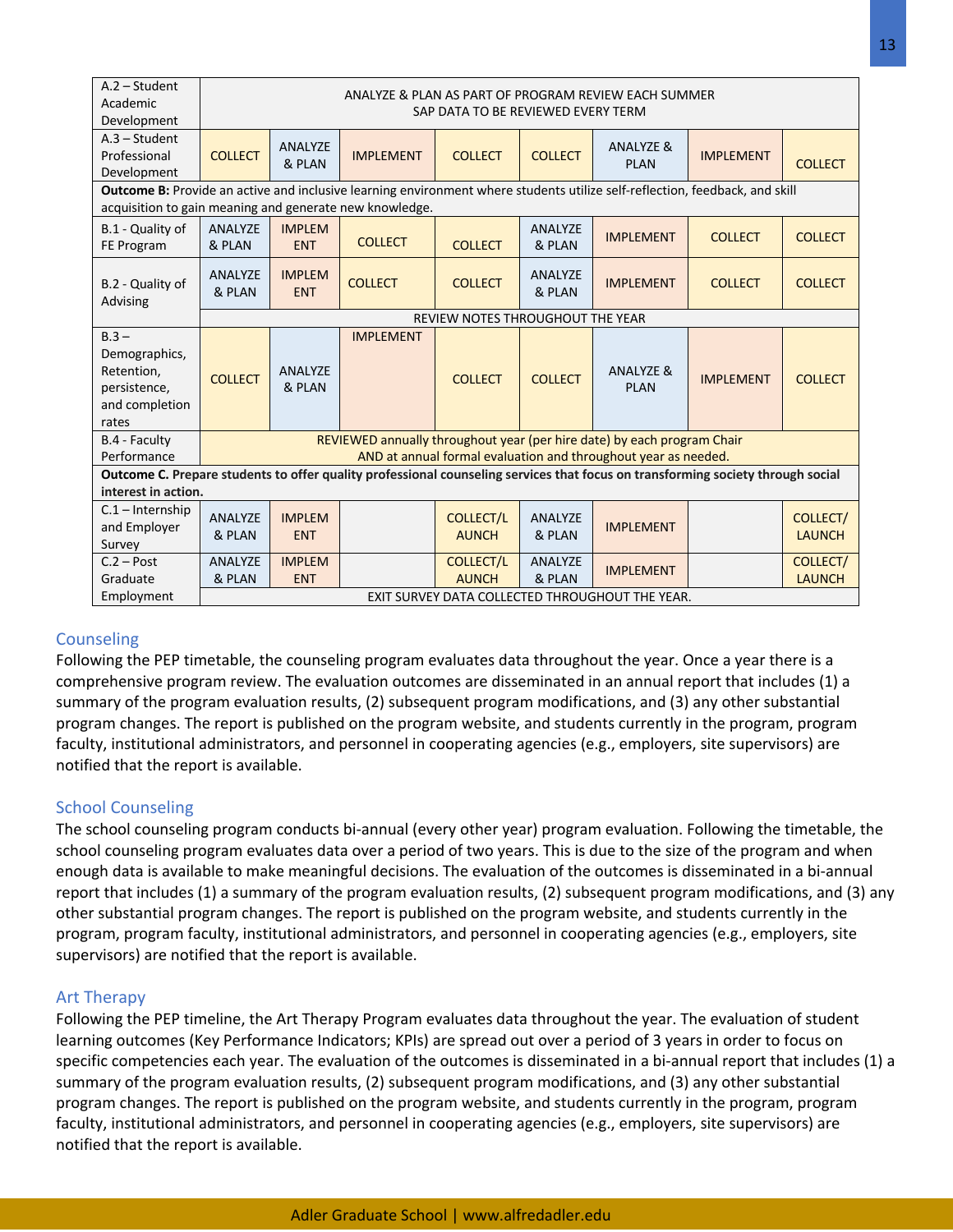## **Program Assessment**

Adler Graduate School demonstrates the use of the following to evaluate the program objectives within the PEP: (1) aggregate student assessment data that address student knowledge, skills, and professional dispositions; (2) demographic and other characteristics of applicants, students, and graduates; and (3) data from systematic follow-up studies of graduates, site supervisors, and employers of program graduates.

## Student Knowledge & Skills

Adler Graduate School systematically assesses each student's progress throughout the program by examining student learning in a combination of knowledge and skills. **Outcomes A.1 and A.2** addresses student academic knowledge and skills. Program faculty chose one standard from each core academic area to be a key performance indicator (KPI). Specific student learning objectives (SLOs) were created from each KPI to demonstrate learning at different developmental levels: introductory of knowledge (I) and Reinforcement and application of skills (R). Key Signature Assignments were created to measure student competence at each of these levels.

Signature assignments vary to obtain snapshots of students' competencies that include both knowledge and skills in progressive developmental stages. In addition to uploading signature assignments to LiveText for program evaluation, students add these assignments and their reflections to their professional portfolio. Each student's progress is tracked by faculty advisors and discussed with students at the portfolio touchpoints as outlined in the Professional Portfolio Manual. KPIs, SLOs, and signature assignments can be found in Appendix C for all programs.

## Professional Dispositions | Student Evaluation

The evaluation of professional dispositions is addressed in **Outcome A.3** in the PEP. Program faculty systematically assesses each student's professional dispositions. Key professional dispositions are identified in the disposition's evaluation form (Appendix D). Dispositions are measured at multiple points during the program, as described in the dispositions evaluation policy, and faculty discusses individual student's dispositional concerns in program faculty meetings.

Students admitted into the program are introduced to the concept of professional dispositions and to the process of dispositions assessment during orientation and engage in the process during their first foundations course, where they perform a self-evaluation and identify a plan for further development.

## Field Experience

The quality of the program's field experience is addressed in **Outcome B.1** (practicum and internship) in the PEP. We provide several opportunities for student and program evaluation. Evaluation of this outcome includes formal feedback from site supervisors and Field Experience faculty supervisors. Students also have an opportunity to evaluate their sites and supervisors during their Field Experience. These evaluations vary by program. The exit survey, which students take at the completion of the program, also has field experience questions.

## Quality Programming

Quality of advising and faculty performance can be found in **Outcomes B.2, B.3, and B.4.** Students have an opportunity to provide feedback on their overall satisfaction with the program and with advising in the exit survey, which is taken at the completion of the program. Students use SmartEvals to provide course feedback at the completion of each course and each Chair annually evaluates the performance of faculty using our faculty evaluation forms.

In addition, faculty look at aggregate data on demographics, retention, persistence, and completion rates for the institution and for each individual program.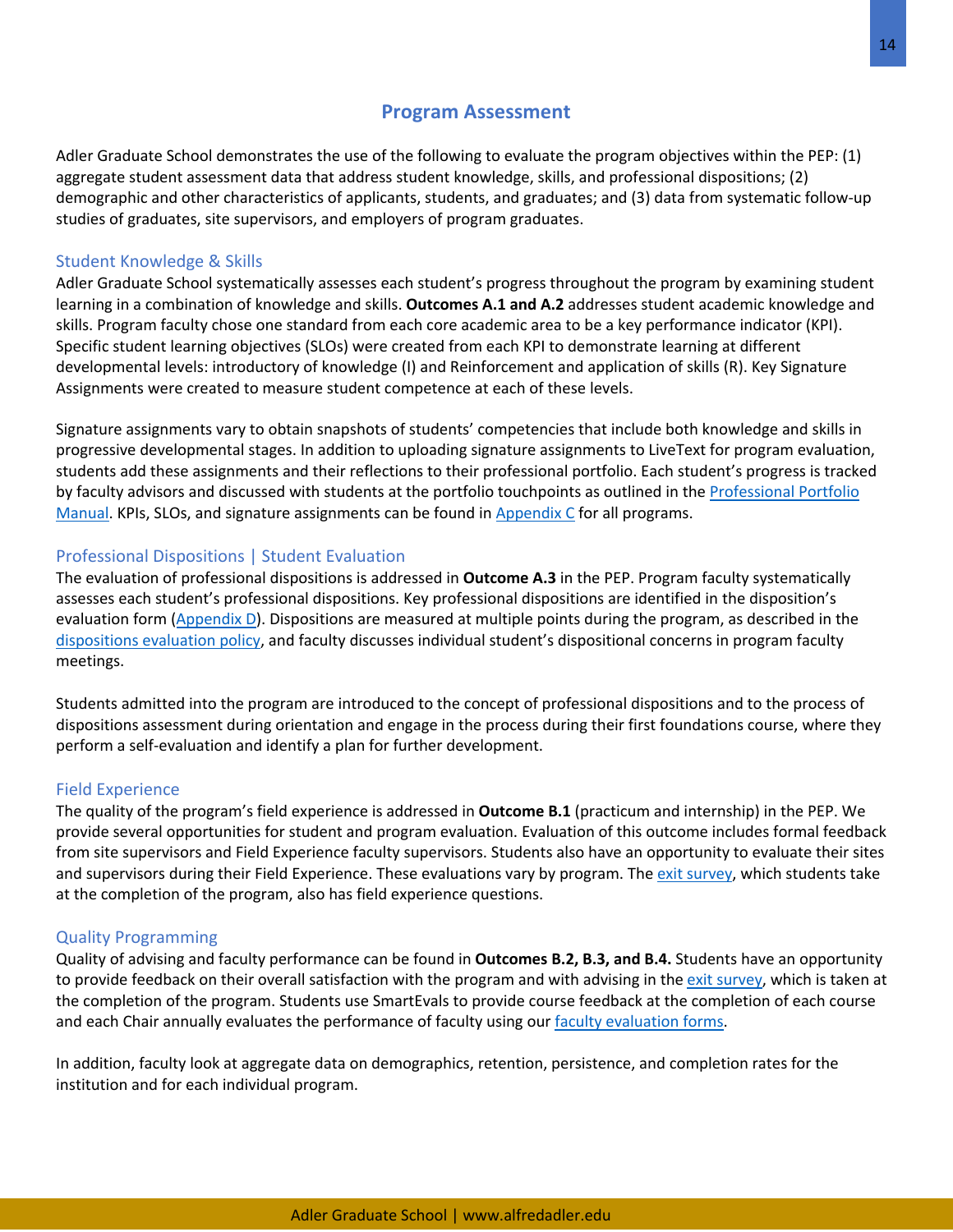Post- graduate and employer feedback provides information about program outcomes **C.1 and C.2**; this feedback is obtained once a year and examined as part of the annual program comprehensive review performed in the Summer. The use of this information for program evaluation is put in the annual report. This information is collected through employer and alumni surveys. Click here to view the **Employer Survey and the Alumni Survey**.

## Demographic and Other Characteristics

Student demographic data and other characteristics of applicants, students, and graduates is analyzed during the comprehensive annual review of each program. We collect demographic data through our admissions process and our exit survey. This information is used to inform program evaluation regarding inclusion, diversity, equity, and accessibility.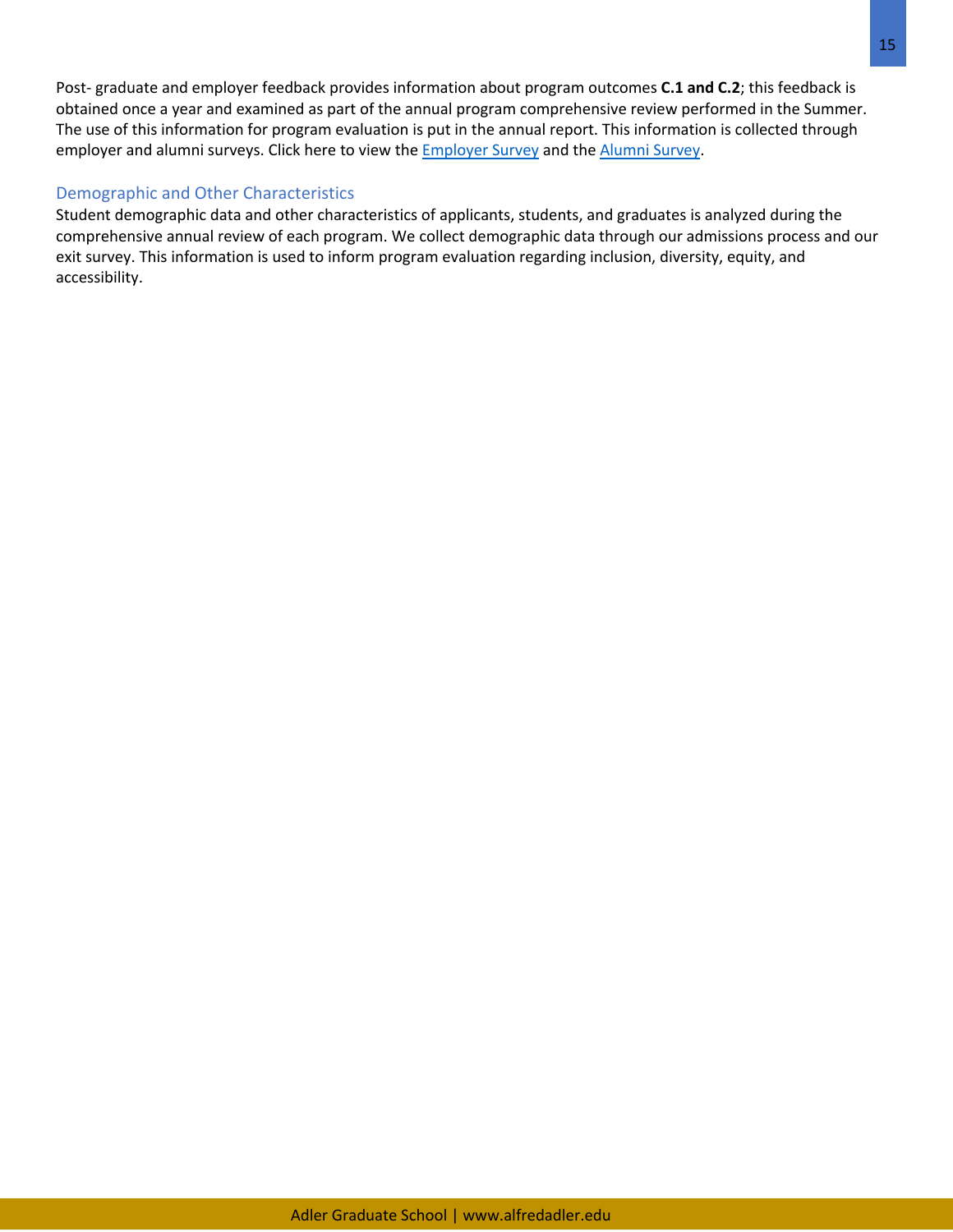# **Appendix A**

# Program Evaluation Plan

| Program<br><b>Data Point</b>                              | <b>Assessment Data to</b><br>be collected                                                                                | <b>Data Collection</b>                                                                                                                                                                                                                                                                    | <b>Objective</b>                                                                                                                                                                                                                                       | <b>Process</b>                                                                                                                                                                                                                                         |
|-----------------------------------------------------------|--------------------------------------------------------------------------------------------------------------------------|-------------------------------------------------------------------------------------------------------------------------------------------------------------------------------------------------------------------------------------------------------------------------------------------|--------------------------------------------------------------------------------------------------------------------------------------------------------------------------------------------------------------------------------------------------------|--------------------------------------------------------------------------------------------------------------------------------------------------------------------------------------------------------------------------------------------------------|
|                                                           |                                                                                                                          |                                                                                                                                                                                                                                                                                           | Outcome A: Provide state-of-the-art academic programming guided by competency-based standards and outcomes.                                                                                                                                            |                                                                                                                                                                                                                                                        |
| Learning and<br>Performance                               | A.1 – Student  Key Performance<br>Indicators (KPIs) -<br>Signature<br>Assessment Data                                    | Data collected in Livetext<br>on an ongoing basis<br>through Key Assessments<br>in courses.                                                                                                                                                                                               | Review of outcome data to<br>make decisions on<br>curriculum changes and<br>student learning.<br>Goal: 90% of students will<br>meet proficiency in meeting<br>academic competency.                                                                     | Assessment data pulled<br>from Livetext and<br>Moodle. Review Plans<br>are filled out and action<br>plans implemented (see<br>schedule below).                                                                                                         |
| A.2 – Student $\  \bullet \ $<br>Academic<br>Development  | Touchpoint Data   •<br>from Portfolio<br><b>Rubrics</b><br>Satisfactory<br>Academic<br>Progress (SAP)<br>data from SONIS | LiveText Portfolio<br>Rubrics are filled out<br>by advisors and saved<br>in advising files. Notes<br>are kept in SONIS.<br>Registrar collects SAP<br>data.                                                                                                                                | Advisors meet with<br>$\bullet$<br>students to review<br>portfolio to ensure<br>academic/professional<br>progress is being made.<br>We evaluate SAP data<br>to identify students at<br>risk to determine<br>Prevention and<br>Intervention strategies. | Chairs meet with<br>advisors to ensure<br>touchpoint rubrics are<br>being completed and to<br>see if there are any<br>intermittent progress<br>plans to be made.<br>Teams meet to review<br>SAP data. Action plans<br>created based on data<br>review. |
| A.3 – Student $\  \bullet$<br>Professional<br>Development | Dispositions<br>Form                                                                                                     | Disposition forms<br>completed in LT in the<br>following courses:<br><b>Multicultural Courses</b><br>(523, 558SU2).<br>Practicum (977SU,<br>931, 947).<br>Internship [978 (SC);<br>938, 948, 988 (COUN);<br>958 (AT)]<br>Aggregated Data:<br>$AT/SC$ – every 2 years<br>COUN - every year | Professional<br>$\bullet$<br>dispositional data is<br>collected through LT<br>and aggregated to<br>determine readiness for<br>profession, areas for<br>improved instruction,<br>and/or retention,<br>remediation, or<br>dismissal.                     | Aggregated data<br>reviewed each year.<br>Individual<br>$\bullet$<br>dispositions<br>reviewed in regular<br>faculty meetings.                                                                                                                          |
|                                                           |                                                                                                                          | skill acquisition to gain meaning and generate new knowledge.                                                                                                                                                                                                                             | Outcome B: Provide an active and inclusive learning environment where students utilize self-reflection, feedback, and                                                                                                                                  |                                                                                                                                                                                                                                                        |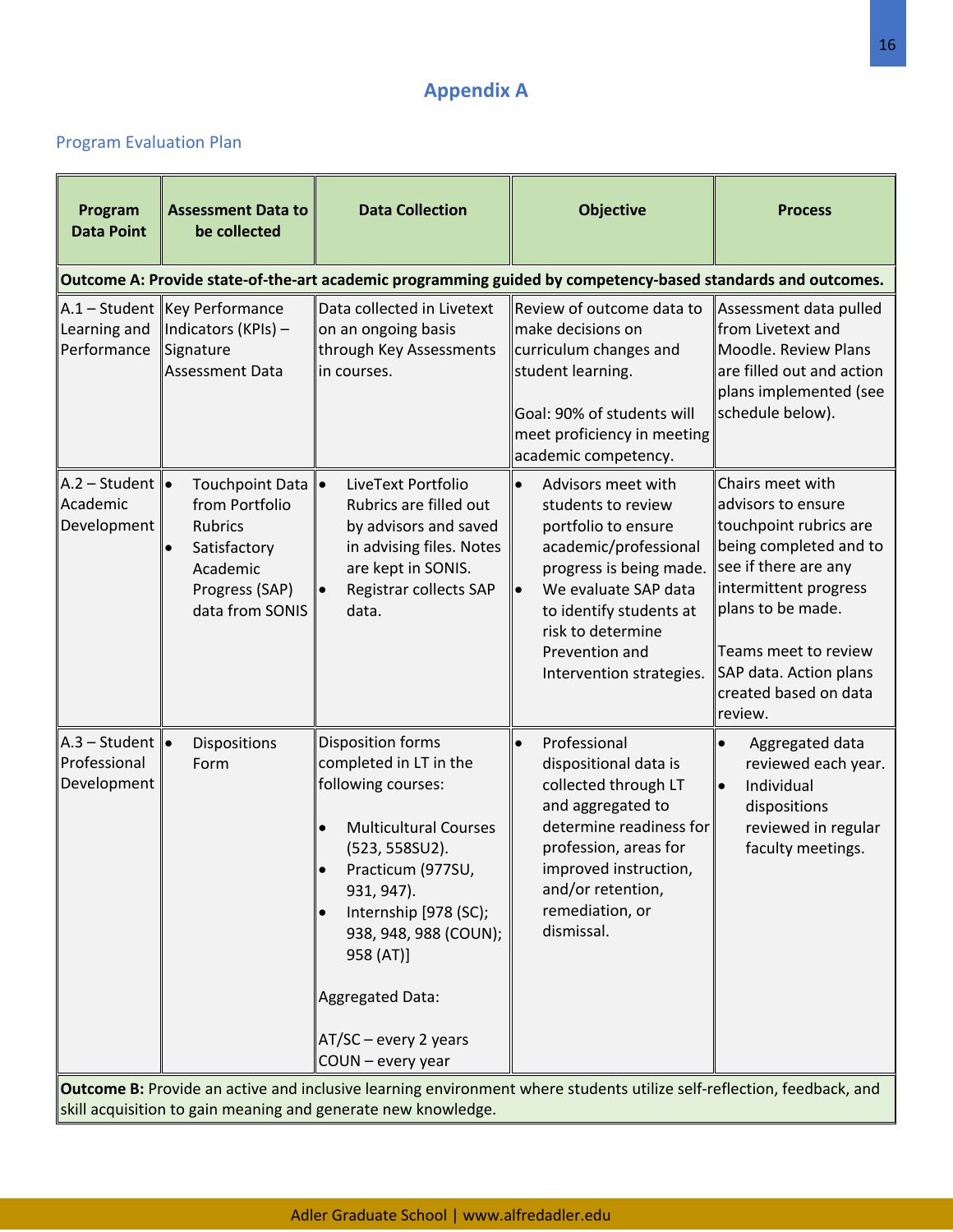| B.1 - Quality<br>of FE<br>Program                                                        | <b>Field Experience</b><br>1.<br>site survey of<br>academic<br>program.<br>Student<br>2.<br>Evaluation of<br>Internship site.<br><b>Exit Survey</b><br>3.<br>Questions<br>pertaining to<br>Field Experience. | 1.<br>Data reports from<br>SurveyMonkey<br>2.<br>Paper evaluations.<br><b>Exit survey Questions:</b><br>3.<br>(SC): #12<br>(AT): #17-19<br>(COUN) #23                                       | We collect site<br>1.<br>supervisor feedback<br>about our program to<br>inform us of any<br>program improvements<br>that may be needed.<br><b>Students formally</b><br>2.<br>evaluate practicum and<br>internship supervisors<br>and sites to inform<br>faculty of any<br>modifications needed<br>when placing students<br>at the site and/or<br>support needed.<br>3. Aggregated survey data<br>is collected to inform<br>programs of Field<br>Experience course<br>improvements,<br>modifications, or<br>changes needed. | <b>Evaluation of student</b><br>performance is done at<br>the program level.<br>Academic programs<br>send out a<br>SurveyMonkey link to<br>Internship sites each<br>Spring to collect<br>Summative Program<br>Data. Data is analyzed<br>during the<br>Comprehensive Program<br>Review.<br>Student evaluations of<br>internship sites are done<br>via a paper form. This is<br>collected in Moodle by<br>the Field Experience<br>Coordinators.<br>Exit Survey data is<br>aggregated and analyzed<br>at the Comprehensive<br>Program Review. |
|------------------------------------------------------------------------------------------|--------------------------------------------------------------------------------------------------------------------------------------------------------------------------------------------------------------|---------------------------------------------------------------------------------------------------------------------------------------------------------------------------------------------|----------------------------------------------------------------------------------------------------------------------------------------------------------------------------------------------------------------------------------------------------------------------------------------------------------------------------------------------------------------------------------------------------------------------------------------------------------------------------------------------------------------------------|--------------------------------------------------------------------------------------------------------------------------------------------------------------------------------------------------------------------------------------------------------------------------------------------------------------------------------------------------------------------------------------------------------------------------------------------------------------------------------------------------------------------------------------------|
| B.2 - Quality<br>of Advising                                                             | Exit survey data                                                                                                                                                                                             | Aggregated data on exit<br>survey question on<br>advising collected.                                                                                                                        | Advisors provide quality<br>advising to ensure<br>academic/professional<br>progress is being made.                                                                                                                                                                                                                                                                                                                                                                                                                         | Aggregated survey data<br>is reviewed during the<br>comprehensive program<br>review.                                                                                                                                                                                                                                                                                                                                                                                                                                                       |
| $B.3 -$<br>Demographic<br>s &<br>Retention,<br>Persistence,<br>and<br>Completion<br>data | Applications and<br>admission data<br>provided by the<br>admission dept.<br>Demographic Data<br>reports sent by<br>Registrar.                                                                                | Yearly by program:<br>Retention data<br>$\bullet$<br>Persistence data<br>Completion data<br>Demographic data<br>$\bullet$<br>(applicants, students,<br>graduates)<br>Conditional admit data | The program uses<br>institutional student data<br>on retention, persistence,<br>and completion to inform<br>program improvements and<br>modifications.<br>Demographic data and<br>conditional admit data are<br>used to evaluate program<br>objectives.                                                                                                                                                                                                                                                                    | Data is provided to the<br>Director of Assessment,<br>posted on the web (for<br>transparency), and<br>analyzed each year<br>during the Fall<br>assessment meeting.                                                                                                                                                                                                                                                                                                                                                                         |
| B.4 - Faculty<br>Performance                                                             | Instructor<br>evaluations and<br>observations<br><b>SmartEvals</b>                                                                                                                                           | Chairs review each faculty<br>via a faculty performance<br>rubric.<br>SmartEvals                                                                                                            | Faculty performance is<br>reviewed on an annual<br>basis throughout year (per<br>hire date) by each program<br>Chair to determine areas<br>for improvement,                                                                                                                                                                                                                                                                                                                                                                | Faculty performance is<br>reviewed on an annual<br>basis by each program<br>Chair. Rubric given to<br>HR.                                                                                                                                                                                                                                                                                                                                                                                                                                  |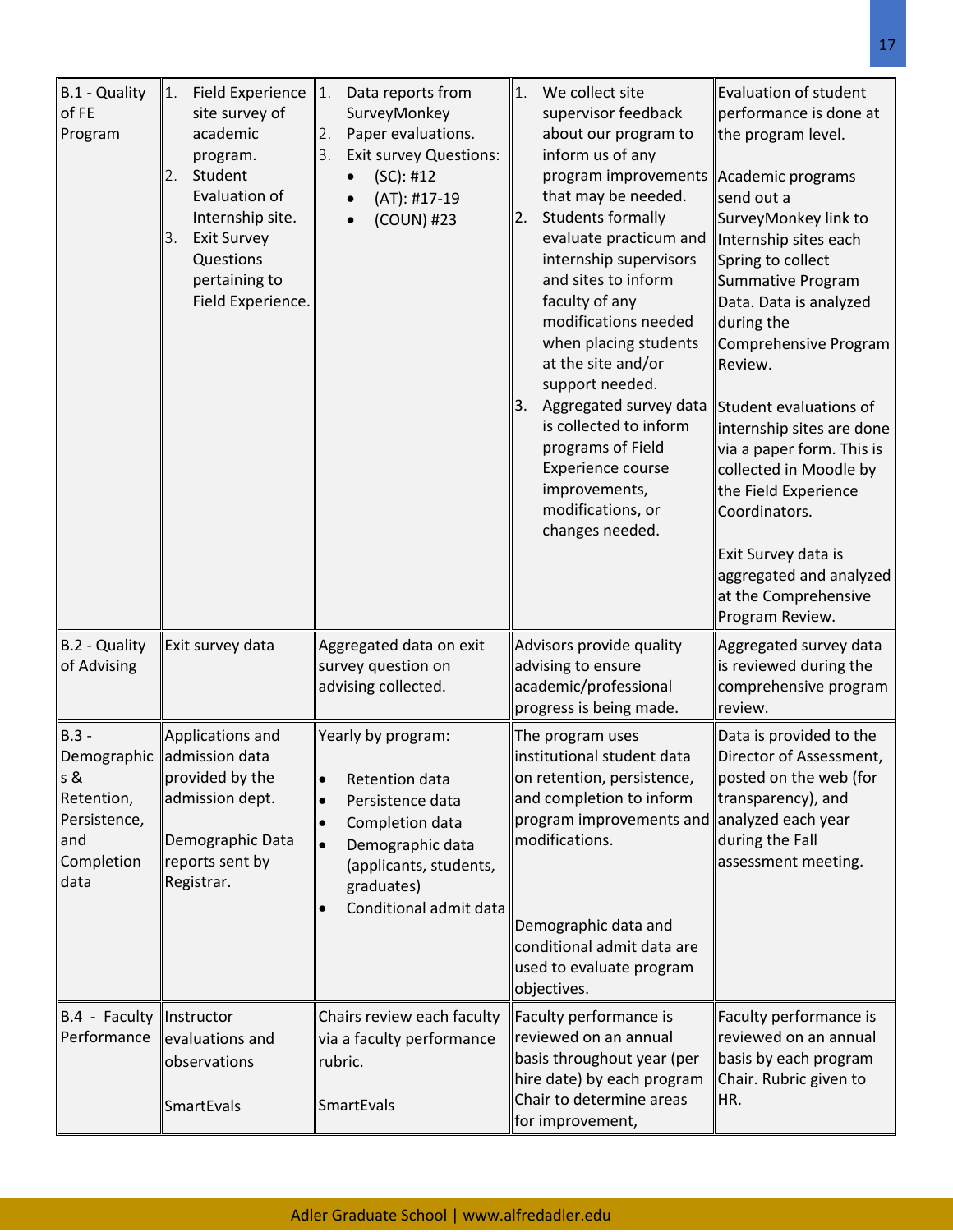|                                                                                           |                                                                                                                                       |                                                                                                                                                                                                                             | remediations, and/or<br>dismissal.                                                                                                                             | Students are sent a<br>SmartEvals link to<br>evaluate their courses<br>and instructors after<br>each course taken. Data<br>is stored in SmartEvals<br>and accessible to Admin<br>and Chairs. |
|-------------------------------------------------------------------------------------------|---------------------------------------------------------------------------------------------------------------------------------------|-----------------------------------------------------------------------------------------------------------------------------------------------------------------------------------------------------------------------------|----------------------------------------------------------------------------------------------------------------------------------------------------------------|----------------------------------------------------------------------------------------------------------------------------------------------------------------------------------------------|
|                                                                                           | through social interest in action.                                                                                                    |                                                                                                                                                                                                                             | Outcome C. Prepare students to offer quality professional counseling services that focus on transforming society                                               |                                                                                                                                                                                              |
| $C.1 - Post$<br>Graduate<br>Employment<br>and<br>Professional<br>Performance              | <b>Employer Survey</b><br>(includes<br>employment and<br>post-graduation<br>performance)                                              | Employer data is collected<br>on an annual basis via<br>SurveyMonkey.                                                                                                                                                       | Aggregated Data collected<br>from employers of<br>graduates as part of our<br>program evaluation.                                                              | Survey is sent out via<br>SurveyMonkey each<br>Spring. Data is collected<br>and analyzed at the<br>comprehensive program<br>review.                                                          |
| $C.2 - Post$<br>Graduate<br>Employment<br>and<br>Preparedness<br>(including<br>licensure) | Alumni Survey<br>(includes<br>employment,<br>service, licensure,<br>and preparedness)<br>Exit Survey -<br>Employment<br>opportunities | Alumni Survey is sent out<br>via SurveyMonkey.<br><b>Exit Survey</b><br>(Preparedness): (AT) #3, &<br>#15<br>(SC) #3 & #11<br>(COUN) #3 & #22<br>Exit Survey (Employment)<br>(AT & SC): # 26-28; #13<br>(COUN), #26-28; #24 | Aggregated Data collected<br>from alumni and graduates<br>as part of our program<br>evaluation. Data on<br>employment, service, and<br>licensure is collected. | Survey is launched<br>yearly for previous<br>Academic School Year.<br>Exit survey is launched<br>at oral exam. Data is<br>analyzed yearly.                                                   |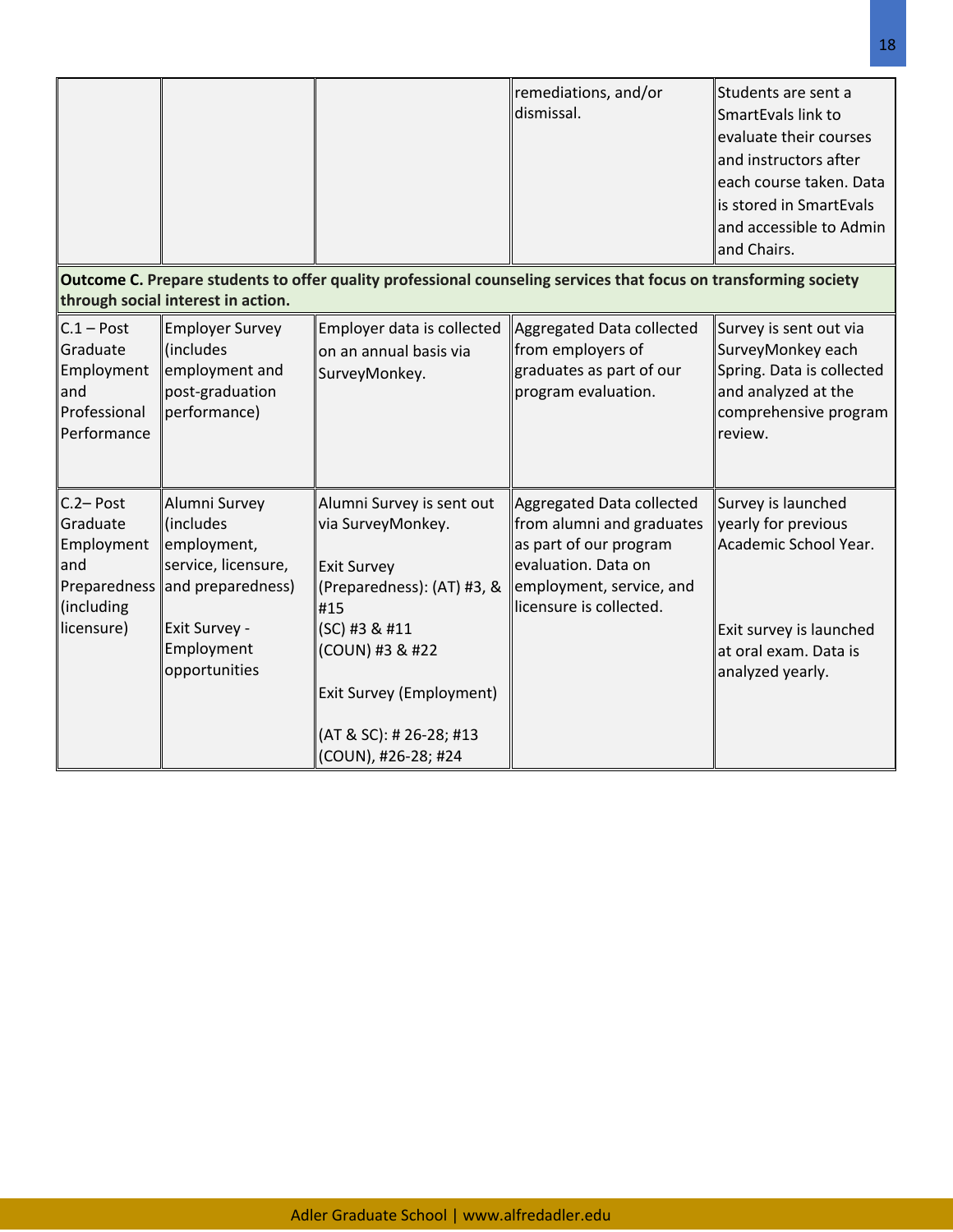# **Appendix B**

## Action Planning Form

| Date Reviewed:                                                                                                                                                                                                        |                                                                                                                                                                                                                                    |  |  |  |
|-----------------------------------------------------------------------------------------------------------------------------------------------------------------------------------------------------------------------|------------------------------------------------------------------------------------------------------------------------------------------------------------------------------------------------------------------------------------|--|--|--|
| <b>Review Team:</b>                                                                                                                                                                                                   |                                                                                                                                                                                                                                    |  |  |  |
|                                                                                                                                                                                                                       |                                                                                                                                                                                                                                    |  |  |  |
| <b>Performance Indicator addressed</b>                                                                                                                                                                                |                                                                                                                                                                                                                                    |  |  |  |
|                                                                                                                                                                                                                       | What performance indicator is being addressed from the PEP? Click on dropdown menu to choose.                                                                                                                                      |  |  |  |
| outcomes.<br>$\bullet$<br>$\circ$                                                                                                                                                                                     | Outcome A: Provide state-of-the-art academic programming guided by competency-based standards and<br>A.1 – Student Learning and Performance<br>For A.1 please list courses (with the specific competencies) that are under review: |  |  |  |
| Outcome B: Provide an active and inclusive learning environment where students utilize self-reflection, feedback,<br>and skill acquisition to gain meaning and generate new knowledge.<br>B.1 - Quality of FE Program |                                                                                                                                                                                                                                    |  |  |  |
| through social interest in action.<br>C.1 - Employer Feedback                                                                                                                                                         | Outcome C. Prepare students to offer quality professional counseling services that focus on transforming society                                                                                                                   |  |  |  |

## **For A.1 use the guiding questions found at the end of this form.**

# **STEP 1: Collect Data**

• What evidence are you analyzing (make sure this matches the PEP)? Do you have all the evidence needed to review this outcome?

o

## **STEP 2: Goals and Follow Through**

- If applicable, what was our Action Plan/Goals we set from last analysis? Did we follow through with our action plan? o
- What are our current goals/threshold for this outcome? o

## **STEP 3: Data Analysis**

- Analyze Data: What do the data tell us regarding progress toward goal/goal accomplishment? o
- Based on the analysis, did the past action plan work/make an impact?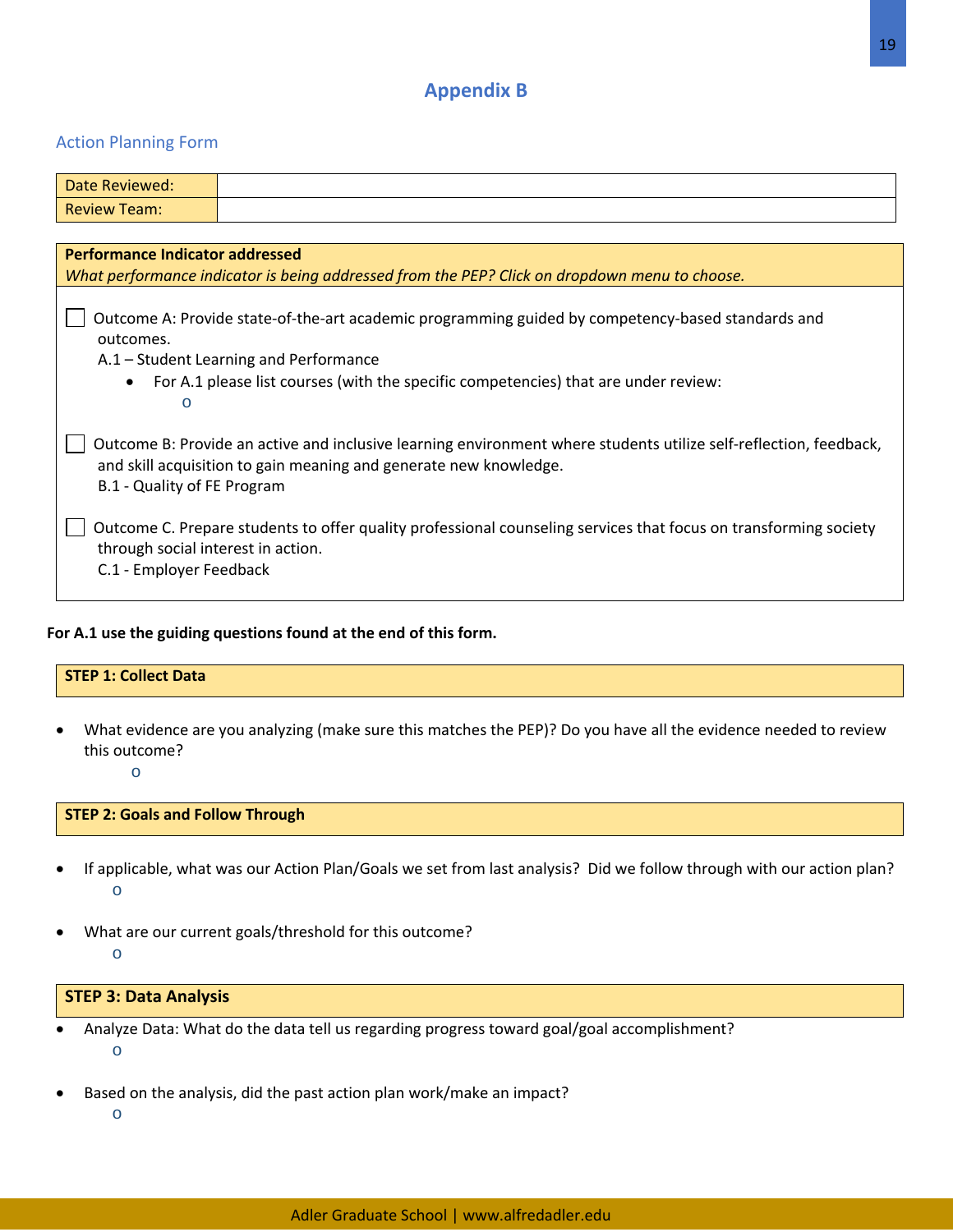- If there are data below the desired level, what might have contributed to their lower scores? (Is the percentage below the desired goal significant enough to warrant changes). o
- What would you consider as the single-most important factor contributing to the apparent successes/needs as indicated by the assessment data?
	- o

## **STEP 4: Analyze Strengths and Obstacles, Prioritization**

- What needs to be improved (or modified)? What can we do now? Later? o
- What strategies can we use to improve what can be improved? Consider resources, and delivery. o

**Step 5: Action Planning and Implementation**

- Create action plan with measurable goals, clearly identified steps, and deadlines.
	- o
- Communicate plan to appropriate stakeholders and implement plan. Who needs to receive communication? How will you communicate and provide follow up? Who will hold team responsible for follow through?
	- o

## **Guiding Questions for Learning Data Evaluation (A.1)**

#### **STEP 1: Collect Data**

- What evidence are you analyzing (make sure this matches the PEP)? Do you have all the evidence needed to review this outcome?
- Did we complete all the assessments in the course? Why or why not?

#### **Step 2: Goals and Assessment Instruments**

- Did our assessment measure the skills and/or concepts that we need to monitor?
- Did we include too many items in one assessment?
- Are the specific goals appropriate for the KPI? According to Bloom's taxonomy?
- Did we choose the right assessment instrument to measure the KPI?
- Before we analyze the data, did we notice anything unusual during the assessment timeframe that should be addressed?
- What curriculum and materials did we have in place during this assessment period?
- What new teaching strategies were introduced during the assessment period?

#### **Step 3: Data analysis**

- Is our sample large enough to allow us to draw meaningful conclusions?
- What do the data tell us regarding progress toward goal/goal accomplishment?
- Are the data consistent across instructors and delivery methods? If not, what do we attribute the differences to?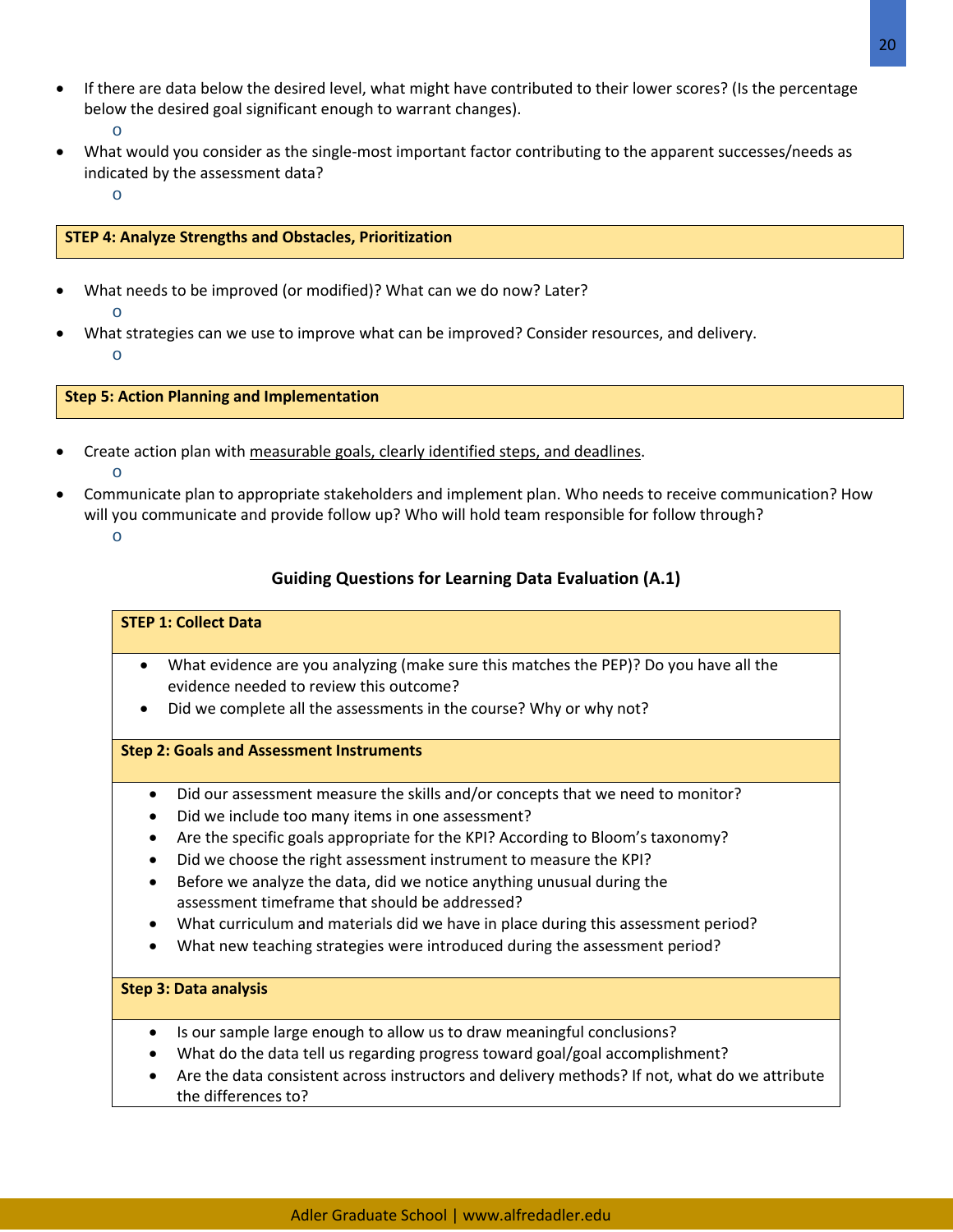Adler Graduate School | www.alfredadler.edu

- What percentage of students achieved the desired level (proficient)? Is the percentage of students below the desired level significant enough to require curriculum, delivery method, and/or instructional methods change?
- What is a sample of an ideal/proficient response? (Do we know what we consider proficient? Do we agree on what proficiency looks like?) Is there an opportunity to conduct a rubric norming exercise?
- What would you consider as the single-most important factor contributing to the apparent successes/needs as indicated by the assessment data?
- If there are students below the desired level, what might have contributed to their lower scores? (Even if the percentage of students below the desired level is not significant enough to warrant course-level changes).
- Given the data observed, how might we use the data to guide possible intervention?
- Consider how you might add, modify, or eliminate specific practices to respond to the deficits in performance. Responding to the successes in performance?
- What teaching strategies might positively impact the lower performing areas?
- Were the resources used in this course (books, articles, videos, etc.) and the instruction strategies (lectures, discussions, assignments, etc.) effective? How about efficient?

#### **Step 4: Analyze Strengths and Obstacles. Prioritization**

- What are the strengths of the student responses we have collected? Think about the SmartEvals data and areas of assessment that students did well on.
- Do any responses stand out?
- What's one single way we can improved what **needs** to be improved? (Keep in mind both effectiveness and efficiency)
- What strategies can we use to improve what **can** be improved? Consider curriculum, resources, and delivery.
- What needs to be improved?
- What can be improved?

#### **Step 5: Action Planning and Implementation**

- Create action plan with measurable goals, clearly identified steps, and deadlines.
- How will we know if students are learning as a result of our specific instructional strategies?
- What overall application behaviors will we be able to see/note if the desired learning is occurring as a result of our focused instruction and use of instructional strategies?
- How will we confirm that the entire team has implemented the strategies that were collaboratively and collectively agreed upon (for a specific course)? To what degree will we know whether the strategies are being implemented as *intended* and *described* during our team meeting? (accountability)
- Communicate plan to appropriate stakeholders and implement plan.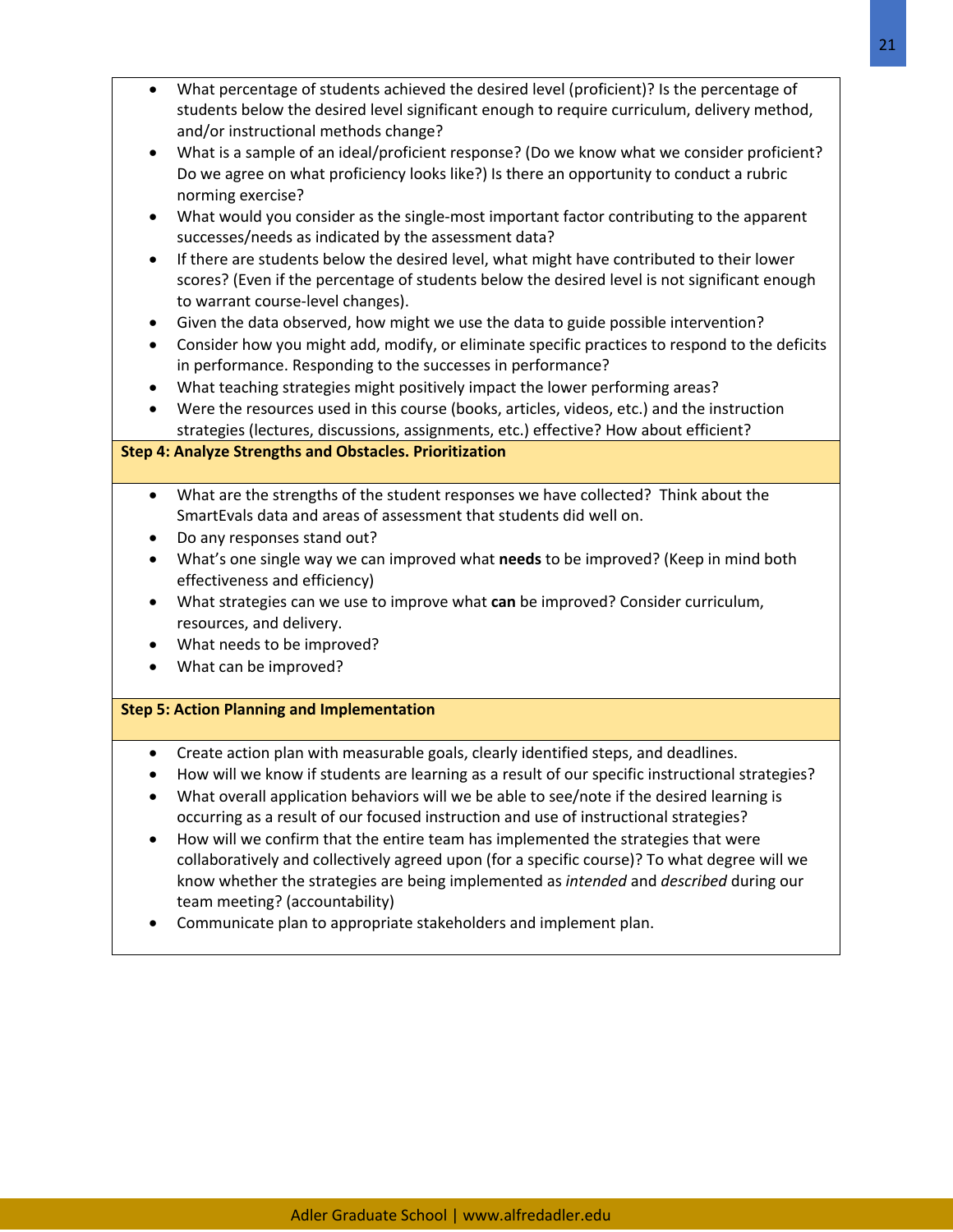# **Appendix C**

## CORE Counseling: Student Learning Outcomes

KPI = Key Performance Indicator **|** SLO = Student Learning Outcome I = Introduced (knowledge)

R = Reinforced (skills, application)

| <b>Student Learning Outcomes</b>                                                        | Course     | <b>Assessment</b>     |
|-----------------------------------------------------------------------------------------|------------|-----------------------|
| PROFESSIONAL COUNSELING ORIENTATION AND ETHICAL PRACTICE - KPI #1:                      |            |                       |
| Standard 2.F.1.i - Ethical standards of professional counseling organizations and       |            |                       |
| credentialing bodies, and applications of ethical and legal considerations in           |            |                       |
| professional counseling.                                                                |            |                       |
| SLO (I): Students will be able to identify whether different scenarios are compliant    | 517        | Quiz                  |
| with ACA Code of Ethics                                                                 |            |                       |
| SLO (R): Students will be able to apply knowledge about the Code of Ethics to           | 517        | Informed              |
| develop a document that describes the counseling process related to section A.2 of      |            | Consent               |
| the ACA Code of Ethics.                                                                 |            | Document              |
| SOCIAL AND CULTURAL DIVERSITY - KPI #2: Standard 2.F.2.c - Multicultural                |            |                       |
| counseling competencies                                                                 |            |                       |
| SLO (I): Students will be able to identify their cultural biases (via an assessment)    | 523        | Self-awareness        |
| related to a specific population and identify possible cultural immersion experiences   |            | paper                 |
| that will help challenge these biases.                                                  |            |                       |
| SLO (R): Students will demonstrate ability to perform the cultural formulation          | 504        | <b>CFI Assignment</b> |
| interview and to examine the impact of the findings on their future work with the       |            |                       |
| client.                                                                                 |            |                       |
| HUMAN GROWTH AND DEVELOPMENT - KPI #3: Possible-Standard 2.F.3.f- Systemic              |            |                       |
| and environmental factors that affect human development, functioning, and               |            |                       |
| behavior.                                                                               |            |                       |
| SLO (I): Students will be able to discuss environmental and systemic factors that       | 505        | SPT Pt. 4             |
| impact the development, functioning, and behavior of a client.                          |            |                       |
| SLO (R): S Students will be able to assess client functionality through use of the      | Internship | Case                  |
| WHODAS to defend diagnoses and course of treatment                                      |            | conceptualization     |
| CAREER DEVELOPMENT - KPI #4: Standard 2.F.4.b - Approaches for conceptualizing          |            |                       |
| the interrelationships among and between work, mental well-being, relationships,        |            |                       |
| and other life roles and factors                                                        |            |                       |
| SLO (I): Student will be able to demonstrate the ability to define the role of the work | 503        | Wellness and          |
| life task on individual and family wellness.                                            |            | Work Assignment       |
| SLO (R): Students will be able to demonstrate how work, mental wellbeing,               | 562        | <b>SPT</b>            |
| relationships, culture, and other life roles/factors are interrelated.                  |            |                       |
| COUNSELING AND HELPING RELATIONSHIPS - KPI #5: Standard 2.F.5.g - Essential             |            |                       |
| interviewing, counseling, and case conceptualization skills                             |            |                       |
| SLOs (I): Students will be able to demonstrate consistency between view of human        | 509        | Case                  |
| nature, key theoretical concepts, and treatment strategies.                             |            | conceptualization     |
|                                                                                         |            | analysis              |
| SLO (R): Students will demonstrate intentional use of essential interviewing and        | 525        | Video &               |
| counseling skills.                                                                      |            | Transcript            |
| GROUP COUNSELING AND GROUP WORK - KPI #6: Standard 2.F.6.b - Dynamics                   |            |                       |
| associated with group process and development                                           |            |                       |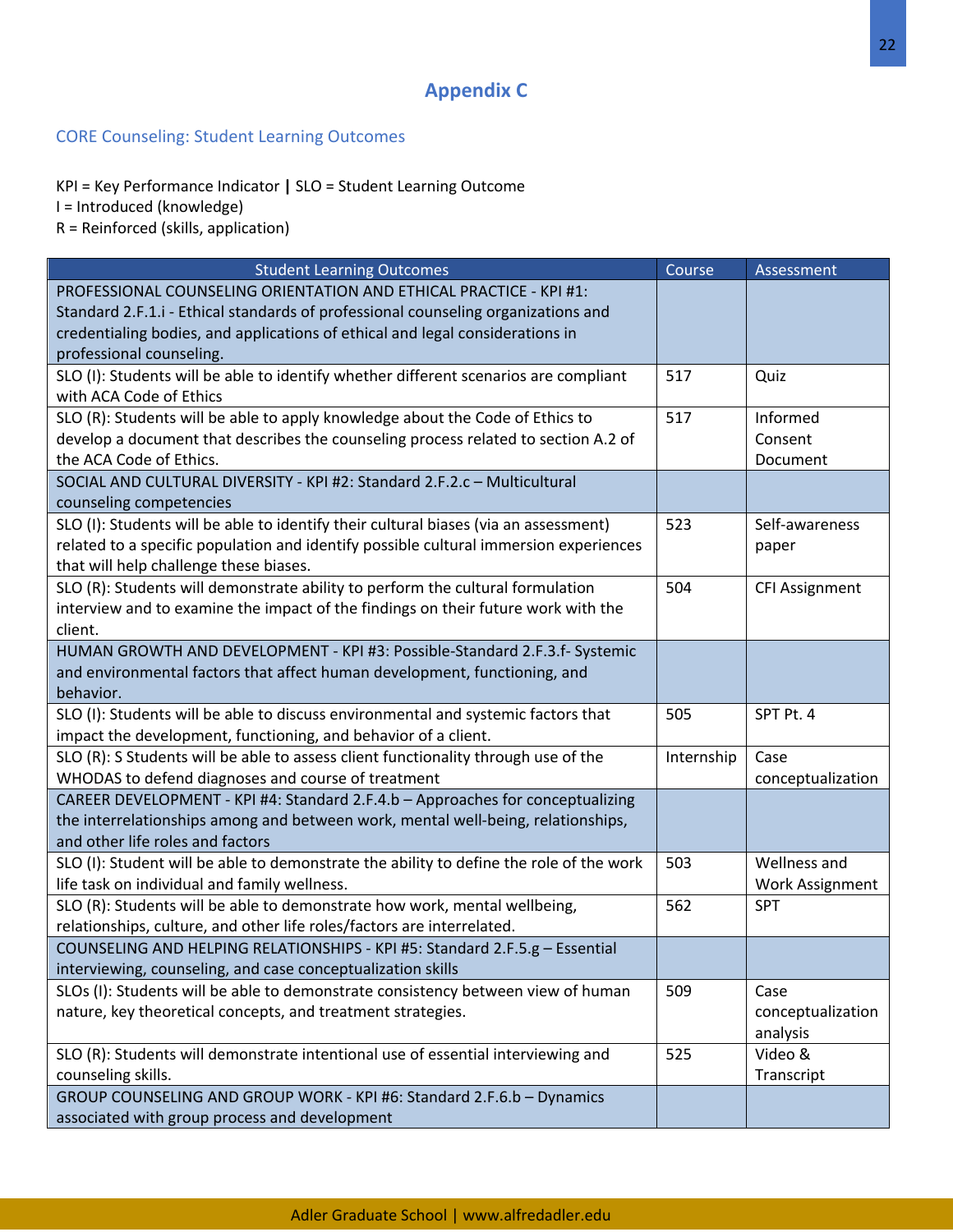| SLO (I): Students will be able to identify and illustrate different elements of group   | 532        | Group facilitation |
|-----------------------------------------------------------------------------------------|------------|--------------------|
| dynamics being manifested in their in-class experiential group.                         |            | and journal        |
| SLO (R): Students will be able to demonstrate accurate expectations about group         | 532        | <b>SPT</b>         |
| member behaviors based on group developmental stage.                                    |            |                    |
| ASSESSMENT AND TESTING - KPI #7: Standard 2.F.7.e - Use of assessments for              |            |                    |
| diagnostic and intervention planning purposes                                           |            |                    |
| SLO (I): Students will demonstrate the ability to ethically apply and incorporate       | 533        | <b>SPT</b>         |
| assessment results into the diagnostic and treatment process.                           |            |                    |
| SLO (R): Students will be able to use information from different types of assessment    | Internship | Case               |
| in order to justify diagnosis.                                                          |            | Conceptualization  |
| RESEARCH AND PROGRAM EVALUATION - KPI #8: Standard 2.F.8.e - Evaluation of              |            |                    |
| Counseling Interventions and Programs                                                   |            |                    |
| SLO (I): Students will demonstrate an ability to critically analyze a journal article.  | 500        | Journal Analysis   |
| SLO (R): Students will create a protocol to assess the effectiveness of therapy         | 500        | <b>SPT</b>         |
| (techniques, model, theory), to include a specific intervention found in the literature |            |                    |
| for a specific population.                                                              |            |                    |

# Mental Health Counseling: Student Learning Outcomes

## KPI = Key Performance Indicator **|** SLO = Student Learning Outcome

- I = Introduced (knowledge)
- R = Reinforced (skills, application)

| <b>Student Learning Outcomes</b>                                                                                                                                                                                                                                                    | Course | Assessment                                        |
|-------------------------------------------------------------------------------------------------------------------------------------------------------------------------------------------------------------------------------------------------------------------------------------|--------|---------------------------------------------------|
| KPI #9: Standard 5.C.1.b - Theories and Models Related to Clinical Mental Health<br>Counseling                                                                                                                                                                                      |        |                                                   |
| SLO (I): Students will be able to identify key concepts, techniques, and key figures<br>associated with the major counseling theories.                                                                                                                                              | 509    | Quizzes                                           |
| SLO (R): Students will be able to perform a Diagnostic Assessment through an Adlerian<br>lens.                                                                                                                                                                                      | 537    | SPT- Life Style<br>Analysis                       |
| KPI #10:Standard 5.C.2.d- Diagnostic process, including differential diagnosis and the<br>use of current diagnostic classification systems, including the Diagnostic and Statistical<br>Manual of Mental Disorders (DSM) and the International Classification of Diseases<br>(ICD). |        |                                                   |
| SLO (I): Students develops a case study and provides a diagnosis and rationale for the<br>diagnosis based on information from the case creation.                                                                                                                                    | 504    | Final Assignment -<br>Movie character<br>analysis |
| SLO (R): Students will apply the diagnostic process to a case scenario and provide a<br>diagnosis based on evidence presented in case.                                                                                                                                              | 533    | Diagnostic Case<br>Study                          |
| KPI #11: Standard 5.c.3.e- Strategies to advocate for persons with mental health issues                                                                                                                                                                                             |        |                                                   |
| SLO (I): Students will identify various approaches to advocating for clients with mental<br>health diagnoses.                                                                                                                                                                       | 523    | Social Interest in<br>Action<br>Presentation      |
| SLO (R): Students will be able to select and defend strategies to advocate for persons<br>of a disenfranchised group and use an Adlerian Theoretical Framework.                                                                                                                     | 539    | <b>Final Assignment</b>                           |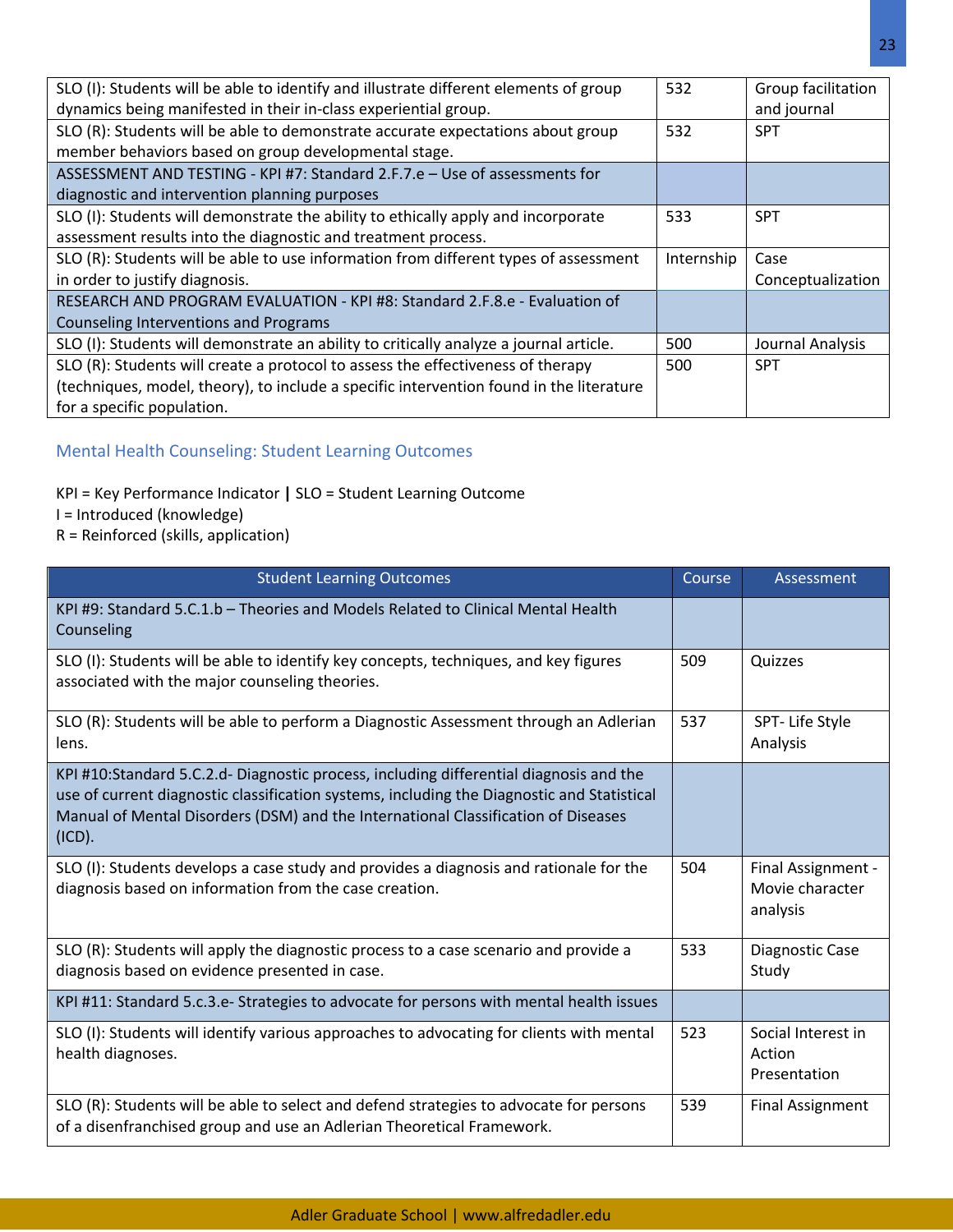## Marriage, Couple, and Family Counseling: Student Learning Outcomes

KPI = Key Performance Indicator **|** SLO = Student Learning Outcome I = Introduced (knowledge) R = Reinforced (skills, application)

| <b>Student Learning Outcomes</b>                                                                                                                                                                                               | <b>Course</b> | <b>Assessment</b>                       |
|--------------------------------------------------------------------------------------------------------------------------------------------------------------------------------------------------------------------------------|---------------|-----------------------------------------|
| KPI #12: CACREP 5.F.1.b - Theories and models of family systems and dynamics.                                                                                                                                                  |               |                                         |
| SLO (I): Students will be able to identify the key contributors to systems theory and<br>the key concepts and techniques associated with each                                                                                  | 541           | Quiz 1/ Quiz 2                          |
| SLO (R): Students will be able to analyze the systemic patterns and dynamics within<br>a family and interpret their impact on family functioning.                                                                              | 543           | SPT - Case<br>Conceptualization         |
| KPI #13: CACREP 5.F.2.c - Family assessments, including diagnostic interviews,<br>genograms, family mapping, mental diagnostic status examinations, symptom<br>inventories, and psychoeducational and personality assessments. |               |                                         |
| SLO (I): Students will be able to create their own genogram, structural map, and<br>family constellation and identify and discuss patterns.                                                                                    | 541           | <b>SPT</b>                              |
| SLO (R): Students will demonstrate the ability to assess the relationship dynamics of<br>a couple with the use of family assessment.                                                                                           | 542           | Assessing the<br>couple<br>relationship |
| KPI #14: CACREP 5.F.3.b - fostering family wellness                                                                                                                                                                            |               |                                         |
| SLO (I): Student will be able to demonstrate the ability to define the role of the work<br>life task on individual and family wellness.                                                                                        | 503           | Work and<br>Wellness                    |
| SLO (R): Student will identify prevention-based strategies that foster family wellness                                                                                                                                         | 543           | Psychoeducational<br>Presentation       |

## **Addiction and Co-Occurring Disorders: Student Learning Outcomes**

KPI = Key Performance Indicator **|** SLO = Student Learning Outcome I = Introduced (knowledge) R = Reinforced (skills, application)

| <b>Student Learning Outcome</b>                                                                                                                                                                                           | <b>Course</b> | <b>Assessment</b>                                     |
|---------------------------------------------------------------------------------------------------------------------------------------------------------------------------------------------------------------------------|---------------|-------------------------------------------------------|
| KPI #15: CACREP 5.A.1.b - Theories and models of addiction related to substance use<br>as well as behavioral and process addictions                                                                                       |               |                                                       |
| SLO (I): Student will demonstrate the ability to identify the key concepts, techniques,<br>and key figures associated with the major theories of addiction and co-occurring<br>disorders.                                 | 516           | Quiz                                                  |
| SLO (R): Student will demonstrate the ability to compare and contrast the key<br>concepts associated with the Disease Model/ Biological Theory and Moral Model of<br>substance use and behavioral and process addictions. | 585           | <b>Short Response</b><br>Paper: Process<br>Addictions |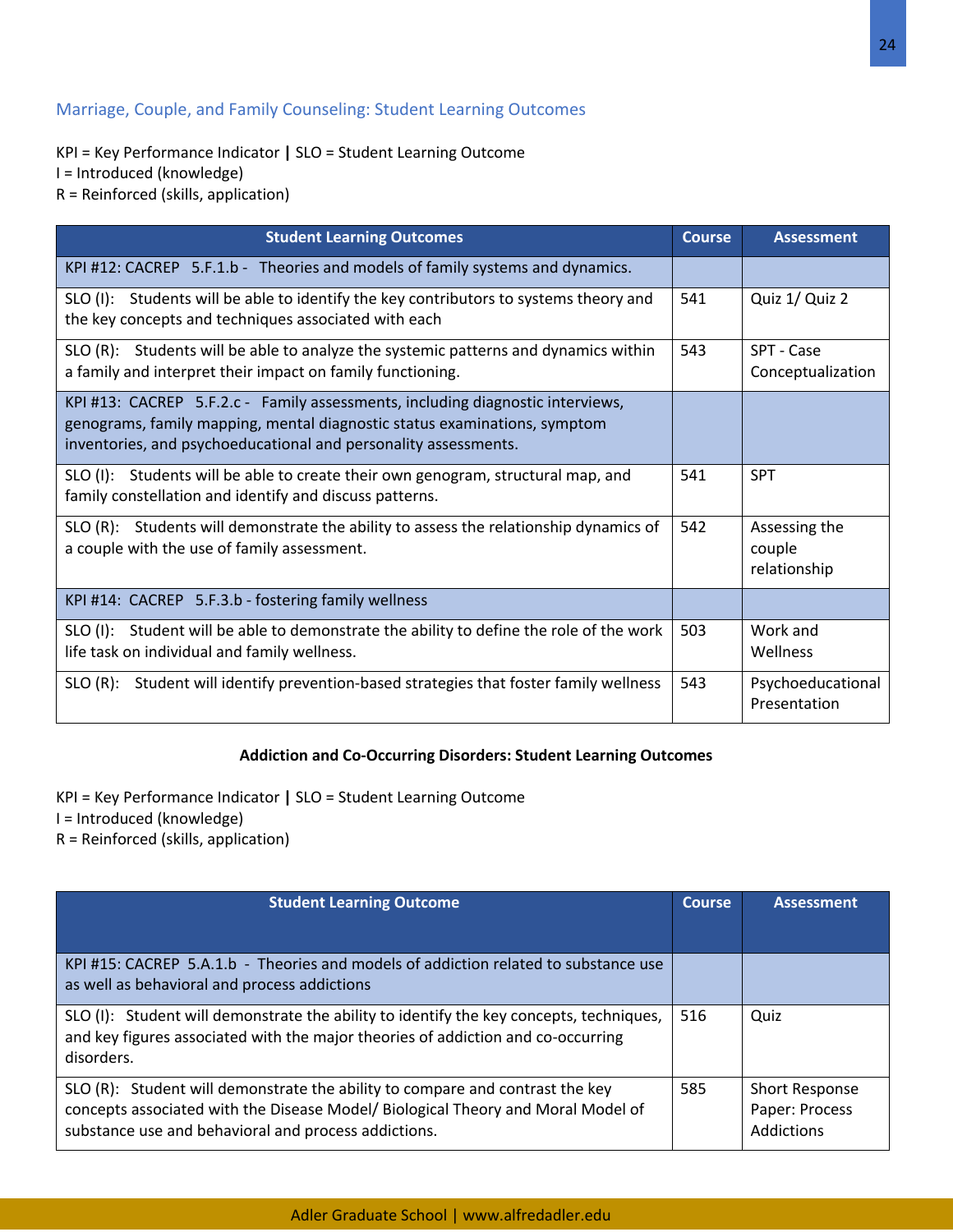| KPI #16: CACREP 5.A.2.i. - Diagnostic process, including differential diagnosis and<br>the use of current diagnostic classification systems, including the Diagnostic and<br>Statistical Manual of Mental Disorders (DSM) and the International Classification of<br>Diseases (ICD) |     |                            |
|-------------------------------------------------------------------------------------------------------------------------------------------------------------------------------------------------------------------------------------------------------------------------------------|-----|----------------------------|
| SLO (I): Students develops a case study and provides a diagnosis and rationale for<br>the diagnosis based on information from the case creation.                                                                                                                                    | 504 | <b>SPT</b>                 |
| SLO (R): Students will demonstrate the ability to assess for addictive, substance use<br>disorders, and their potential to mimic and/or co-occur with a variety of medical and<br>psychological disorders.                                                                          | 583 | Diagnostic<br>Assessment   |
| KPI #17: CACREP 5.A.3.d. - Techniques and Interventions related to substance abuse<br>and other addictions                                                                                                                                                                          |     |                            |
| SLO (I): Student will demonstrate the ability to identify and engage in the basic skills<br>of counseling: initial disclosure, in-depth-exploration, and commitment to action<br>when addressing substance abuse and other addictions.                                              | 525 | <b>Transcript Analysis</b> |
| SLO (R): Students will demonstrate the ability to select an appropriate intervention<br>based on the clients' stage of dependence, change, or recovery.                                                                                                                             | 583 | SPT - part 3               |

## Art Therapy Student Learning Outcomes

KPI = Key Performance Indicator **|** SLO = Student Learning Outcome **|** I = Introduced **|** R = Reinforced **|** A = Applied

|              | <b>Student Learning Outcomes</b>                                                                                                                                                                                                          | <b>Course</b> | <b>Assessment</b>                                |
|--------------|-------------------------------------------------------------------------------------------------------------------------------------------------------------------------------------------------------------------------------------------|---------------|--------------------------------------------------|
|              |                                                                                                                                                                                                                                           |               |                                                  |
| <b>ACATE</b> |                                                                                                                                                                                                                                           |               |                                                  |
| <b>SLO</b>   |                                                                                                                                                                                                                                           |               |                                                  |
|              | KPI #1: Identify major contributors and contributions that shaped the field of Art Therapy and how they<br>influenced your professional identity.                                                                                         |               |                                                  |
|              | (I): Students will demonstrate their knowledge of<br>the significant contributors to the profession.                                                                                                                                      | 551           | Project on major contributor<br>to AT            |
| a            | (R): Students will articulate which historical<br>contributors have influenced their emerging<br>professional identity.                                                                                                                   | 551           | <b>Emerging Professional</b><br>Identity project |
|              | (A): Students will create and present a Professional<br>Portfolio that will contain artifacts that reflect the<br>integration and application of historical and<br>theoretical influences on their art therapy education<br>and practice. | 604           | Presentation of completed<br>portfolio           |
|              | KPI #2: Recognize the ethical principles of practice of the American Art Therapy Association and the Art<br>Therapy Credentials Board, as well as those of related fields.                                                                |               |                                                  |
| $f$ ;g       | (I): Students will be able to identify whether<br>different scenarios are compliant with ATCB Code of<br>Ethics.                                                                                                                          | 551           | Visual and Reflective Journal                    |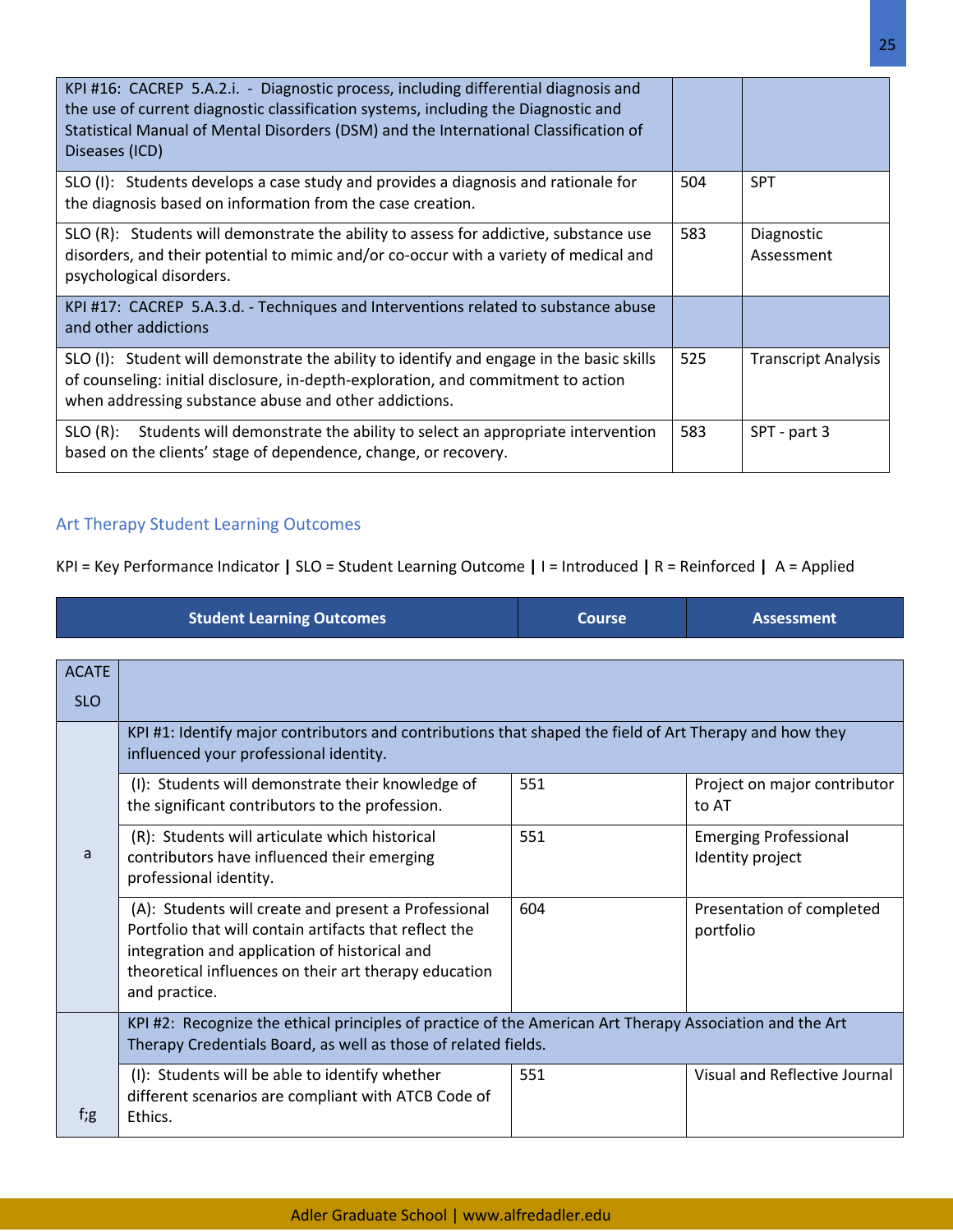|                                                                                                                          | (R): Students will be able to apply knowledge about<br>the Code of Ethics to develop an informed consent<br>document that describes the Art therapy process and<br>explains issues related to the ATCB Code of Ethics and<br>related professional codes. | 521.5 | <b>Informed Consent</b><br>Document                  |
|--------------------------------------------------------------------------------------------------------------------------|----------------------------------------------------------------------------------------------------------------------------------------------------------------------------------------------------------------------------------------------------------|-------|------------------------------------------------------|
|                                                                                                                          | (A): Students exhibit behaviors that are consistent<br>with professional ethics. Acts in accordance with<br>Adler Graduate School's Code of Conduct and the<br>professional Codes of Ethics (AATA).                                                      | 958   | <b>Dispositions Form</b>                             |
|                                                                                                                          | KPI #3: Describe theory of specific properties and effects of art processes and materials informed by current<br>research such as the Expressive Therapies Continuum.                                                                                    |       |                                                      |
|                                                                                                                          | (I): Students will choose art media to explore<br>emotional expression.                                                                                                                                                                                  | 551   | Visual and Reflective Journal                        |
| b                                                                                                                        | (R): Students will demonstrate their knowledge of<br>the Expressive Therapies Continuum.                                                                                                                                                                 | 556   | <b>ETC Presentation &amp; Paper</b>                  |
|                                                                                                                          | (A): Students will be able to formulate treatment<br>objectives bases on the Expressive Therapies<br>Continuum.                                                                                                                                          | 958   | Case conceptualization                               |
| KPI #4: Demonstrate the belief in the value of using art-making as a method for exploring personal symbolic<br>language. |                                                                                                                                                                                                                                                          |       |                                                      |
|                                                                                                                          | (I): Students will illustrate their ability to use art<br>making as symbolic language.                                                                                                                                                                   | 551   | Visual and Reflective Journal                        |
|                                                                                                                          | (R): Students will create art and reflect upon their<br>personal art making process.                                                                                                                                                                     | 556   | 7-day challenge - paper                              |
|                                                                                                                          | (A): Students will apply artifacts demonstrating their<br>ability to explore personal symbolic language in their<br>Professional Portfolio.                                                                                                              | 604   | Presentation of completed<br>portfolio               |
|                                                                                                                          | KPI #5: Explain dynamics associated with group process and development.                                                                                                                                                                                  |       |                                                      |
|                                                                                                                          | (I): Students will be able to identify and illustrate<br>different elements of group dynamics being<br>manifested in their in-class experiential group.                                                                                                  | 553   | Art Therapy group proposal<br>& group experience log |
| b                                                                                                                        | (R): Students will define factors influencing group<br>process and development emphasizing art therapy<br>and Adlerian perspectives.                                                                                                                     | 553   | Art Therapy group proposal                           |
|                                                                                                                          | (A): Students will identify and assess what<br>therapeutic factors that are present or absent during<br>their field experience groups and/or internship group<br>supervision course.                                                                     | 958   | Case conceptualization                               |
|                                                                                                                          | KPI #6: Demonstrate the ability to administer and apply appropriate art therapy assessments                                                                                                                                                              |       |                                                      |
|                                                                                                                          | (I): Students will be able to describe a variety of<br>biopsychosocial assessments.                                                                                                                                                                      | 555   | Final paper                                          |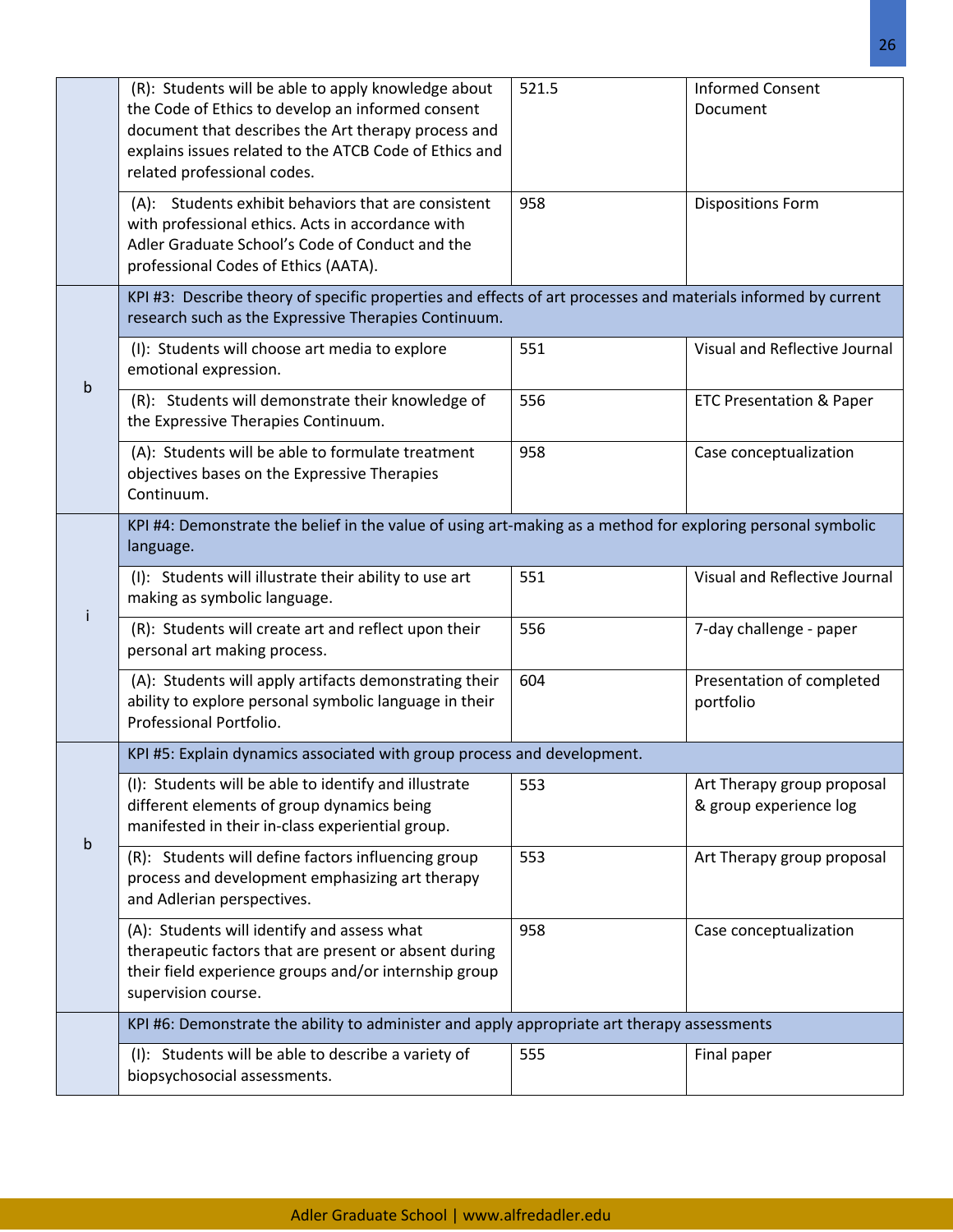| d                                                                                                                                                                                                                            | (R): Students will be able to demonstrate their<br>ability to administer a variety of art therapy<br>assessments.                                                                                                                                                                                                                                                                   | 555 | <b>Diagnostic Drawing Series</b><br>(DDS) and paper         |
|------------------------------------------------------------------------------------------------------------------------------------------------------------------------------------------------------------------------------|-------------------------------------------------------------------------------------------------------------------------------------------------------------------------------------------------------------------------------------------------------------------------------------------------------------------------------------------------------------------------------------|-----|-------------------------------------------------------------|
|                                                                                                                                                                                                                              | (A): Students will be able to use art therapy<br>assessments to formulate treatment plans.                                                                                                                                                                                                                                                                                          | 559 | <b>Family Systems Project</b>                               |
|                                                                                                                                                                                                                              | KPI #7: Complete the professional portfolio that is based on the successful culmination of experience-based<br>materials and reflective information that demonstrates various dimensions of graduate students work,<br>philosophy, academic and clinical skills, and attitudes. The portfolio will be a synthesis of professional growth<br>and program specific learning outcomes. |     |                                                             |
| k;m                                                                                                                                                                                                                          | (I): Students will prepare and update their academic<br>and professional portfolio.                                                                                                                                                                                                                                                                                                 | 956 | Development and updating<br>portfolio                       |
|                                                                                                                                                                                                                              | (R): Students will update their philosophy, upload<br>academic artifacts, field experience documents, and<br>reflective statements.                                                                                                                                                                                                                                                 | 957 | Ongoing updates to the<br>portfolio                         |
|                                                                                                                                                                                                                              | (A): Students will complete all elements of the<br>portfolio including academic artifacts, field<br>experience documentation, reflective statements and<br>create materials in preparation for defense of the<br>portfolio to fulfill requirements for graduation.                                                                                                                  | 604 | Presentation of completed<br>portfolio                      |
| KPI #8: Compare and contrast theories of individual and family development across the lifespan, including,<br>but not limited to typical and atypical cognition, personality, human sexuality, moral and creative capacities |                                                                                                                                                                                                                                                                                                                                                                                     |     |                                                             |
|                                                                                                                                                                                                                              | (I): Demonstrate basic knowledge of the different<br>theories of personality development as well as the<br>challenges, physiologically, biologically,<br>neurologically, to individual development and health<br>with children, adolescents, adults, and aging adults.                                                                                                              | 505 | Character Analysis; Quiz                                    |
|                                                                                                                                                                                                                              | (R): Analyze current literature on theoretical and<br>biopsychosocial roots of developmental crisis,<br>trauma, disabilities, addictions, and exceptionality on<br>child/adolescent development.                                                                                                                                                                                    | 552 | Paper and Presentation<br>(child/adolescent<br>development) |
|                                                                                                                                                                                                                              | (A): Formulate how biopsychosocial factors impact<br>the human growth and development of clients.                                                                                                                                                                                                                                                                                   | 958 | Case conceptualization                                      |
|                                                                                                                                                                                                                              | KPI #9: Utilize art materials and processes within the context of building the therapeutic relationship                                                                                                                                                                                                                                                                             |     |                                                             |
|                                                                                                                                                                                                                              | (I): Students will recognize the importance of<br>experiential and processing of artistic expression as a<br>strategy for building the therapeutic relationship.                                                                                                                                                                                                                    | 551 | Visual and Reflective Journal                               |
| e                                                                                                                                                                                                                            | (R): Students will become aware of self in the<br>process of working with the client in an egalitarian,<br>congruent, and empathetic way, will be able to use<br>self in the process of doing psychotherapy, and to<br>recognize and address therapeutic ruptures.                                                                                                                  | 552 | Visual Journal and Reflection                               |
|                                                                                                                                                                                                                              | (A): Students will be able to apply effective art<br>therapy techniques to assist in building the<br>therapeutic relationship.                                                                                                                                                                                                                                                      | 958 | Case conceptualization                                      |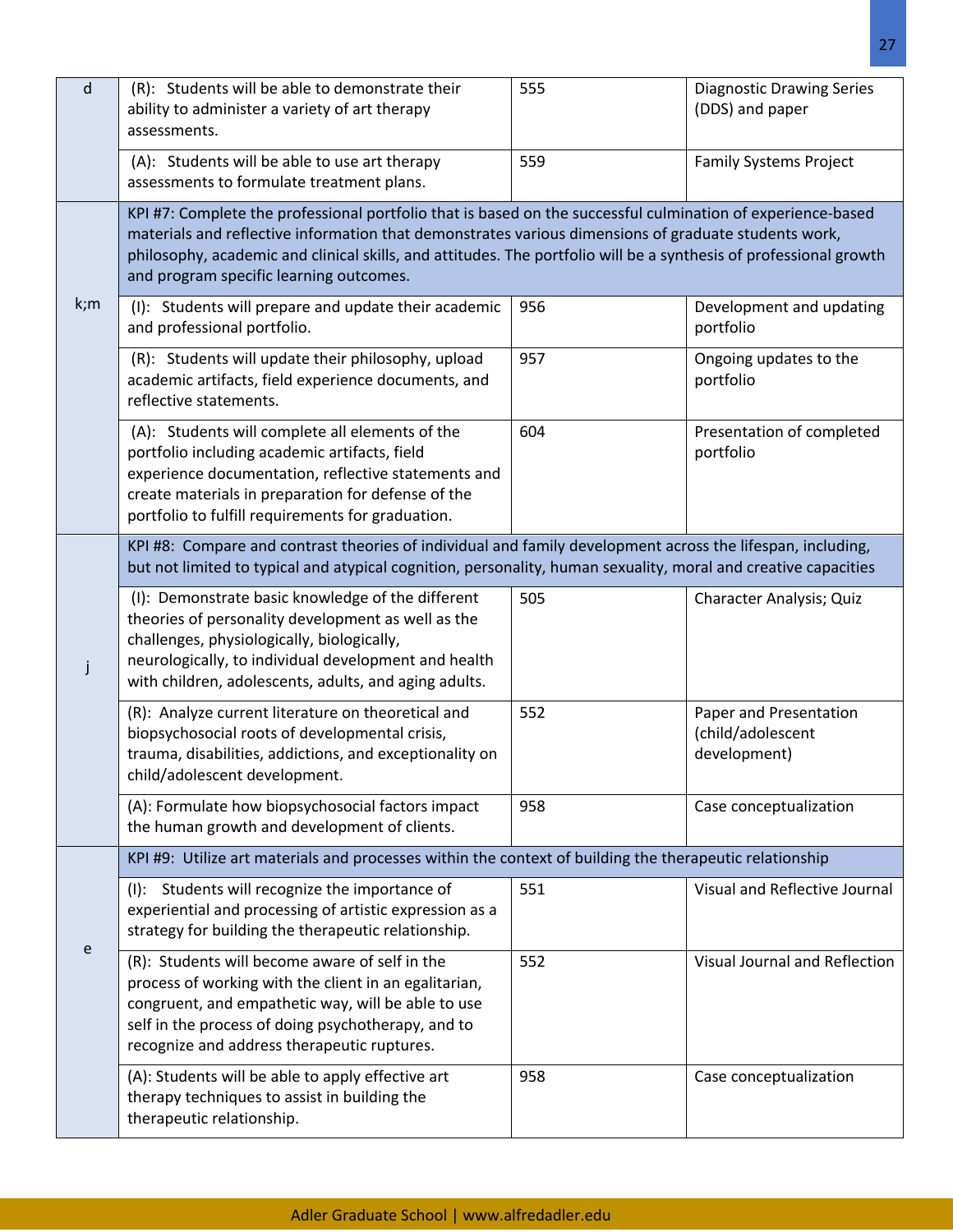|        | KPI #10: Demonstrate case conceptualization skills.                                                                                                                                                                                                                                                             |                                               |                                                   |  |  |
|--------|-----------------------------------------------------------------------------------------------------------------------------------------------------------------------------------------------------------------------------------------------------------------------------------------------------------------|-----------------------------------------------|---------------------------------------------------|--|--|
|        | (I): Students will be able to 1) discuss the use of the<br>different counseling skills and 2) demonstrate basic<br>counseling skills at the emerging level.                                                                                                                                                     | 957                                           | Informal case presentation                        |  |  |
| h      | (R): Students will be able to demonstrate consistency<br>between view of human nature, key theoretical<br>concepts, and treatment strategies.                                                                                                                                                                   | 511 & 513 through SP<br>21<br>509 after SP 21 | Presentation and theoretical<br>orientation paper |  |  |
|        | (A): Students will be able to 1) demonstrate basic<br>counseling skills at the proficient level, 2) develop an<br>accurate conceptualization of their client, consistent<br>with an Adlerian theoretical framework, 3) justify<br>their current treatment strategy, and 4) propose next<br>steps for treatment. | 958                                           | Case conceptualization                            |  |  |
|        | KPI #11: Exhibit a basic understanding of art-based indicators of mental disorders/psychopathology in<br>patient/client artwork                                                                                                                                                                                 |                                               |                                                   |  |  |
| o      | (I): Demonstrate their knowledge of the diagnostic<br>process, including differential diagnosis and the use<br>of current diagnostic classification systems, including<br>the Diagnostic and Statistical Manual of Mental<br>Disorders (DSM) and the International Classification<br>of Diseases (ICD)          | 504                                           | 504 Assessment                                    |  |  |
|        | (R): Identify and demonstrate how art-based<br>assessments may be utilized in indicating<br>psychopathology in client artwork and help formulate<br>diagnosis and treatment planning.                                                                                                                           | 555                                           | Final paper                                       |  |  |
|        | (A): Construct a case conceptualization that includes<br>the use of art therapy assessments and identify<br>potential indicators of mental disorders.                                                                                                                                                           | 958                                           | Case conceptualization                            |  |  |
|        | KPI #12: Recognize the implications of applying theoretical foundations to therapeutic practice                                                                                                                                                                                                                 |                                               |                                                   |  |  |
|        | (I): Students will recognize how the theory of<br>Individual Psychology has relevance to therapeutic<br>practice.                                                                                                                                                                                               | 509                                           | quiz                                              |  |  |
| $a$ ;j | (R): Students will practice Life Style Analysis as a<br>vehicle of change, as well as other change- promoting<br>techniques.                                                                                                                                                                                    | 537                                           | Role plays and transcripts                        |  |  |
|        | (A): Students will be able to develop a case<br>conceptualization based on the theoretical principles<br>of Individual Psychology and art therapy                                                                                                                                                               | 958                                           | Case conceptualization                            |  |  |
|        | and will create strategies that help the client gain<br>insight into underlying beliefs that interfere with<br>one's optimal well-being and therapeutic changes.                                                                                                                                                |                                               |                                                   |  |  |
|        | KPI #13: Display skills for conducting bio-psychosocial assessments, mental status exam, and substance abuse<br>disorder assessments for diagnostic and intervention planning purposes                                                                                                                          |                                               |                                                   |  |  |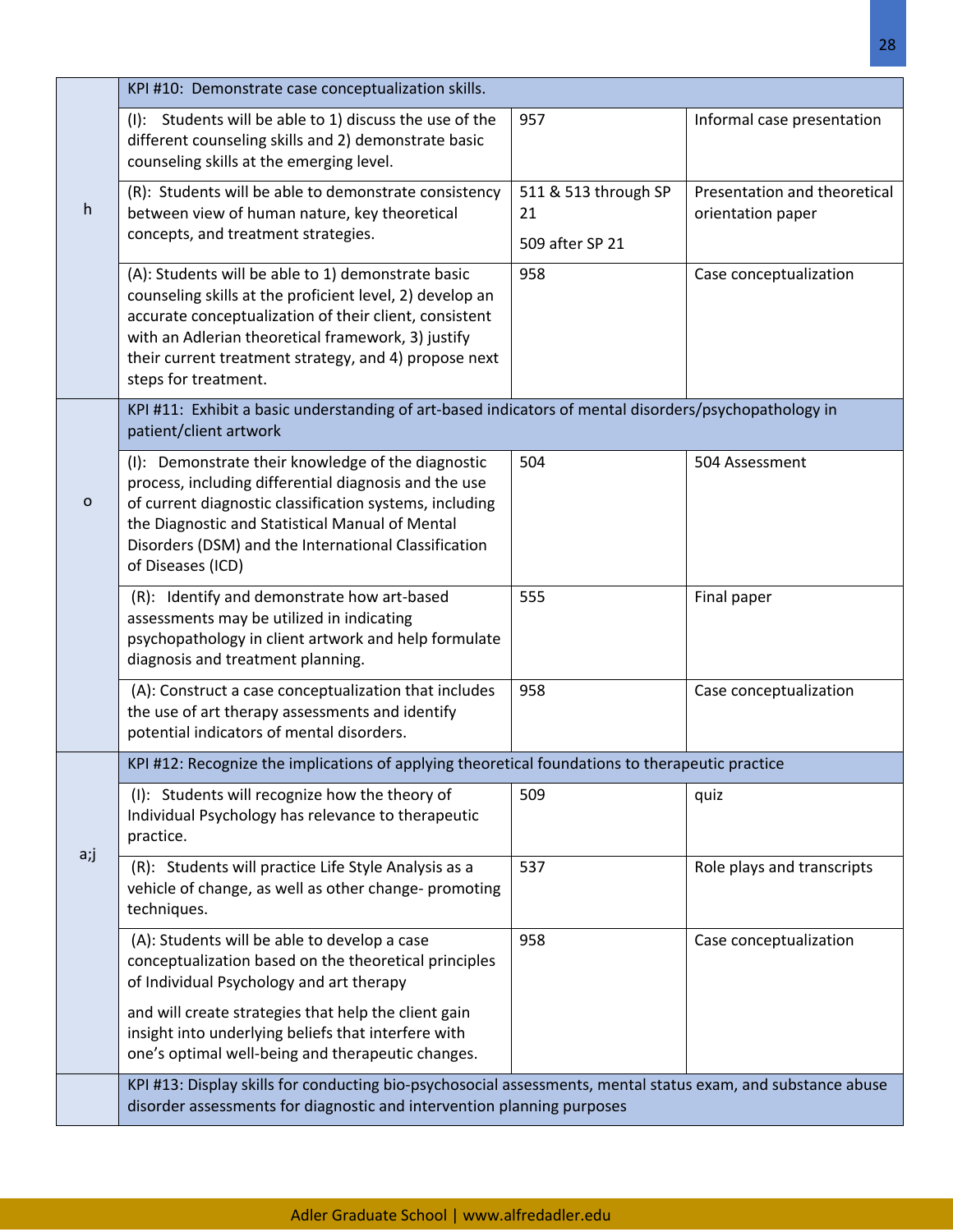|         | (I): Students will demonstrate the ability to ethically<br>apply and incorporate assessment results into the<br>diagnostic and treatment process.                                                                                                                                         | 533 | Case vignette, assessment<br>video & final paper        |  |  |
|---------|-------------------------------------------------------------------------------------------------------------------------------------------------------------------------------------------------------------------------------------------------------------------------------------------|-----|---------------------------------------------------------|--|--|
| Ĵ       | (R): Students will be able to demonstrate the<br>administration of different types of assessment tools<br>and utilize the information gathered in order to<br>develop a consistent treatment plan.                                                                                        | 555 | Administration of<br>assessment tools paper             |  |  |
|         | (A): Students will formulate a plan of how to<br>incorporate patterns into diagnostic assessment.                                                                                                                                                                                         | 958 | Case conceptualization                                  |  |  |
|         | KPI #14: Recognizing ethical and legal considerations, describe art-based research methodologies as related to<br>art therapy.                                                                                                                                                            |     |                                                         |  |  |
|         | (I): Students will identify art-based research related<br>to their population of interest.                                                                                                                                                                                                | 957 | Presentation of research on<br>specified population     |  |  |
|         | (R): Students will conduct research and an<br>interview of an art therapy-based program then<br>analyze the information gained to develop a program<br>evaluation protocol for that organization.                                                                                         | 500 | <b>Program Evaluation</b><br>Interview                  |  |  |
|         | (A): Students will integrate artifacts that reflect their<br>knowledge of art-based methodologies into their<br>professional portfolio.                                                                                                                                                   | 604 | Presentation of completed<br>portfolio                  |  |  |
|         | KPI #15: Apply methods used to conduct a review and critique of the literature on a topic of interest.                                                                                                                                                                                    |     |                                                         |  |  |
| i.      | (I): Demonstrate understanding of a research paper<br>published in a peer reviewed journal.                                                                                                                                                                                               | 512 | 512 Final Paper                                         |  |  |
|         | (R): Students will apply critically reviewed research<br>literature into their field experience contexts.                                                                                                                                                                                 | 957 | Article presentation                                    |  |  |
|         | (A): Students will integrate artifacts that reflect their<br>ability to critically review literature into their<br>professional portfolio.                                                                                                                                                | 604 | Presentation of completed<br>portfolio                  |  |  |
|         | KPI #16: Multicultural counseling competencies: Make use of experiential learning activities (e.g. a cultural<br>genogram) designed to explore and develop student cultural and social self-awareness including self-<br>assessment of attitudes, beliefs, and acculturative experiences. |     |                                                         |  |  |
| c; d; n | (I): Students will be able to identify their cultural<br>biases related to a specific population and to discuss<br>the influence of a cultural immersion experience in<br>challenging or reinforcing these biases.                                                                        | 558 | <b>Cultural Learning Experience</b><br>Project          |  |  |
|         | (R): Students will be able to identify assumptions<br>and bias through participating in a cultural immersion<br>activity and create a plan to minimize impact of bias<br>in work with clients.                                                                                            | 558 | Cultural doll & Cultural<br>Learning Experience Project |  |  |
|         | (A): Students will demonstrate ability to perform the<br>cultural formulation interview and to examine the<br>impact of the findings on their future work with the<br>client.                                                                                                             | 958 | Case conceptualization                                  |  |  |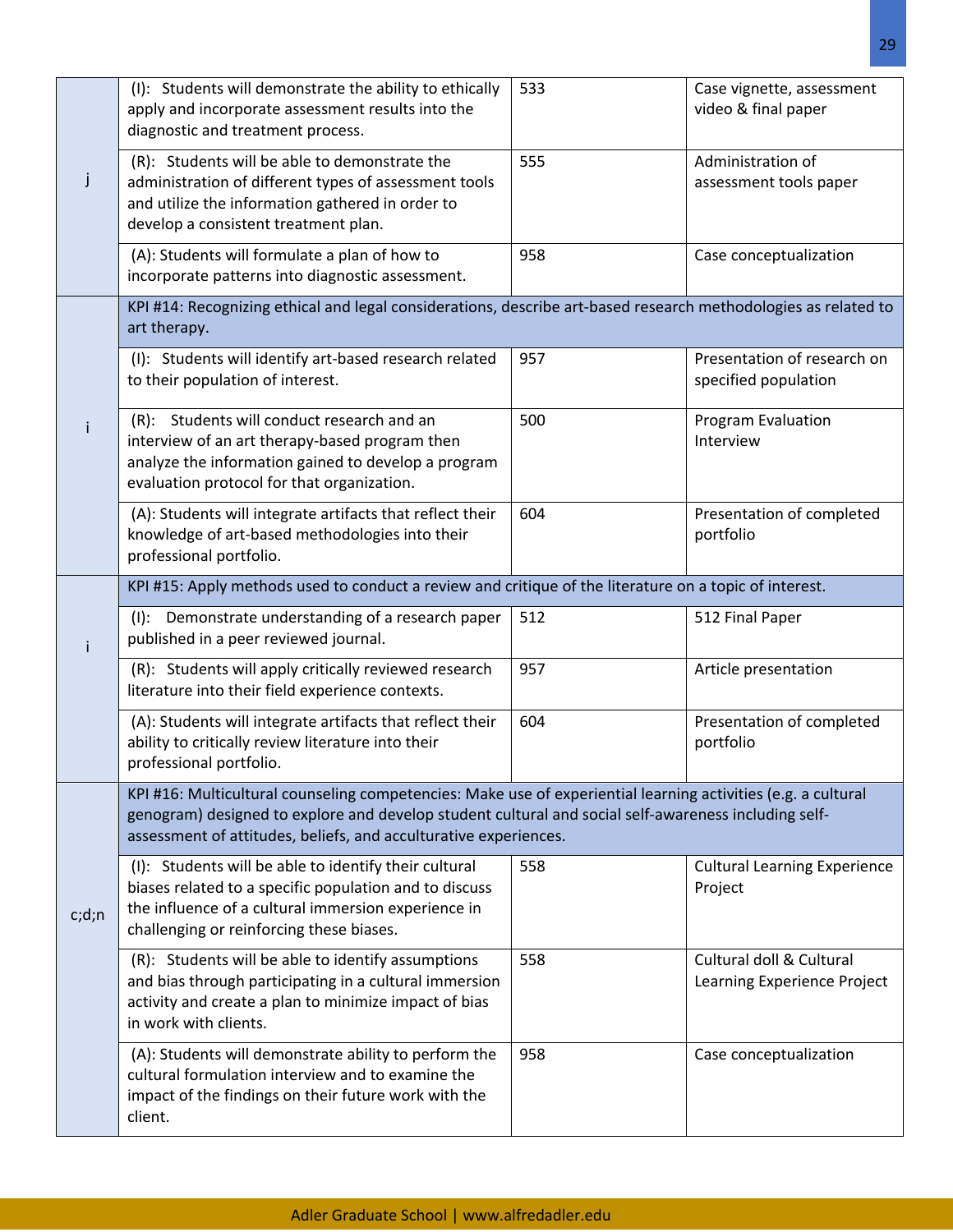|       | KPI #17: Display a connection to a personal creative process and artist identity.                                                                                                                                              |                                                               |                                                   |  |  |
|-------|--------------------------------------------------------------------------------------------------------------------------------------------------------------------------------------------------------------------------------|---------------------------------------------------------------|---------------------------------------------------|--|--|
|       | (I): Students will engage in experiential and<br>processing of artistic expression as a strategy for<br>exploring their own creative process and professional<br>identity.                                                     | 551                                                           | <b>Emerging professional</b><br>identity portrait |  |  |
|       | (R): The students will demonstrate their connection<br>to their professional art therapist identity through<br>artistic exploration.                                                                                           | 556                                                           | Paper - reflection                                |  |  |
|       | (A): Students will integrate artifacts that reflect their<br>commitment to personal art making in their<br>professional portfolio                                                                                              | 604                                                           | Presentation of completed<br>portfolio            |  |  |
|       | KPI #18: Describe in-depth experience with specific patient/client populations, practice settings and methods<br>of interventions                                                                                              |                                                               |                                                   |  |  |
| b;e;n | (I): Students will be able to describe how art<br>therapy can be utilized with a variety of populations<br>or contexts.                                                                                                        | 557.3<br>557.4<br>557.6<br>557.8<br>557.9<br>557.10<br>557.11 | Conceptualization paper &<br>artwork              |  |  |
|       | (R): Students will be able to organize and prepare<br>information relating to the special topic<br>population/context.                                                                                                         | 557.3<br>557.4<br>557.6<br>557.8<br>557.9<br>557.10<br>557.11 | Conceptualization paper &<br>artwork              |  |  |
|       | (A): Students will be able to apply course material,<br>observational and experiential material to inform<br>methods of intervention.                                                                                          | 958                                                           | Case conceptualization                            |  |  |
|       | KPI #19: Use approaches for assessing the relationship between career development and client match interns<br>of lifestyle, life roles and mental health.                                                                      |                                                               |                                                   |  |  |
|       | (I): Students will be able to discuss the interrelation<br>between work and the other Adlerian life tasks.                                                                                                                     | 562                                                           | Paper                                             |  |  |
| e     | (R): Students will be able to demonstrate an<br>understanding of the approaches to conceptualize<br>the interrelationship among and between work,<br>mental wellbeing, relationships, culture, and other<br>life role/factors. | 562                                                           | Paper                                             |  |  |
|       | (A): Students will be able to evaluate the role played<br>by work on the client's overall functioning (and vice-<br>versa).                                                                                                    | 958                                                           | Case conceptualization                            |  |  |
|       | KPI #20: Understand neuroscience theory as applied to art therapy interventions.                                                                                                                                               |                                                               |                                                   |  |  |
|       | (I): Students will be able to demonstrate their<br>knowledge of neuroscience theories.                                                                                                                                         | 566                                                           | Develop test questions and<br>pass exam           |  |  |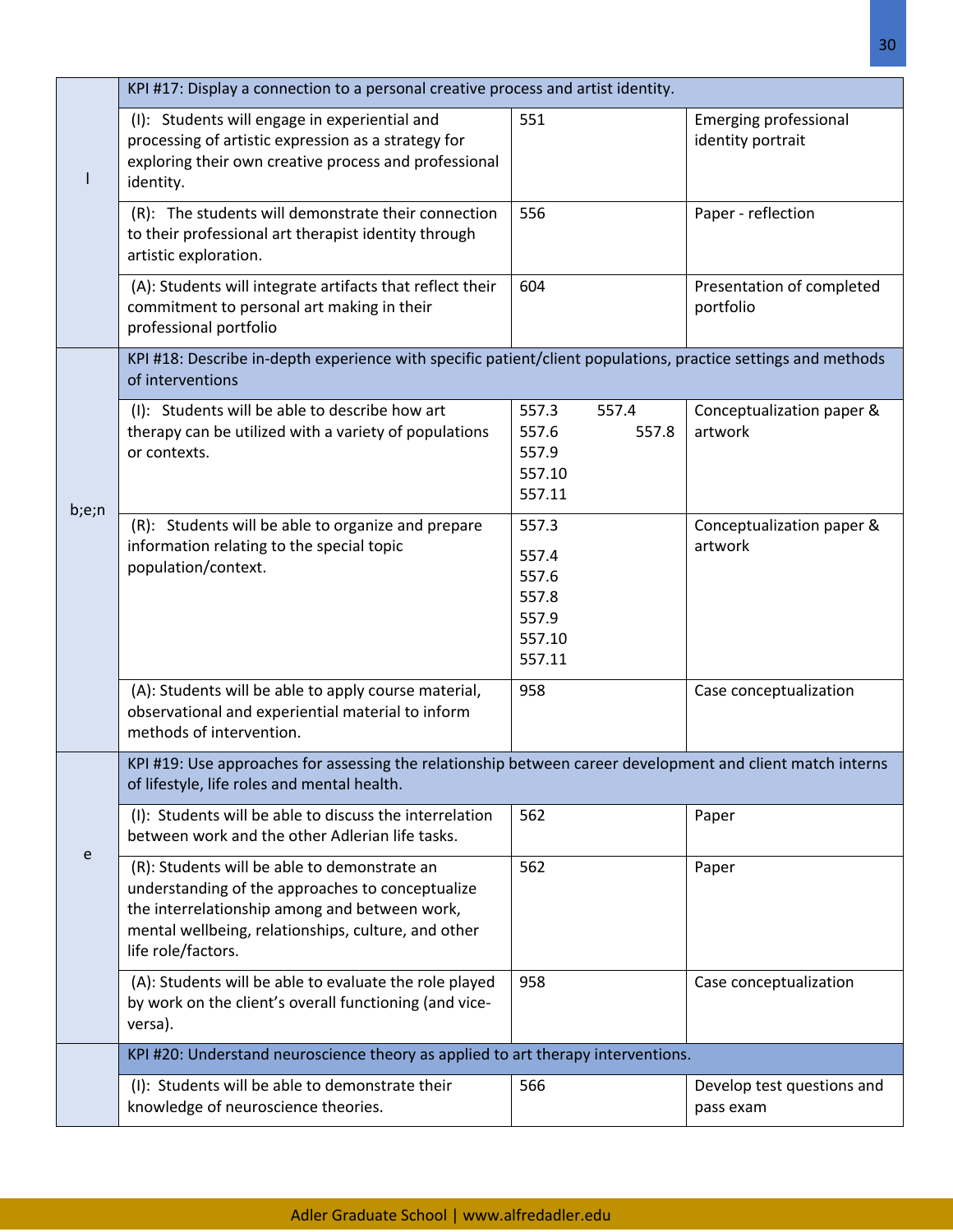| J; b | (R): Students will be able to apply theories of<br>neuroscience into art therapy interventions                                                       | 958 | Case conceptualization                 |
|------|------------------------------------------------------------------------------------------------------------------------------------------------------|-----|----------------------------------------|
|      | (A): Students will integrate artifacts that reflect their<br>knowledge and application of neuroscience theories<br>into their professional portfolio | 604 | Presentation of completed<br>portfolio |

## School Counseling: Student Learning Outcomes

backgrounds and with exceptionalities.

and behavior of a character.

SLO (I): Students will be able to discuss three multicultural factors, as well as environmental and systemic factors, that impact the development, functioning,

## KPI = Key Performance Indicator **|** SLO = Student Learning Outcome **|** I = Introduced **|** R = Reinforced **|** A = Applied

| <b>Student Learning Outcomes</b> | Course & Assessment |
|----------------------------------|---------------------|
|                                  |                     |

KPI #1: Standard A16 - school counselor understands the central concepts, tools of inquiry, and structures of professional school counseling and creates learning experiences that make education meaningful for students. The school counselor must understand: the need for student advocacy, including crisis intervention, suicide prevention and intervention, violence prevention, conflict and disciplinary resolution and mediation, and how to mediate conflict and intervene effectively in conflict management and disciplinary prevention and intervention situations.

| SLO (I): Students will be able to an identify school disciplinary situations and<br>school crisis plans.                                                                                                                                                                                                                                                                                  | 576-SPT                                             |  |  |  |  |
|-------------------------------------------------------------------------------------------------------------------------------------------------------------------------------------------------------------------------------------------------------------------------------------------------------------------------------------------------------------------------------------------|-----------------------------------------------------|--|--|--|--|
| SLO (R): Students will be able to apply an ethical decision-making analysis<br>following the STEPS model by Stone related to violence or suicide scenarios.                                                                                                                                                                                                                               | 517- Ethical Steps Assignment.                      |  |  |  |  |
| SLO (A): Students will be able to create a school crisis plan using the PREPARE<br>Model for crisis intervention for scenario that involves a school suicide.                                                                                                                                                                                                                             | 579- Crisis Plan Assignment-                        |  |  |  |  |
| KPI #2: Standard B- A school counselor understands how children, youth, and adults learn and develop and provides<br>learning opportunities that support their intellectual, social, and personal development                                                                                                                                                                             |                                                     |  |  |  |  |
| SLO (I): Students will identify one biological, neurological, and physiological<br>factor of a character that impacts the character's development.                                                                                                                                                                                                                                        | 505-SPT Part 4: Final Project-<br>Movie Analysis.   |  |  |  |  |
| SLO (R): Students will be able to demonstrate how to implement a pedagogy<br>classroom model to a character lesson incorporating two Teach like a Champion<br>techniques.                                                                                                                                                                                                                 | 573- Classroom Lesson Creation<br>and Demonstration |  |  |  |  |
| SLO (A): Students will be evaluated on a 1-4 C. Danielson rubric scale their skills<br>in the areas of 1. Planning and preparation (including knowledge of counseling<br>theory and your student population) and 2. Delivery of services (includes<br>communication, counseling techniques, student engagement and assessing<br>student needs); 3. Environment and 4. Reflection Practice | 978 Video Skills Reflection<br>Evaluation           |  |  |  |  |
| KPI #3 Standard C: A school counselor understands how students differ in their approaches to counseling and<br>guidance and creates instructional and counseling opportunities that are adapted to students from diverse cultural                                                                                                                                                         |                                                     |  |  |  |  |

505 SPT Part 4: Final Project-

Movie Analysis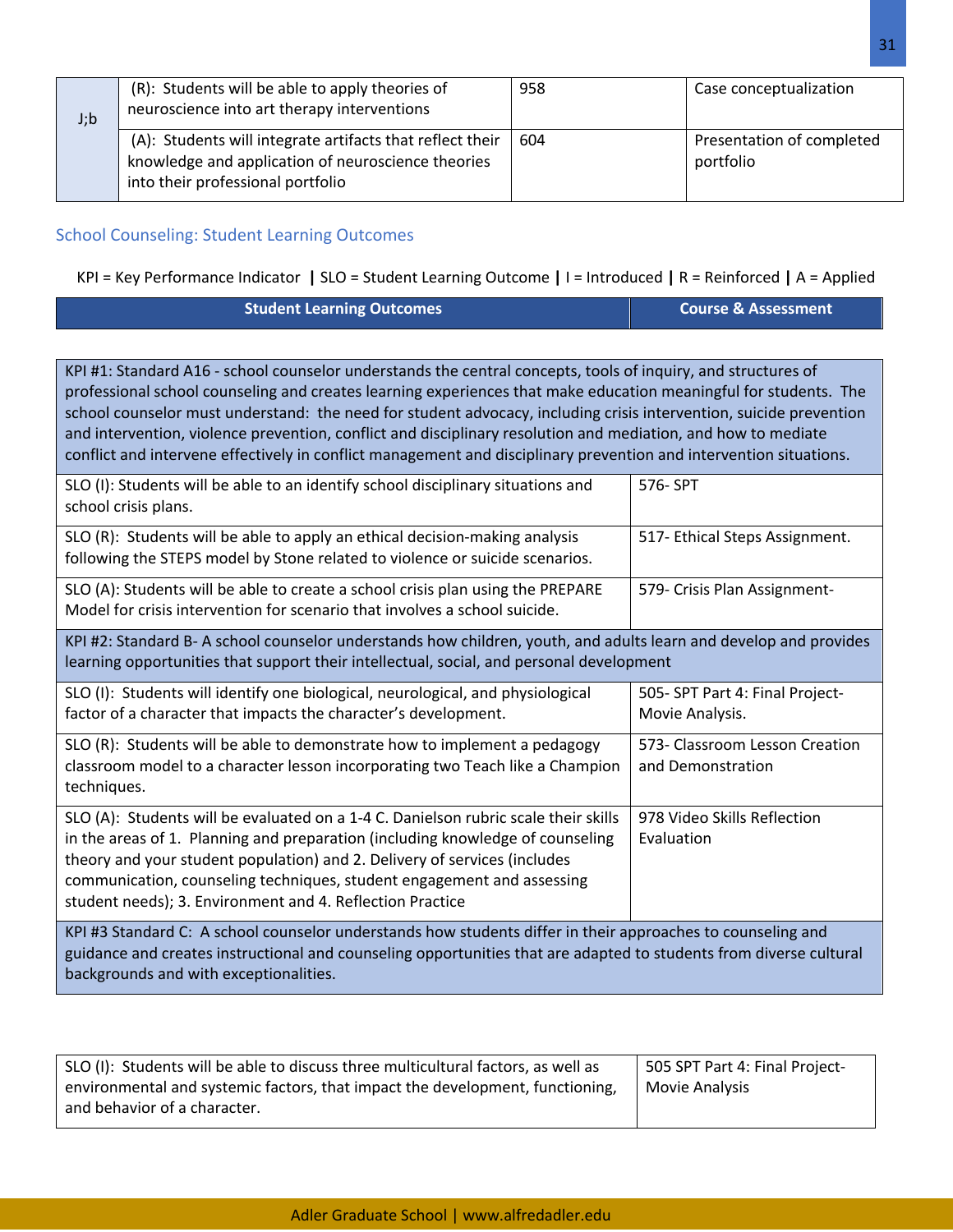| SLO (R): Students will be able to 1. Clearly describe disability area; 2. Clearly<br>articulate how the student is impacted and challenged academically and or<br>socially emotionally by their disability; 3. Identify three interventions using the<br>RTI levels to support the identified student-                                                                                                                                                                                                                                                                                                                                 | 572 Group Presentation                                       |  |  |  |  |  |
|----------------------------------------------------------------------------------------------------------------------------------------------------------------------------------------------------------------------------------------------------------------------------------------------------------------------------------------------------------------------------------------------------------------------------------------------------------------------------------------------------------------------------------------------------------------------------------------------------------------------------------------|--------------------------------------------------------------|--|--|--|--|--|
| SLO (A): Students will be able to select and defend strategies to advocate for<br>persons of a cultural group different from their own, as well as summarize an<br>integration of concepts from Adlerian Psychology.                                                                                                                                                                                                                                                                                                                                                                                                                   | 523 Cultural Awareness Paper<br>& SPT paper                  |  |  |  |  |  |
| KPI #4 Standard D: A school counselor understands and uses a variety of instructional and counseling strategies to<br>encourage student development of critical thinking, problem solving, and performance skills.                                                                                                                                                                                                                                                                                                                                                                                                                     |                                                              |  |  |  |  |  |
| SLO (I): 1. Students will identify two academic strengths and one academic<br>challenge; 2. Students will be able to identify three of more personality<br>characteristics and 3. Students will be able to make at least one post-secondary<br>recommendation that best aligns with the academic and personality patterns.                                                                                                                                                                                                                                                                                                             | 574 SPT Data and Counseling<br><b>Strategies Paper</b>       |  |  |  |  |  |
| SLO (R): Students will be able to identify a clinical diagnosis that most impacts<br>adolescents (ie, ADHD, Anxiety, Depression) and an appropriate educational<br>presentation for teachers and school staff working with that population.                                                                                                                                                                                                                                                                                                                                                                                            | 575 Mental Health<br>Presentation                            |  |  |  |  |  |
| SLO (A): Students will be able to articulate 1. Human behavior, 2. Role of<br>belonging and contributing to schools; 3. Causes of misbehavior; 4. Strategic<br>corrective responses to the misbehavior.                                                                                                                                                                                                                                                                                                                                                                                                                                | 573 Why Children Do What<br>They Do Paper                    |  |  |  |  |  |
| KPI #5: Standard E A school counselor applies the understanding of individual and group motivation and behavior<br>to create a counseling and learning environment that encourages positive social interaction, active engagement in<br>learning, and self-motivation. The school counselor must understand: 1. Interpersonal dynamics in individual and<br>group counseling settings; 2. classroom guidance dynamics; 3. motivational and learning characteristics, classroom<br>guidance, and mental health curricula; and 4. the application of counseling, human development, and the career<br>theories to the classroom setting. |                                                              |  |  |  |  |  |
| SLO (I): Students will identity individual counseling steps.                                                                                                                                                                                                                                                                                                                                                                                                                                                                                                                                                                           | 525-Video Transcript Analysis                                |  |  |  |  |  |
| SLOs (R): Students will create a staff presentation on a selected mental health<br>disorder using contemporary evidence based mental health and educational<br>materials.                                                                                                                                                                                                                                                                                                                                                                                                                                                              | 575- Mental Health<br>Presentation                           |  |  |  |  |  |
| SLO (A): Students will be able to demonstrate how to implement a pedagogy<br>classroom model to a character classroom lesson incorporating two Teach Like a<br>Champion techniques                                                                                                                                                                                                                                                                                                                                                                                                                                                     | 573- Classroom Lesson<br><b>Creation &amp; Demonstration</b> |  |  |  |  |  |
| KPI #6: Standard F: A School Counselor uses knowledge of effective verbal, nonverbal, and media communication<br>techniques to foster active inquiry, collaboration, and supportive interaction in the classroom.                                                                                                                                                                                                                                                                                                                                                                                                                      |                                                              |  |  |  |  |  |
|                                                                                                                                                                                                                                                                                                                                                                                                                                                                                                                                                                                                                                        |                                                              |  |  |  |  |  |
| SLO (I): Students will identify individual counseling steps.                                                                                                                                                                                                                                                                                                                                                                                                                                                                                                                                                                           | 525- Video Transcript Analysis-                              |  |  |  |  |  |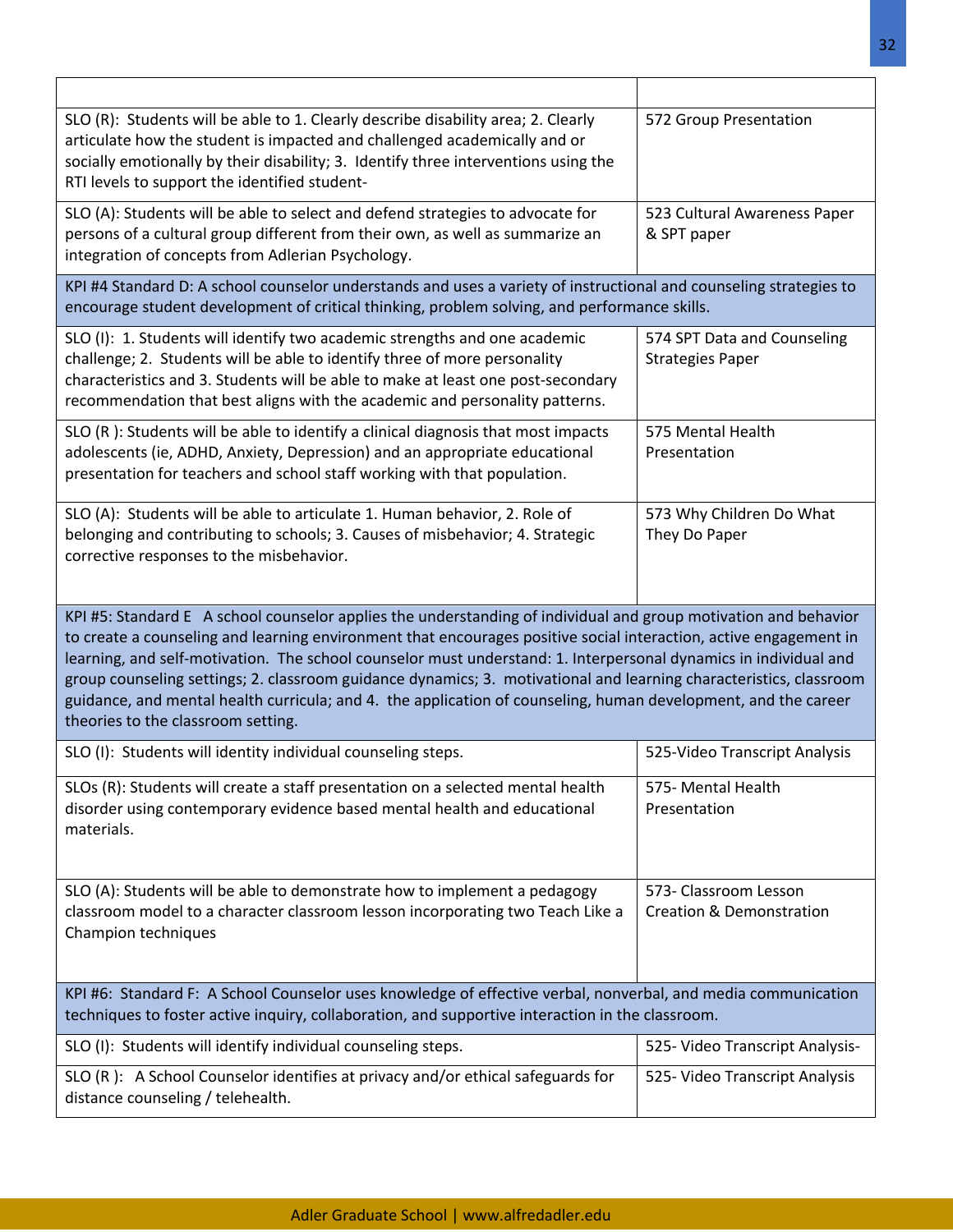| SLO (A): Students will be able to select and defend strategies to advocate for<br>persons of a cultural group different than their own; as well as summarize an<br>integration of concepts from Adlerian Psychology                         | 523- Cultural Awareness Paper<br>& SPT                                 |  |  |  |  |  |  |
|---------------------------------------------------------------------------------------------------------------------------------------------------------------------------------------------------------------------------------------------|------------------------------------------------------------------------|--|--|--|--|--|--|
| KPI #7: Standard G: A school counselor plans and manages counseling and guidance instruction based upon<br>knowledge of subject matter, students, the community, and guidance curriculum goals.                                             |                                                                        |  |  |  |  |  |  |
| SLO (I): Students will be able to 1. Identify a target population and goal based on<br>data presented; 2. Identify outcome data that clearly correlates to data set; and<br>3. Includes both process and perception data.                   | 576- Smart Goal Data Project                                           |  |  |  |  |  |  |
| SLO (R): 1. Students will be able to articulate the needs and challenges of the<br>chosen special population and 2. Incorporate at least 3 different instructional or<br>career counseling activities that encourage students' development. | 574- Counseling Special<br><b>Populations Presentations</b>            |  |  |  |  |  |  |
| SLO (A): Students will incorporate and apply two school change models to<br>create a comprehensive research-based intervention that directly link to the<br>specific school diagnosis.                                                      | 573- Systems Change Paper                                              |  |  |  |  |  |  |
| KPI #8: Standard H A school counselor understands and uses formal and informal assessment strategies to<br>evaluate and ensure continuous intellectual, social, and physical development of the learner.                                    |                                                                        |  |  |  |  |  |  |
| SLO (I): Students will be able to 1. identify a target population and goal based on<br>data presented; 2. Identify outcome data that clearly correlates to data set; and<br>3. Includes both process and perception data.                   | 576- Smart Goal Data Project                                           |  |  |  |  |  |  |
| SLO (R): Students will demonstrate an ability to identify and incorporate key<br>findings from a career assessment profile to advise the student most clearly in<br>short term and long-term career goals post high school.                 | 574- Career Inventory<br><b>Interpretation Paper</b>                   |  |  |  |  |  |  |
| SLO (A): Students will incorporate and apply two school change models to<br>create a comprehensive research-based intervention that directly link to the<br>specific school diagnosis.                                                      | 573- Systems Change Paper                                              |  |  |  |  |  |  |
| KPI #9: Standard I: A school counselor is a reflective practitioner who continually evaluates the effects of choices<br>and actions on others who actively seeks opportunities to grow professionally.                                      |                                                                        |  |  |  |  |  |  |
| SLO (I): Students will identify research-based counseling literature sources and<br>organizations that support the professional growth of the school counseling<br>profession and district level programming.                               | 576- Professional Involvement<br>PowerPoint                            |  |  |  |  |  |  |
| SLO (R): Students will be able to incorporate latest research that supports their<br>chosen data project intervention                                                                                                                       | 977 Data project proposal                                              |  |  |  |  |  |  |
| SLO (A): Students will be able to show data project intervention outcomes                                                                                                                                                                   | 978- Data Project PowerPoint<br>Presentation                           |  |  |  |  |  |  |
| KPI #10: Standard J: A school counselor communicates and interacts with parents or guardians, families, school<br>colleagues, and the community to support student learning and well-being.                                                 |                                                                        |  |  |  |  |  |  |
| SLO (I): Students will be able to apply an ethical decision-making analysis<br>following the STEPS model by Stone.                                                                                                                          | 517- Ethical Steps Assignment                                          |  |  |  |  |  |  |
| SLO (R): Students will be able to create a hypothetical support/service plan for<br>the client in the case study using the resource guide                                                                                                   | 544- Part 2 of SPT- Hypothetical<br><b>Support Referral Case Study</b> |  |  |  |  |  |  |
| SLO (A): Students will be able to effectively create a social emotional lesson to<br>be shared with a targeted parent population around the concept of effective<br>parenting using a trauma lens.                                          | 579- Parent Trauma<br>Presentation                                     |  |  |  |  |  |  |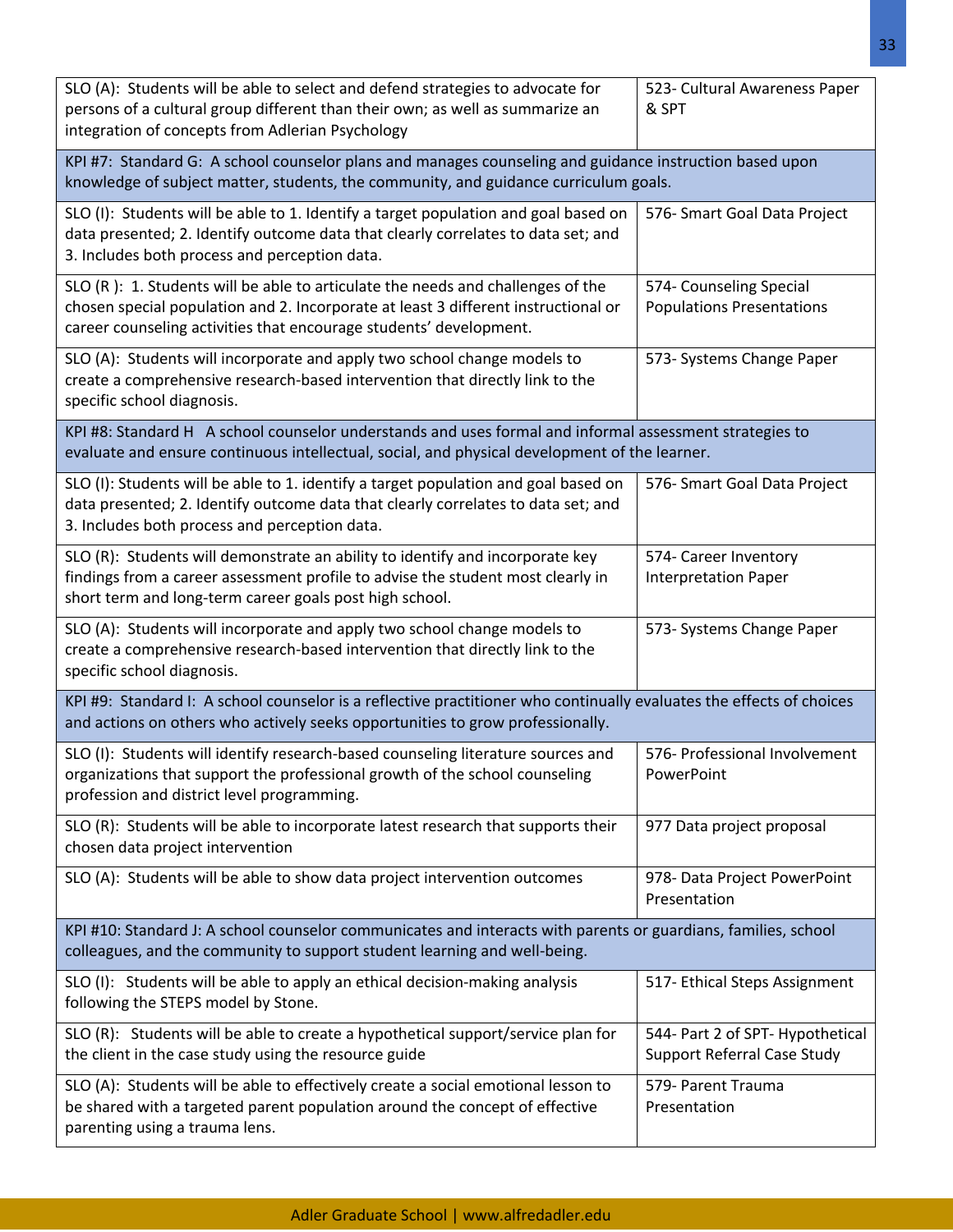KPI #11: Standard K: The school counselor demonstrates through pre-practicum, and practicum experiences the ability to provide educational services to students. The practicum experiences must include a series of formal observations and directed instructional experiences with kindergarten or primary, intermediate, middle level, and senior high school students who are participating in a range of educational programming models.

| SLO (I): Students will be given feedback on development of professional<br>behaviors expected at their practicum site and at the midway point of their<br>graduate school development.                                                                                                                                                                                   | 977- Student Disposition<br>Evaluation         |
|--------------------------------------------------------------------------------------------------------------------------------------------------------------------------------------------------------------------------------------------------------------------------------------------------------------------------------------------------------------------------|------------------------------------------------|
| SLO (R): Students will evaluate themselves on a 1-4 C. Danielson rubric scale<br>their skills in the areas of 1. Planning and preparation (including knowledge of<br>counseling theory and your student population) and 2. Delivery of services<br>(includes communication, counseling techniques, student engagement and<br>assessing student needs).                   | 978 Video Skills Self Reflection<br>Evaluation |
| SLO (A): Students will be evaluated by internship instructor on a 1-4 C.<br>Danielson rubric scale their skills in the areas of 1. Planning and preparation<br>(including knowledge of counseling theory and your student population) and 2.<br>Delivery of services (includes communication, counseling techniques, student<br>engagement and assessing student needs). | 978 Video Skills Instructor<br>Evaluation-     |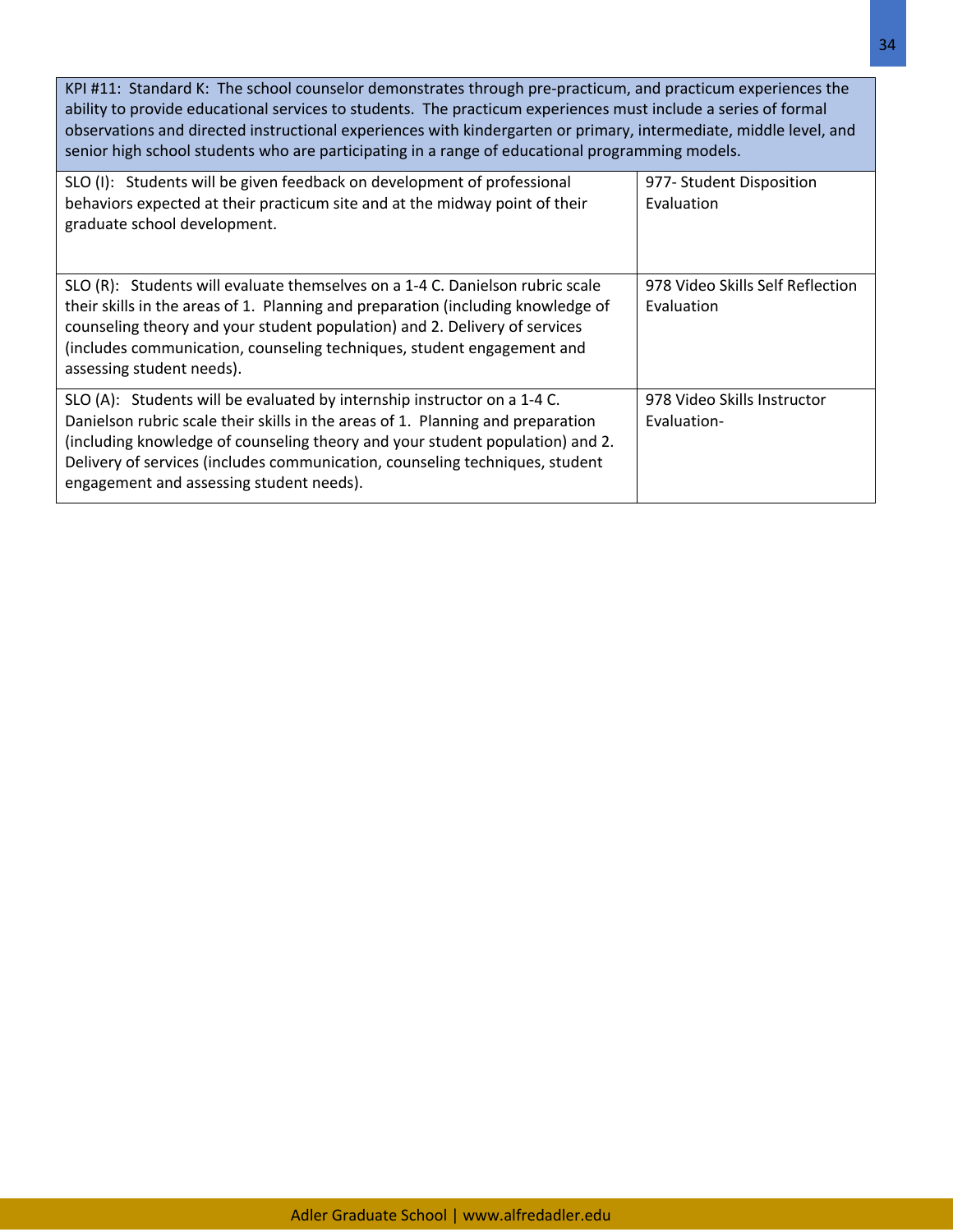# **Appendix D**

## Student Dispositions Form

## **Counselor Competency and Fitness**

Adler Graduate School faculty, staff, and students are obligated to hold our students to the highest professional, personal, and ethical standards and to respond when those standards are compromised. The 2014 American Counseling Association *Code of Ethics,* states in part, "Counselors-in-training refrain from offering or providing counseling services when their physical, mental, or emotional problems are likely to harm a client or others. They are alert to the signs of impairment, seek assistance for problems, and notify their program supervisors when they are aware that they are unable to effectively provide services." Additionally, the ACA code of ethics requires "Counselor educators, throughout ongoing evaluation and appraisal, are aware of and address the inability of some students to achieve counseling competencies…Counselor educators 1) assist students and supervisees in securing remedial assistance when needed, 2) seek professional consultation and document their decision to dismiss or refer students for assistance, and 3) ensure that students have recourse in a timely manner to address decisions to require them to seek assistance or to dismiss them and provide students with due process according to institutional policies and procedures."

**Professional dispositions:** Professional attitudes, values, and beliefs demonstrated through both verbal and non-verbal behaviors as students interact with faculty, staff, peers, and the community. These positive behaviors support student learning and development. The dispositions identified are embedded in program curricula, as well as modeled and encouraged by faculty and staff at AGS.

## **Ranking Definitions**

- **4 - Advanced:** Demonstrates *deliberate* and *intentional* professional behaviors, including critical and analytical thinking, independent motivation, engagement, and competence in dispositional core areas. Committed to personal growth, self-awareness, and wellness. Exhibits cultural humility in interactions with clients, peers, and/or supervisors. *Integrates* and *applies* feedback.
- **3 - Proficient:** Demonstrates *consistent* and *satisfactory* professional behaviors and competence in dispositional core areas. Committed to self-awareness and wellness. Exhibits cultural humility in interactions with clients, peers, and/or supervisors. *Accepts* feedback.
- **2 - Developing:** Demonstrates *inconsistent* professional behaviors and competence in dispositional core areas. Professionalism in interactions with clients, peers, and/or supervisors warrant further development. Emerging selfawareness and ability to accept feedback
- **1- Not Met:** Does not demonstrate competence in dispositional core areas. Limited self-reflection and selfawareness. Need for personal growth and development is evident. Challenges in accepting feedback and interpersonal interactions with faculty, peers, clients and/or supervisors.
- **0 – Not Observed**: Not able to observe.

| <b>Professional Disposition</b>                                                                                                                                                                                          |   |  |  |  |  |
|--------------------------------------------------------------------------------------------------------------------------------------------------------------------------------------------------------------------------|---|--|--|--|--|
| 4 - Advanced   3 - Proficient   2- Developing   1 - Not Met   0 - Not Observed                                                                                                                                           |   |  |  |  |  |
| I. Relationships: Interaction with faculty, college support staff, peers, supervisors, clients, and others in a<br>respectful, appropriate, and positive manner that promotes and maintains a professional relationship. |   |  |  |  |  |
| Uses interpersonal skills in an array of verbal or written communication resulting in<br>positive relationships (e.g., attending behaviors, healthy and respectful conflict<br>resolution).                              | 4 |  |  |  |  |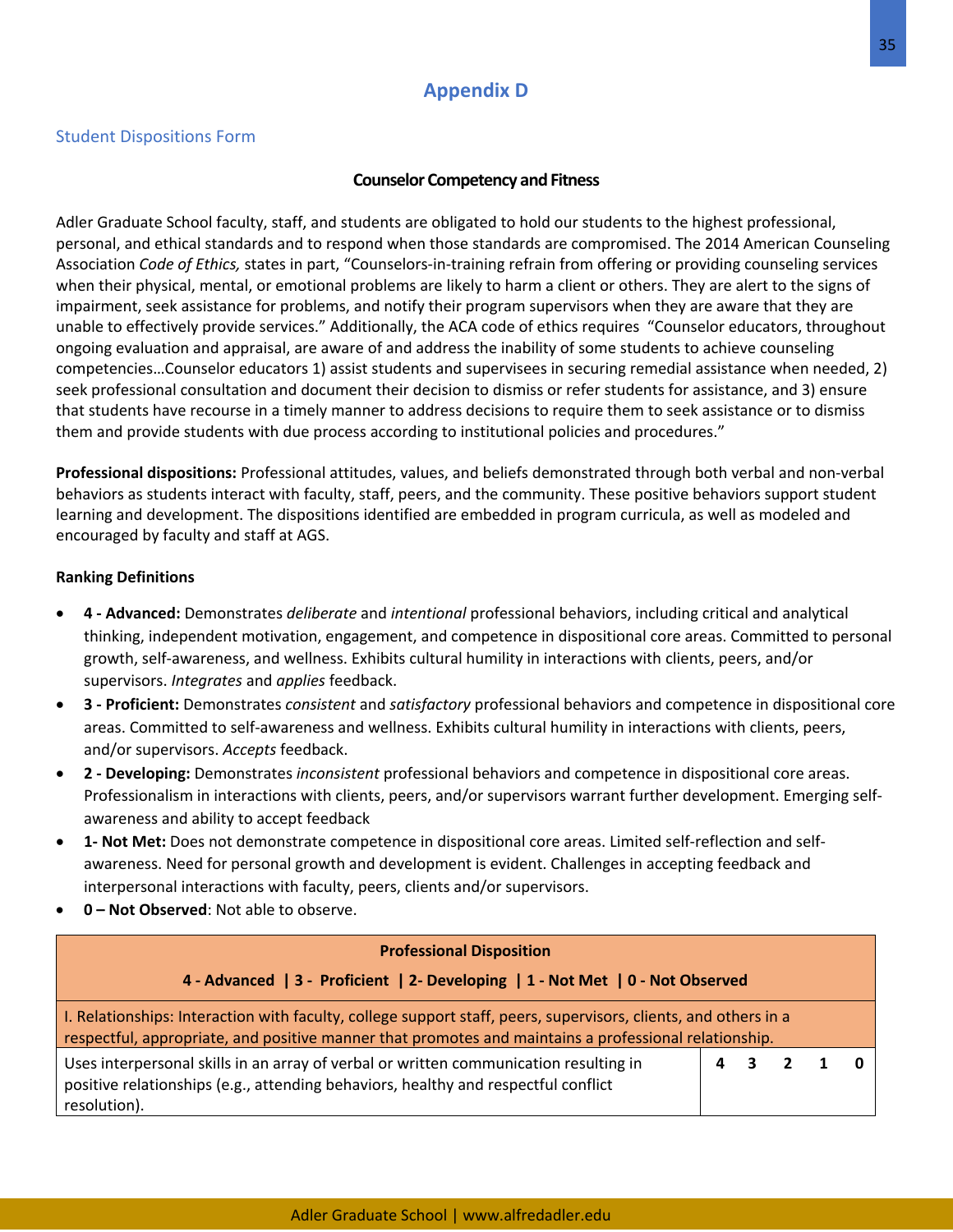| Promotes equity in the classroom by avoiding disruptive or domineering behavior and<br>engaging in respectful communication.                                                                                                                                                                                                                                                                                                                                                       | 4 | 3 | $\overline{2}$ | 1            | U           |
|------------------------------------------------------------------------------------------------------------------------------------------------------------------------------------------------------------------------------------------------------------------------------------------------------------------------------------------------------------------------------------------------------------------------------------------------------------------------------------|---|---|----------------|--------------|-------------|
| Works collaboratively with peers (e.g., group-work, partner projects, accepting and<br>responding to feedback).                                                                                                                                                                                                                                                                                                                                                                    | 4 | 3 | $\overline{2}$ | 1            | 0           |
| Maintains professional boundaries.                                                                                                                                                                                                                                                                                                                                                                                                                                                 | 4 | 3 | $\overline{2}$ | 1            | 0           |
| Comments/Explanations:                                                                                                                                                                                                                                                                                                                                                                                                                                                             |   |   |                |              |             |
| II. Ethics: Exhibits behaviors that are consistent with professional ethics. Acts in accordance with Adler Graduate<br>School's Code of Conduct and the professional Codes of Ethics (ACA, NAADAC, AAMFT, AATA, ASCA).                                                                                                                                                                                                                                                             |   |   |                |              |             |
| Expresses respect for diversity through behavior and communication by treating others<br>fairly and equally.                                                                                                                                                                                                                                                                                                                                                                       | 4 | 3 | 2              | 1            | $\mathbf 0$ |
| Adheres to the confidentiality set forth within the classroom, in didactic experiences,<br>and/or clinical settings.                                                                                                                                                                                                                                                                                                                                                               | 4 | 3 | 2              | 1            | 0           |
| Adheres to the school's values and code of conduct.                                                                                                                                                                                                                                                                                                                                                                                                                                | 4 | 3 | 2              | 1            | 0           |
| Demonstrates academic, personal, and professional integrity in and out of the classroom<br>setting through honest and accurate representation.                                                                                                                                                                                                                                                                                                                                     | 4 | 3 | $\overline{2}$ | $\mathbf{1}$ | $\mathbf 0$ |
| Maintains wellness and refrains from offering or providing professional services when<br>impairment is likely to harm a client or others.                                                                                                                                                                                                                                                                                                                                          | 4 | 3 | $\overline{2}$ | 1            | 0           |
| Comments/Explanations:                                                                                                                                                                                                                                                                                                                                                                                                                                                             |   |   |                |              |             |
| III. Awareness, Wellness, and Growth: Demonstrates acceptance of how personal belief systems, attitudes, and<br>values affect others in class, group, supervision, or practice.                                                                                                                                                                                                                                                                                                    |   |   |                |              |             |
| Makes appropriate self-disclosure and avoids overemphasis on personal thoughts or<br>experiences in role-playing, supervision, and/or practice.                                                                                                                                                                                                                                                                                                                                    | 4 | 3 | $\mathbf{2}$   | 1            | 0           |
| Demonstrates the ability to manage current significant life stressors (e.g., divorce,<br>financial, unemployment) that are impairing academic or clinical performance.                                                                                                                                                                                                                                                                                                             | 4 | 3 | $\overline{2}$ | $\mathbf{1}$ | 0           |
| Is open to receiving feedback and/or supervision and avoids defensiveness (e.g., excessive<br>disputing of grades), reactivity, or hostility towards others when they express concern<br>about professional competency (e.g., accepts personal responsibility and consequences of<br>actions).                                                                                                                                                                                     | 4 | 3 | $\mathbf{2}$   | $\mathbf{1}$ | 0           |
| Demonstrates the ability to evaluate own learning, reflect upon growth, and monitor own<br>impairment through reflective writing, and seeking additional assistance/support when<br>needed.                                                                                                                                                                                                                                                                                        | 4 | 3 | 2              | 1            | 0           |
| Open to engaging in personal and professional development when recommended.                                                                                                                                                                                                                                                                                                                                                                                                        | 4 | 3 | $\overline{2}$ | 1            | $\pmb{0}$   |
| Comments/Explanations:                                                                                                                                                                                                                                                                                                                                                                                                                                                             |   |   |                |              |             |
| IV. Multiculturalism: Respects the fundamental rights, dignity, and worth of all people - including respect for age,<br>culture, disability, ethnicity, race, religion/spirituality, gender, sexual orientation, marital/partnership status,<br>language preference, socioeconomic status, immigration status, or any basis proscribed by law or as defined by<br>potential clients' experience. Is aware of, and avoids imposing one's values, attitudes, beliefs, and behaviors. |   |   |                |              |             |
| Practices cultural humility through willingness/openness to learn or understand<br>differences in others.                                                                                                                                                                                                                                                                                                                                                                          | 4 | 3 | 2              | 1            | 0           |
| Regularly remains actively cognizant of a clients' lived experience in role-play, supervision,<br>or practice.                                                                                                                                                                                                                                                                                                                                                                     | 4 | 3 | 2              | 1            | 0           |
| Demonstrates respect for other's strengths and points of view through behavior and<br>communication (e.g., avoids judgement of others).                                                                                                                                                                                                                                                                                                                                            | 4 | 3 | 2              | 1            | 0           |